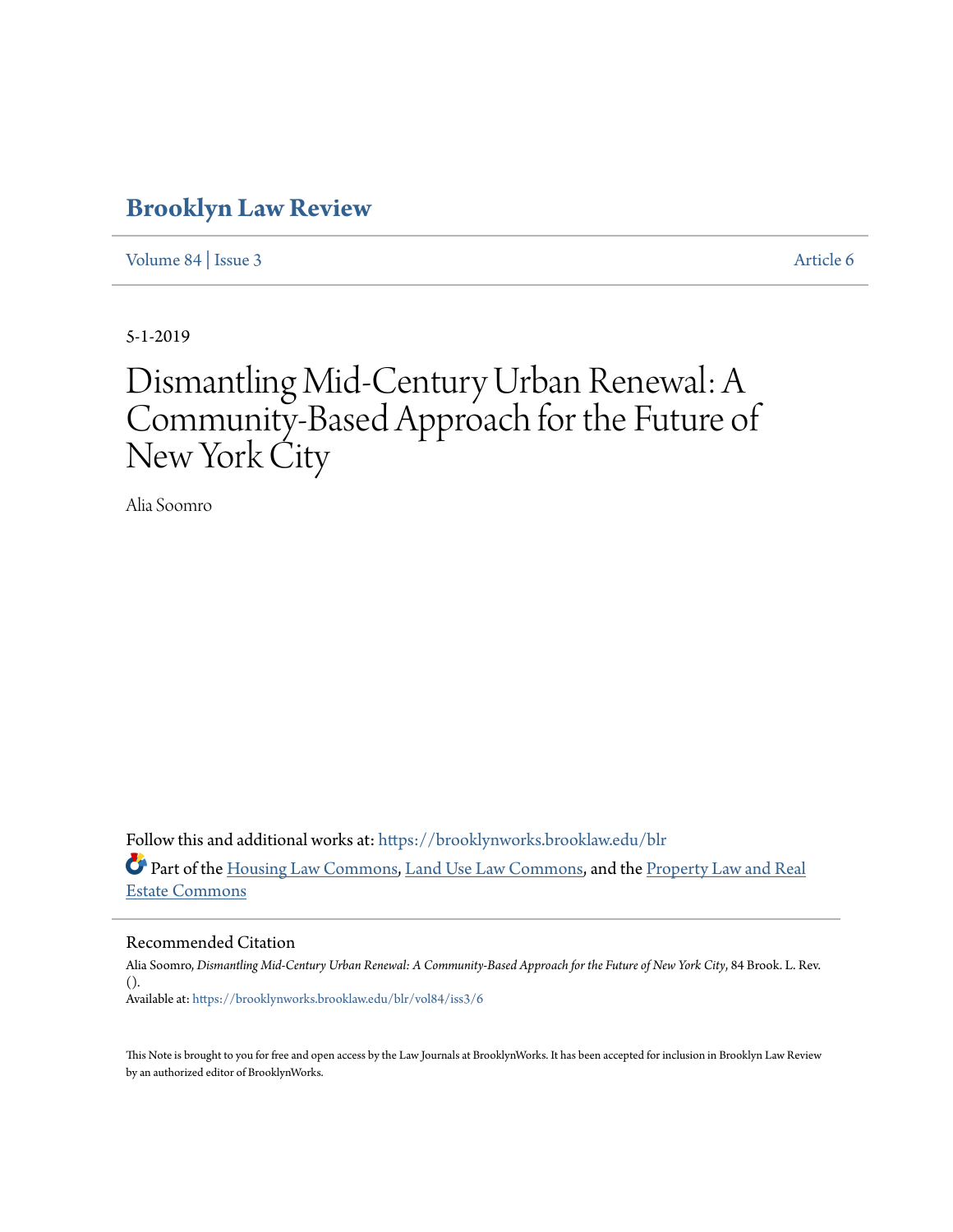# Dismantling Mid-Century Urban Renewal

# A COMMUNITY-BASED APPROACH FOR THE FUTURE OF NEW YORK CITY

#### **INTRODUCTION**

Despite a period of sixty-nine years since the federal government first implemented urban renewal programs throughout the United States,<sup>1</sup> a myriad of connotations still persists concerning these large-scaled slum clearance and urban redevelopment projects.2 For some, it brings to mind the David and Goliath-type dispute between the powerful urban planner

<sup>1</sup> Urban renewal was initially implemented as "the process of combatting slums and other forms of urban blight" through federal subsidies. *Citizen Participation in Urban Renewal*, 66 COLUM. L. REV. 485, 486 (1966) [hereinafter *Citizen Participation*]. Title I of the Housing Act of 1949 originally offered federal subsidies to state and local municipalities for these redevelopment projects. *Id.* at 490; Housing Act of 1949, Pub. L. No. 81-171, 63 Stat. 413 (1949). State governments then passed statutes granting municipalities the power of eminent domain to condemn "substandard," "insanitary," or "blighted" areas by "clearance, replanning," or "redevelopment." N.Y. GEN. MUN. LAW  $\S 502(3-4)$ ; see infra Part I.

<sup>&</sup>lt;sup>2</sup> The connotations associated with urban renewal programs include both physical and emotional remnants. *See* Emily Badger, *Why Trump's Use of the Words 'Urban Renewal' Is Scary for Cities*, N.Y. TIMES (Dec. 7, 2016), https://www.nytimes.com/ 2016/12/07/upshot/why-trumps-use-of-the-words-urban-renewal-is-scary-for-cities.html [https://perma.cc/GY2R-MP2L] ("[U]rban renewal is remembered for its vast destruction of minority communities, when entire neighborhoods were razed for housing, highways and civic projects."); Marc Fried, *Grieving for a Lost Home: Psychological Costs of Relocation*, *in* URBAN RENEWAL: THE RECORD AND THE CONTROVERSY 359–60 (James Q. Wilson ed., 1967) ("[T]he forced dislocation from an urban slum is a highly disruptive and disturbing experience. . . . [F]or the majority it seems quite precise to speak of their reactions as expressions of *grief*. These are manifest in the feelings of painful loss, the continued longing, the general depressive tone . . . the sense of helplessness, [and] the occasional expressions of both direct and displaced anger . . . .") (emphasis in original); *see also* Howard Blum, *Urban Renewal: Lesson in Failure*, N.Y. TIMES (May 24, 1983), http://www.nytimes.com/1983/05/24/nyregion/urbanrenewal-lesson-in-failure.html?pagewanted=all [https://perma.cc/62NT-5366].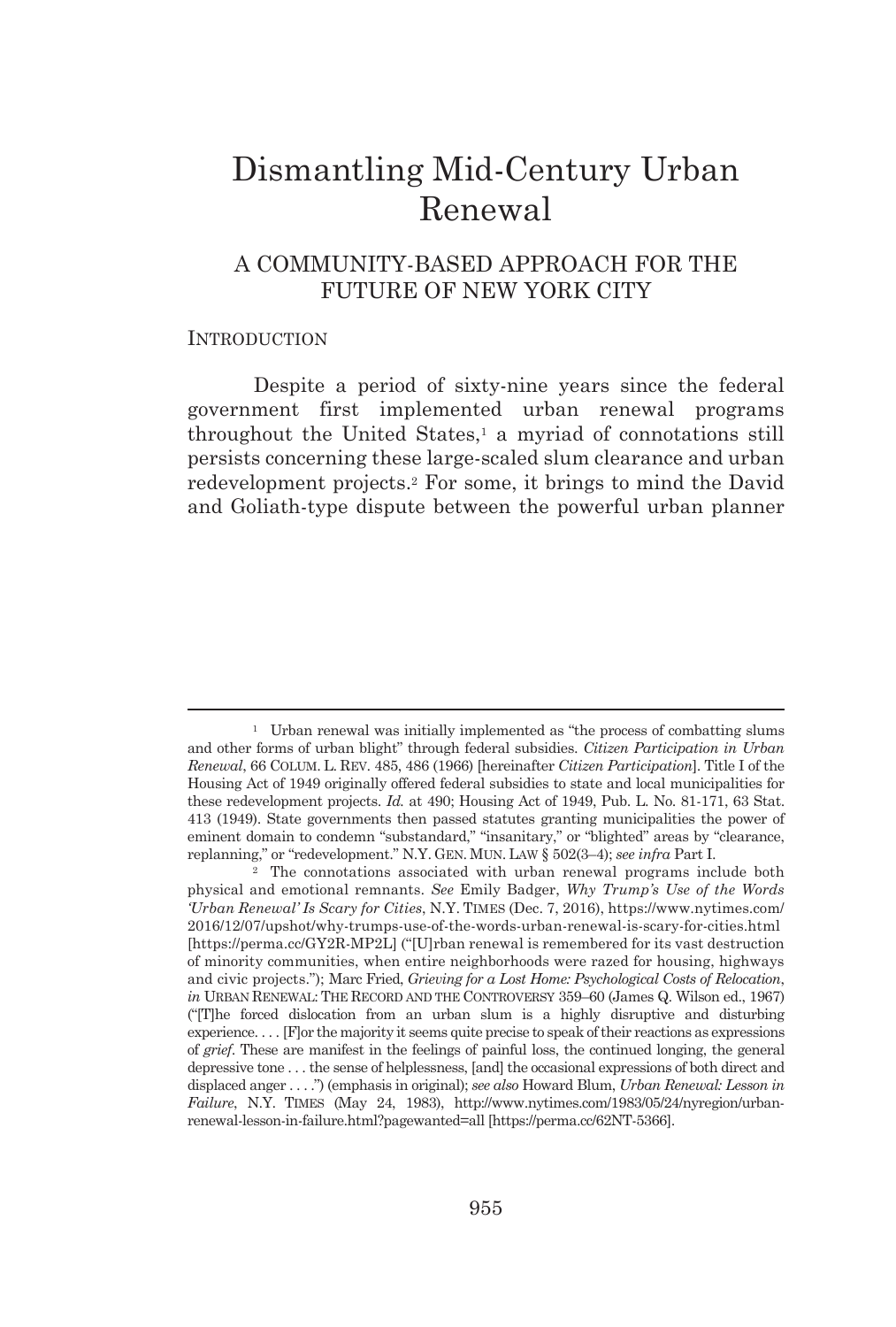Robert Moses<sup>3</sup> and local activist Jane Jacobs<sup>4</sup> concerning the proposed Lower Manhattan Expressway through SoHo and Little Italy.<sup>5</sup> According to Moses and other renewal supporters, the programs were to economically and aesthetically transform dirty, crowded city centers into metropolises that promoted the automobile,<sup>6</sup> suburbanization,<sup>7</sup> and modern housing towers.<sup>8</sup> In contrast, to opponents of urban renewal programs, it was synonymous to what James Baldwin termed "negro removal,"9

Hudson rivers by demolishing many parts of SoHo and Little Italy, in addition to displacing many residents. The plan was eventually abandoned in 1969 after widespread opposition by members of the public, particularly from Jane Jacobs. Paletta, *supra* note 4.<br><sup>6</sup> See Goldberger, *supra* note 3 ("[Mr. Moses] saw the automobile as a force

that was bound to revolutionize the landscape, and he intended to help guide that process."); Joseph Stromberg, *Highways Gutted American Cities. So Why Did They Build Them?*, VOX (May 11, 2016), https://www.vox.com/2015/5/14/8605917/highways-inter state-cities-history [https://perma.cc/XH4X-B8G2] (describing the significant role of the automotive industry in the development of the Interstate Highway System). 7 Mid-twentieth century city planning theory endorsed "specific and separate

zones in the cityscape for disparate uses," rather than the traditional mixed-use, pedestrian-friendly environments. SAMUEL ZIPP, MANHATTAN PROJECTS: THE RISE AND FALL OF URBAN RENEWAL IN COLD WAR NEW YORK 7 (2010).<br><sup>8</sup> See id. at 7–8. Jane Jacobs critiqued the design of these housing projects by

stating, "Middle-income housing projects . . . are truly marvels of dullness and regimentation, sealed against any buoyancy or vitality of city life." JACOBS, *supra* note 4, at 4.<br><sup>9</sup> Urban Renewal . . . Means Negro Removal. ~ James Baldwin (1963), YOUTUBE

(June 3, 2015), https://www.youtube.com/watch?v=T8Abhj17kYU [https://perma.cc/J4XN-SW2H]. Urban renewal typically targeted and uprooted African-Americans and other minority groups. Author James Baldwin discussed this in an interview with Kenneth Clark after Baldwin met with then-U.S. Attorney General Robert Kennedy concerning race relations in America. *Id.*; *see also* Larry Tye, *The Most Trusted White Man in Black America*, POLITICO MAG.(July 7, 2016), http://www.politico.com/magazine/story/2016/07/robert-f-kennedy-race-relations-martin-lutherking-assassination-214021 [https://perma.cc/U6F7-EW4W].

<sup>3</sup> Robert Moses, the polarizing "master builder" of New York, implemented numerous public works projects such as the Jones Beach State Park, Verrazano-Narrows Bridge, and the Niagara power plant. Critics were apt to point out his authoritarian methods, erasure of old neighborhoods, and the vast amount of people displaced by his projects. *See* ROBERT A. CARO, THE POWER BROKER: ROBERT MOSES AND THE FALL OF NEW YORK 5 (1975) ("No mayor shaped New York; no mayor—not even La Guardia—left upon its roiling surface more than the faintest of lasting imprints. But Robert Moses shaped New York."); Paul Goldberger, *Robert Moses, Master Builder, is Dead at 92*, N.Y. TIMES (July 30, 1981), http://www.nytimes.com/learning/general/onthisday/bday/1218.html [https://perma.cc/6WR2-GDDT] ("The Moses vision of New York was less one of neighborhoods and brownstones than one of soaring towers, open parks, highways and beaches—not the sidewalks of New York but the American dream of the open road."). 4 Jane Jacobs, in contrast to her adversary Robert Moses, was an author and

activist who saw value in the existing socially and economically rich, pedestrian-friendly urban environment. *See* Paul Goldberger, *Eminent Dominion: Rethinking the Legacy of Robert Moses*, NEW YORKER (Feb. 5, 2007), https://www.newyorker.com/magazine/2007/ 02/05/eminent-dominion [https://perma.cc/M99P-EXHW] ("Whereas [Moses] celebrated big things and his ability to build them, Jacobs changed the way people thought about cities by teaching them to focus on little things."); *see also* Anthony Paletta, *Story of Cities #32: Jane Jacobs v Robert Moses, Battle of New York's Urban Titans*, GUARDIAN (Apr. 28, 2016), https://www.theguardian.com/cities/2016/apr/28/story-cities-32-newyork-jane-jacobs-robert-moses [https://perma.cc/PMT5-EVTM]; *see generally* JANE JACOBS, THE DEATH AND LIFE OF GREAT AMERICAN CITIES (1992) (critiquing modernist urban planning policies in favor of mixed-use and pedestrian-friendly approaches). 5 The proposed Lower Manhattan Expressway would have connected the East and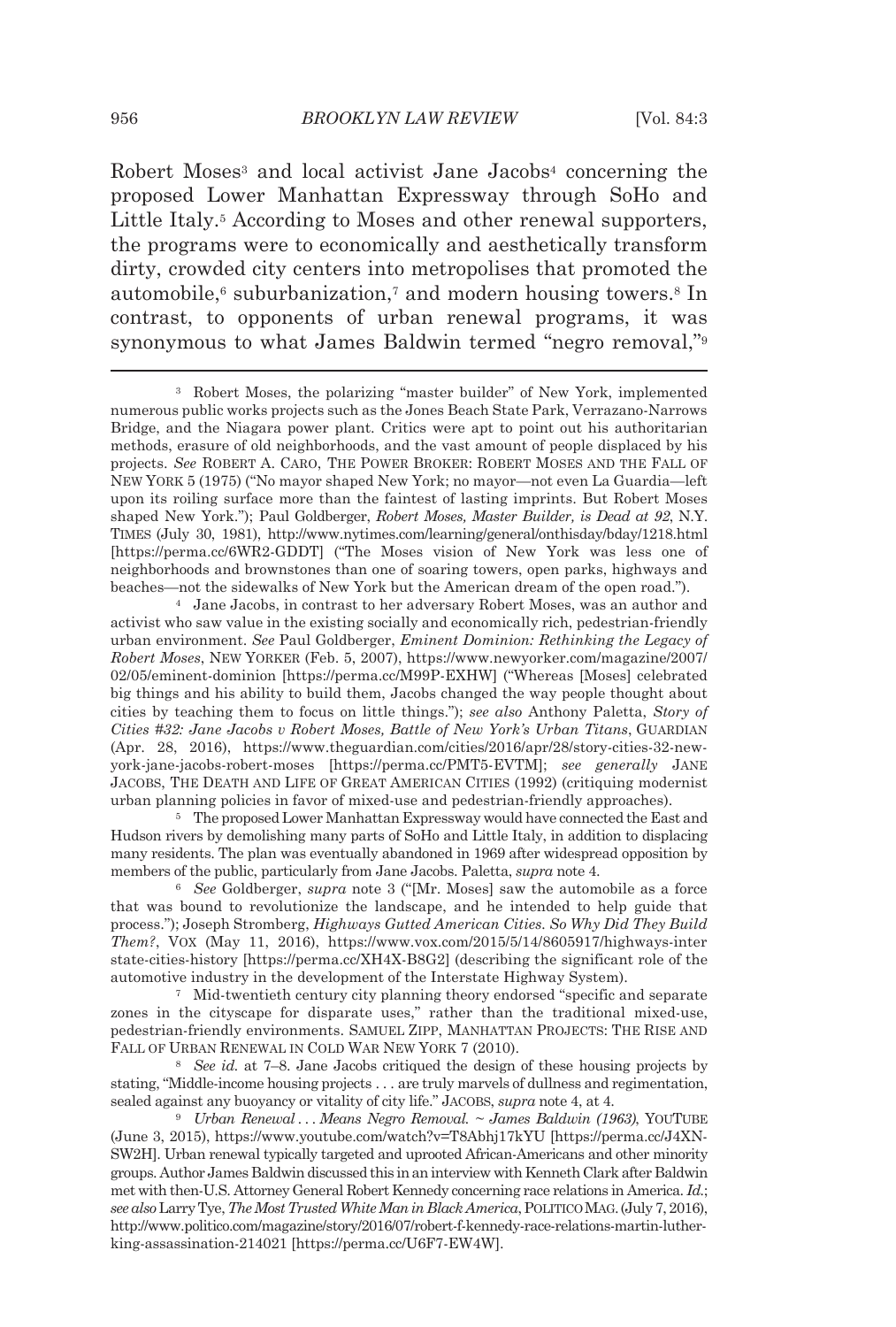destruction, and mass displacement.10 Regardless of the ultimate outcome,<sup>11</sup> the original stated aim<sup>12</sup> of urban renewal programs was to "eliminate[] slums, prevent[] the spread of blight, and revitalize[] cities."13

Although urban renewal funding from the federal government ended in 1974,14 many state governments still utilize urban renewal laws to implement urban development projects.15 Looking back, the general consensus about how these programs were implemented remains mixed at best to almost complete disapproval at worst.16 Critics take issue with the top-down approach and initial lack of community participation in the planning process.17 Indeed, the physical consequences of urban renewal, such as large apartment towers and superblocks,<sup>18</sup> still affect the built environment<sup>19</sup> and have left community members

the urban renewal movement . . . . Real estate interests, housing reformers, and big-city politicians all hoped to reap [the] benefits . . . ." Moreover, the programs were to facilitate "a means for public/private partnerships in urban development." Wendell E. Pritchett, *The "Public Menace" of Blight: Urban Renewal and the Private Uses of Eminent Domain*, 21 YALE L. & POL'Y REV. 1, 5, 14 (2003). 13 ANDERSON, *supra* note 10, at 8; *see infra* Part I; *see also* ANDERSON, *supra*

88 Stat. 633 (codified as amended at 42 U.S.C. § 5301 (2012)); see also infra Section I.A.<br><sup>15</sup> See, e.g., N.Y. GEN. MUN. LAW § 502 (2015); see also infra Section I.B.<br><sup>16</sup> Compare ZIPP, *supra* note 7, at 27–28 (discussi

economic effects of urban renewal in Manhattan in the mid-twentieth century), *with* ANDERSON, *supra* note 10, at 8–9 ("It is much more likely that the federal urban renewal programs shifts slums instead of removing them, and, in so doing, may actually encourage the spread of slums and blight."); *see also infra* Section I.A. 17 *See* JACOBS, *supra* note 4, at 4; *see also supra* note 10; Fried, *supra* note 2, at

359, 362 (describing the forced removal of existing residents for proposed urban renewal projects); James Q. Wilson, *Planning and Politics: Citizen Participation in Urban Renewal*, *in* URBAN RENEWAL, *supra* note 2, at 407, 410 [hereinafter *Planning and Politics*] (discussing increased neighborhood opposition based on early urban renewal projects). 18 *See infra* note 64. 19 "The term built environment is used when referring to those surroundings

created for humans, by humans, and to be used for human activity. Examples would include cities, buildings, urban spaces, walkways, roads, parks, etc." *What Does the Term* 

<sup>10 &</sup>quot;By the late 1960s, an estimated 29,464 families had been displaced by urban renewal projects in New York [City], 41% of which were families of color." *Renewing Inequality*, *American Panorama*, DIGITAL SCHOLARSHIP LAB, http://dsl.richmond.edu/ panorama/renewal/#view=0/0/1&viz=cartogram&cityview=pr&year=1962&city=newyork NY&loc=11/40.7147/-73.9358 [https://perma.cc/VF8V-YK2N]; *see also* MARTIN ANDERSON, THE FEDERAL BULLDOZER:ACRITICAL ANALYSIS OF URBAN RENEWAL, 1949–1962, at 8 (1964). 11 *See* James Q. Wilson, *Introduction*, *in* URBAN RENEWAL, *supra* note 2, at xiii,

xv–xvi ("[R]enewal has meant erecting a civic monument in a downtown plaza; in others, rehabilitating sound but decaying homes to improve living conditions for residents; in others, getting 'undesirables' out of 'desirable' neighborhoods by spot clearance . . . . Given this welter of aims and achievements, it is understandable that urban renewal should mean very different things to different people."). 12 In the 1920s, urban renewal "brought a convergence of forces that supported

note 10, at 18 (describing blight "[a]s the term originally described plant diseases, the evocation of blight created a vision of a plague spreading across the city, moving from one neighborhood to the next"). 14 *See* Housing and Community Development Act of 1974, Pub. L. No. 93-383,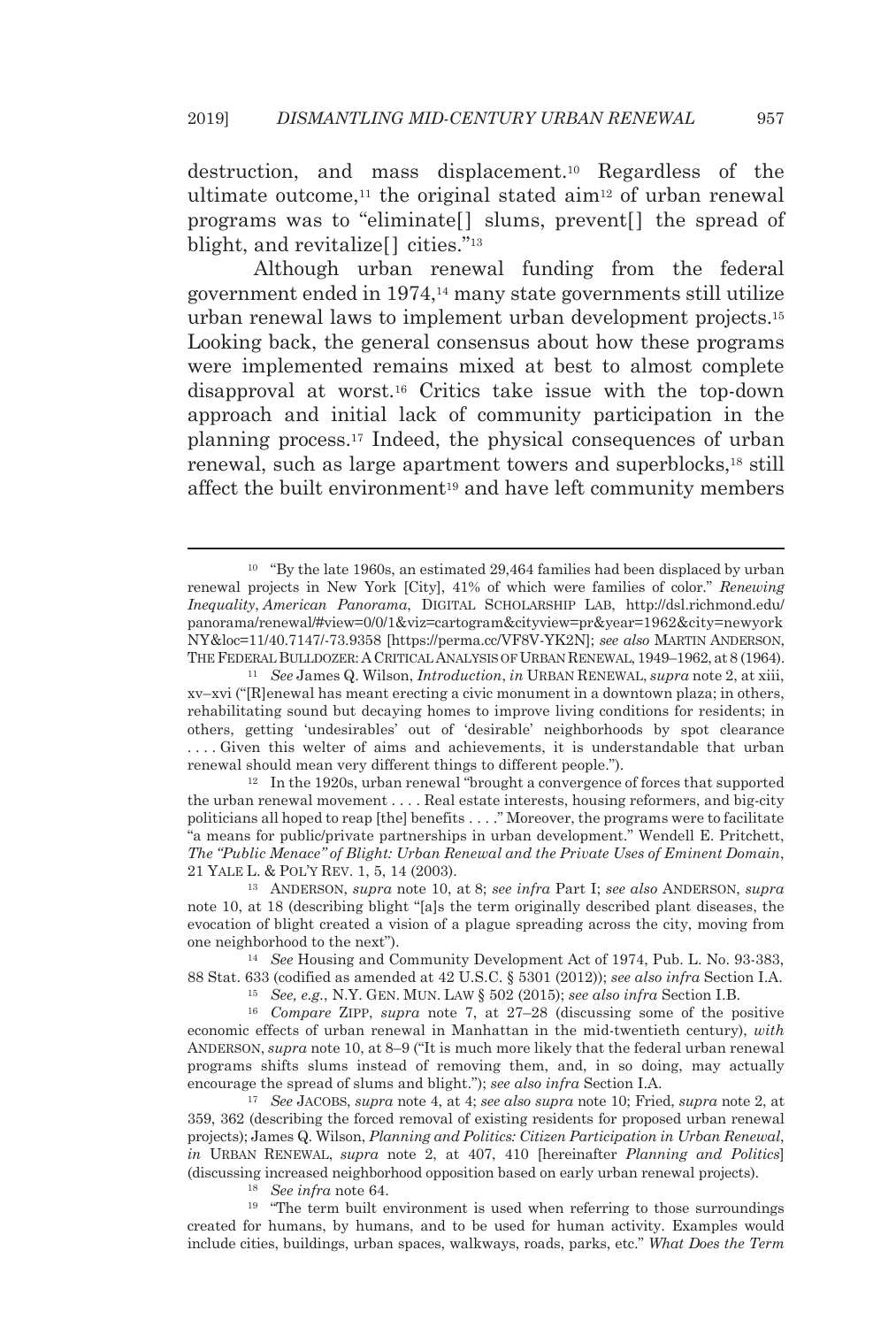and government officials deliberating about the future of these programs and designated areas<sup>20</sup>—specifically in relation to the expiration of the urban renewal plans.21 This note focuses on New York City, one of the earliest jurisdictions to experiment with urban renewal,<sup>22</sup> in order to evaluate how the City government is addressing the future of this decades-long program.

According to New York City Department of Housing Preservation and Development (HPD) policy, urban renewal plans typically have an average length of forty years, unless amended or extended.23 Once a plan expires, "the restrictions imposed by [the urban renewal] contract and recorded in the deed expire," allowing the owner of the property to develop "as of right."24 Many residents within urban renewal areas, however, are unaware of a plan's expiration date or what it entails,25 prompting controversies between local residents and developers

*Retrospective of Redevelopment Policies in New York State*, 4 ALBANY GOV'T. L. REV. 212, 214, 237, 243 (2011) [hereinafter *Slum Clearance*]; Pritchett, *supra* note 12, at 32, 37. 23 *N.Y. City Council—File #: Int 1533-2017, Committee Report of the Land Use* 

*<sup>&</sup>quot;Built Environment" Mean?*, U. WINDSOR, http://www.uwindsor.ca/vabe/25/what-doesterm-%E2%80%9Cbuilt-environment%E2%80%9D-mean [https://perma.cc/LQT4-RA3E]. 20 Decades after these controversial programs were implemented, many

jurisdictions throughout America are still dealing with how to address and fix its negative effects. *See* Priyanka Dayal McCluskey, *BRA Director Offers Formal Apology for West End's Demolition*, BOS. GLOBE (Sept. 28, 2015), https://www.bostonglobe.com/ business/2015/09/28/bra-director-offers-formal-apology-for-west-end-demolition/lz7v4T LDdrmAG45FRxPIdK/story.html [https://perma.cc/6ZPT-FQYU]; Erick Trickey, *Will Urban Renewal Ever End?*, NEXT CITY (Aug. 1, 2016), https://nextcity.org/features/view/bostoncity-hall-urban-renewal-redevelopment-authority [https://perma.cc/Y6KA-EZLM]; Abigail Savitch-Lew, *All Hands On Deck to Stop Two Bridges Towers in Lower East Side*, CITY LIMITS (Sept. 7, 2017), https://citylimits.org/2017/09/07/all-hands-on-deck-to-stop-two-bridges-towersin-lower-east-side/ [https://perma.cc/X4Y9-ZL2R] [hereinafter *All Hands On Deck*]. 21 *See infra* Part II. 22 *See* Amy Lavine, *From Slum Clearance to Economic Development: A* 

*Division*, N.Y.C. COUNCIL LEGIS. RES. CTR., 5 (Dec. 7, 2017), http://legistar.council.nyc.gov/ LegislationDetail.aspx?ID=3013575&GUID=8EC960FE-04B8-4E56-A978-E1FF212AAFB8 &FullText=1 [https://perma.cc/X3K4-P79H] [hereinafter *Committee Report*]; *see, e.g.*, *Second Amended Urban Renewal Plan: Cooper Square Urban Renewal Area*, N.Y.C. DEP'T HOUS. PRESERVATION & DEV., 9 (June 2001), https://www1.nyc.gov/assets/hpd/downloads/pdf/ community/cooper-square-second-amended-urp.pdf [https://perma.cc/EUR3-C2Y3] ("This Plan will remain in effect for a period of forty (40) years from the date of the original approval of this Plan, until February 13, 2010 . . . ."). 24 *Committee Report*, *supra* note 23, at 4. "An as-of-right development complies with

all applicable zoning regulations and does not require any discretionary action by the City Planning Commission or Board of Standards and Appeals. Most developments and enlargements in the city are as-of-right." *Glossary of Planning Terms*, N.Y.C. DEP'T CITY PLAN., http://www1.nyc.gov/site/planning/zoning/glossary.page [https://perma.cc/G648-2LT6]. 25 *N.Y. City Council—File #: Int 1533-2017, Hearing Testimony to the City* 

*Council Committee on Land Use*, N.Y.C. COUNCIL LEGIS. RES. CTR. (June 15, 2017), http://legistar.council.nyc.gov/LegislationDetail.aspx?ID=3013575&GUID=8EC960FE-0 4B8-4E56-A978-E1FF212AAFB8&FullText=1 [https://perma.cc/X3K4-P79H] (follow "Hearing Testimony 6/15/17" hyperlink) [hereinafter *Hearing Testimony*].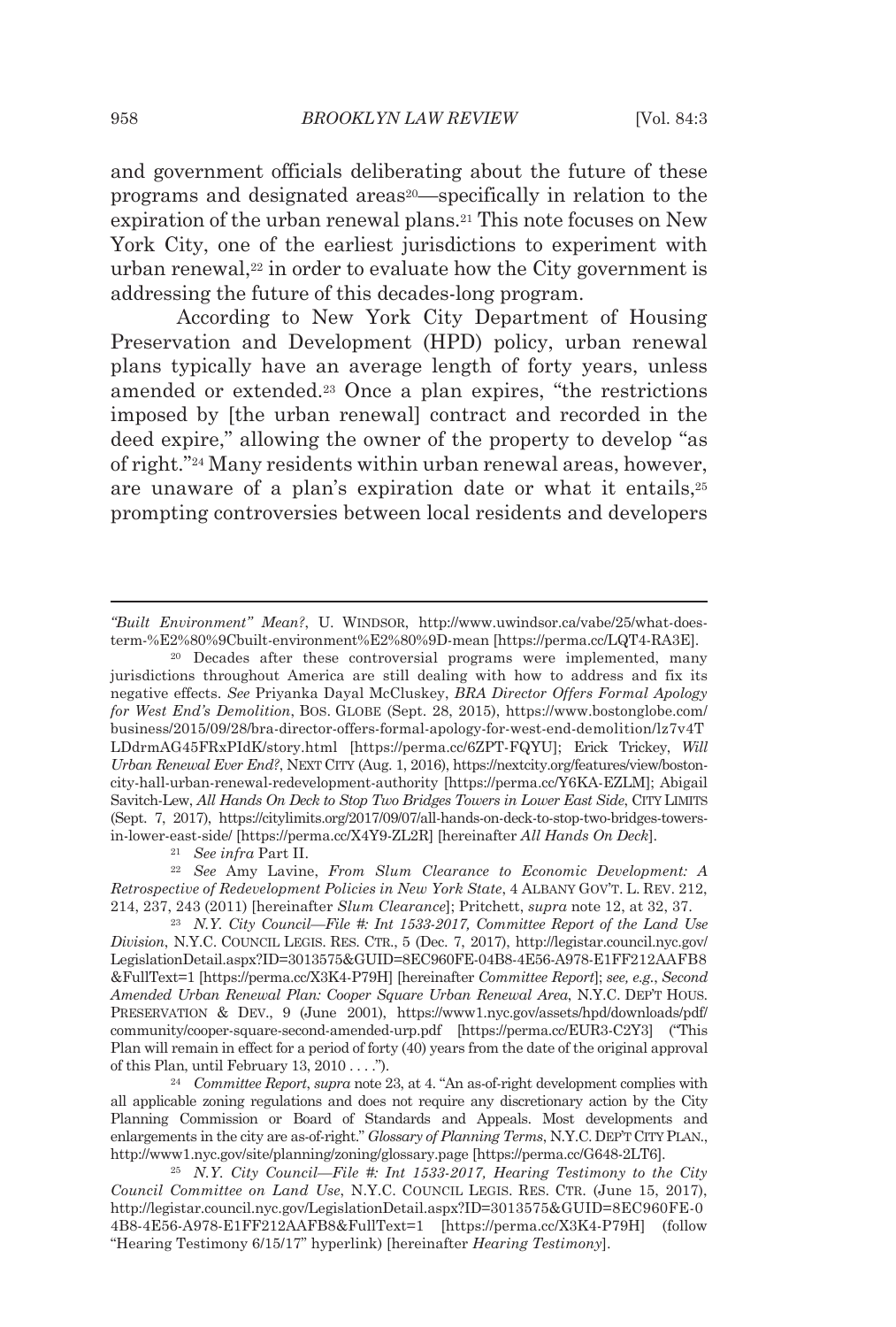about displacement and the future of these designated areas.<sup>26</sup> Recently, in order to promote transparency, the New York City Council passed Local Law No. 40 of 2018, a law requiring HPD to provide notice to appropriate community boards, borough presidents, and city council members before an urban renewal plan is set to expire, in addition to establishing a publicly accessible website about urban renewal plans in the City.27

This note analyzes Local Law No. 40 and finds that merely disclosing information about urban renewal plans is insufficient to fully address and develop a future sustainable strategy for this program. Instead, this note advances what strategic and legal protocols should be in place in order to have consistent planning strategies and substantive community input *before* an urban renewal plan expires. In order to ensure the mistakes of the past are not repeated, this note calls for something many urban renewal plans originally omitted—the voices of community members. While Local Law No. 40 includes notice and reporting requirements, it should be amended to implement bottom-up, community-focused strategies in the urban renewal process, such as mandating a city-wide public engagement process and providing technical planning assistance to the communities affected. The ultimate goal of implementing this public engagement process is to encourage civic participation and collaboration with urban renewal residents to determine the future of these neighborhoods. Even though urban renewal has a negative legacy throughout the United States,<sup>28</sup> with some calling for its elimination,29 this note acknowledges that while there is some truth to that argument, the legal structures in place can ultimately be used to empower local residents in today's high-cost, high-demand city centers by implementing legally binding, decades-long plans which promote long-term affordable housing30 and citizen-led sustainable development.31

adequate citizen input. *See infra* Part IV.

<sup>26</sup> *See Two Bridges: Minor Modification or Major Mistake?*, MUNICIPAL ARTS SOC'Y N.Y.C. (Aug. 7, 2018), https://www.mas.org/news/two-bridges/ [https://perma.cc/4938-62XT]; *see also infra* Parts II, III. 27 2018 Local Law No. 40, https://legistar.council.nyc.gov/LegislationDetail.

aspx?ID=3013575&GUID=8EC960FE-04B8-4E56-A978-E1FF212AAFB8&FullText=1 [https://perma.cc/X3K4-P79H] [hereinafter Local Law]; *see* Ed Litvak, *City Council Approves Bill to Increase Transparency for Urban Renewal Areas*,LO-DOWN (Dec. 12, 2017), http://www.thelodownny.com/leslog/2017/12/city-council-approves-bill-to-increase-transpare ncy-for-urban-renewal-areas.html [https://perma.cc/F4JX-U7UP]; *infra* Part II.<br><sup>28</sup> See infra Part I.<br><sup>29</sup> See infra note 190.<br><sup>30</sup> See generally CTR. FOR URBAN PEDAGOGY, WHAT IS AFFORDABLE HOUSING?,

 $(2009)$  (providing an overview of affordable housing).<br><sup>31</sup> This note does not advocate the abolishment of urban renewal without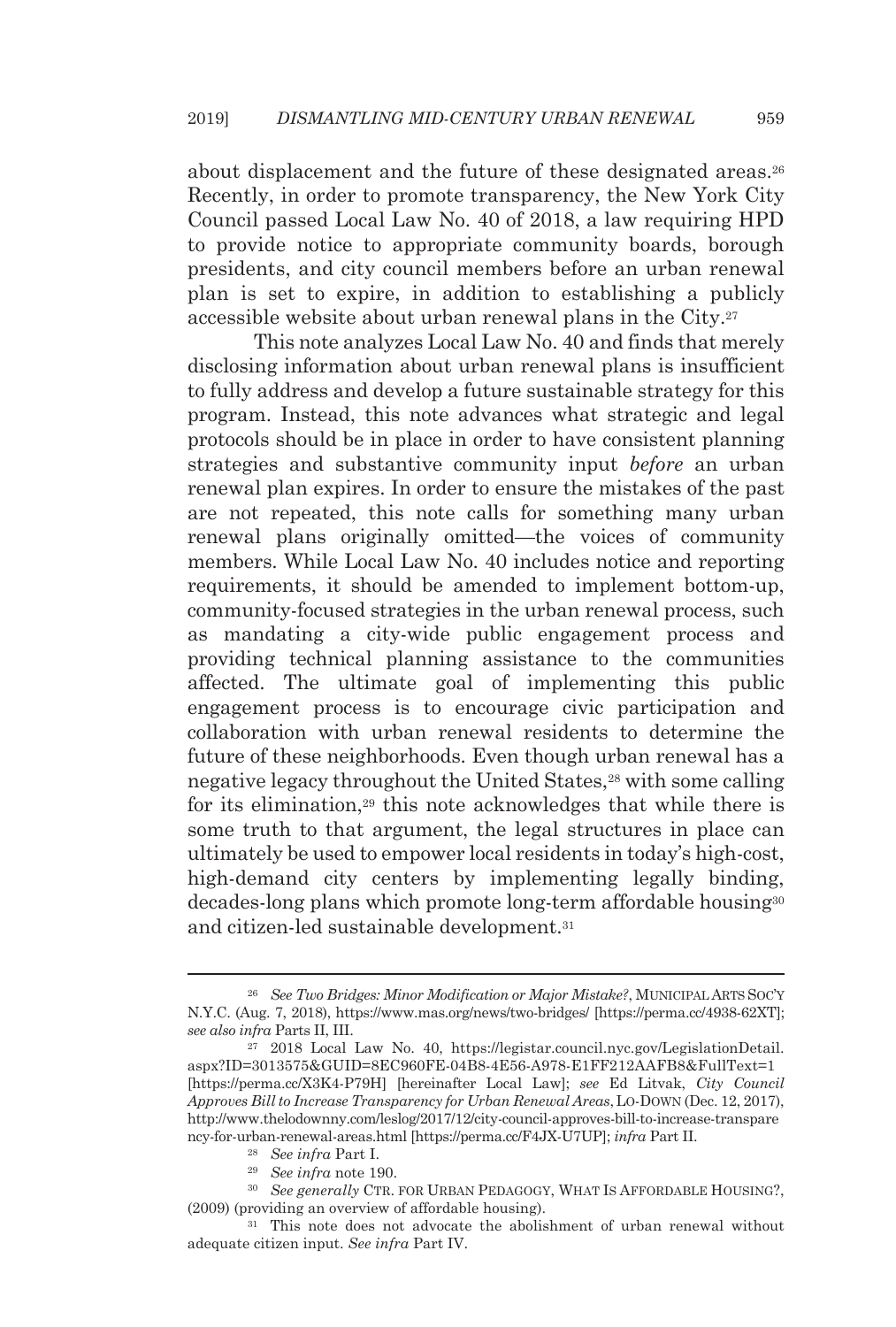Part I of this note provides a legal and historical background of urban renewal in the United States and New York City; additionally, it informs the reader about urban renewal's present conditions. Part II addresses the issue of urban renewal plan expiration, the New York City Council's solution to this problem, and briefly concludes that Local Law No. 40 will ultimately fall short of adequately addressing the future of urban renewal areas. Part III extrapolates factors from an analysis of current and former New York City urban renewal case studies to offer principles that should guide the proposed modifications of Local Law No. 40, such as the role of government, incorporating citizen input, and community organization. Part IV begins by discussing why Local Law No. 40 needs to be modified; the main focus of this Part is what should be added to ensure the community is properly notified and involved well in advance of an urban renewal plan expiration. Using factors discussed in Part III, Part IV goes into detail about how to guarantee residents, community boards, and borough presidents are properly informed and receive technical assistance about the options they have regarding the future of these urban renewal areas. Lastly, this Part promotes community-driven, sustainable planning strategies for citizens to engage in the urban renewal process.

# I. WHAT IS URBAN RENEWAL?

#### *A. Brief History of Urban Renewal in the United States*

Most cities in America would be unrecognizable without post-World War II federal urban renewal programs. Instead of highways cutting through city centers, housing towers laid out like dominoes, or civic buildings surrounded by large urban plazas and parking lots, cities would be more pedestrian friendly, have more densely packed buildings, and potentially less residential racial segregation.32 Yet supporters of these programs did not necessarily foresee these harmful outcomes;<sup>33</sup> instead, they envisioned modern, economically prosperous cities to counter the enticement of new suburbs.34

<sup>32</sup> *See* Stromberg, *supra* note 6 (discussing the destruction of urban centers for the expansion of the U.S. highway system); *Slum Clearance*, *supra* note 22, at 243 (describing the physical characteristics of New York City's Stuyvesant Town, a vast residential high-rise project). An example of a civic center implemented as an urban renewal project is Lincoln Center in New York City. *See* ZIPP, *supra* note 7, at 157. 33 Most of the residents affected by these programs (a.k.a. living in "blight" or

<sup>&</sup>quot;slums") were low-income people of color. ANDERSON, *supra* note 10, at 7–8, 55. 34 Characterizing American suburbanization from an international

perspective, Kenneth T. Jackson writes, "[t]he United States has thus far been unique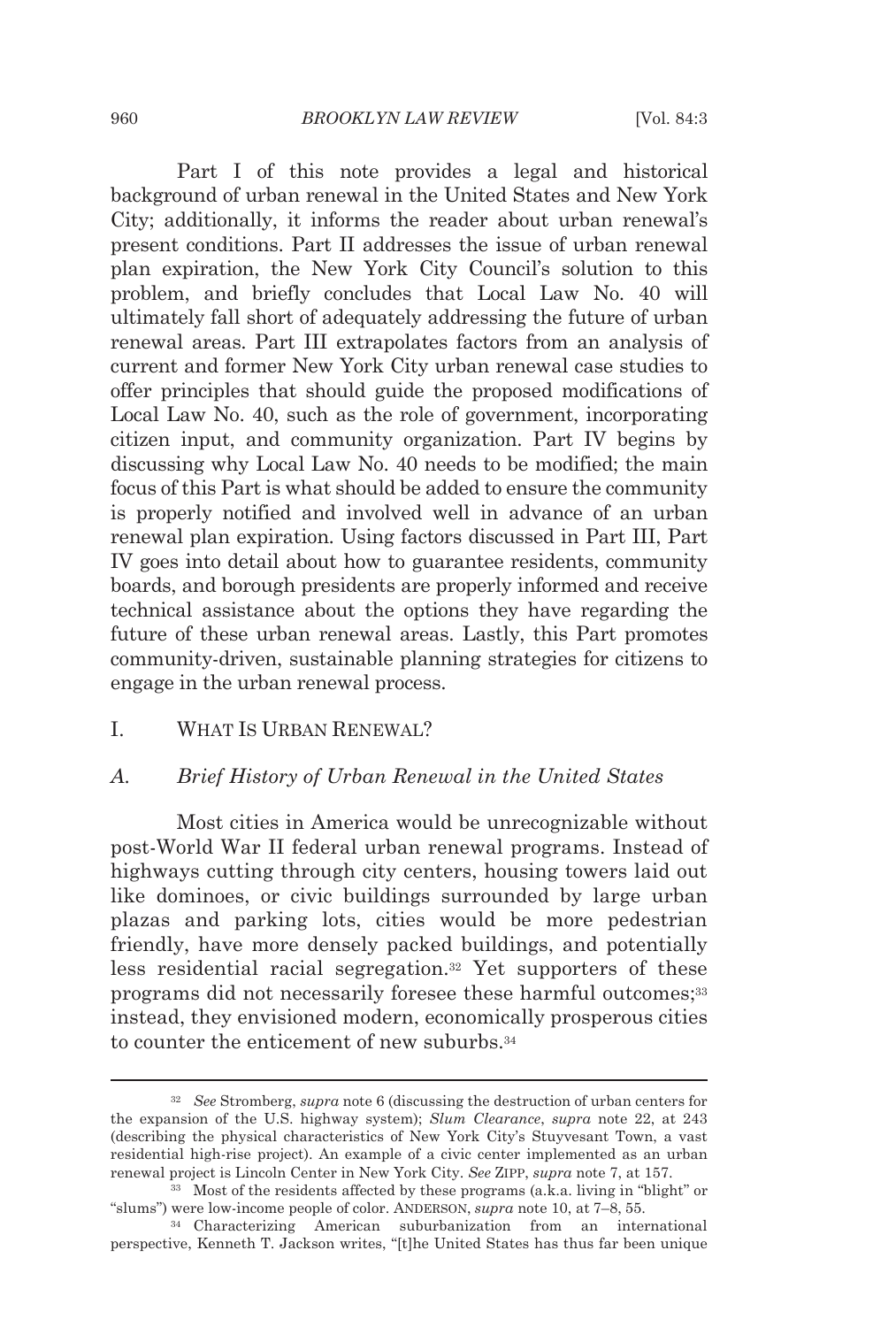Despite efforts in the late nineteenth century to combat squalid living conditions in urban areas,<sup>35</sup> the notion of blight and slums in American cities gained substantial attention in the 1930s with the Great Depression.36 Slums were characterized as "the cut-over areas and the eroding lands of the city, the places of material decay and human corrosion."37 Similarly, the concept of blight became associated with "a disease that threatened to turn healthy areas into slums."38 In order to address the problems of inner city deterioration due to a decreasing tax base and loss of municipal revenues<sup>39</sup>—stemming from the exodus of

shift of the New Deal brought a new forcefulness to progressive efforts to improve urban housing conditions." *Urban Renewal*, *supra* note 35, at 423, 435. The Great Depression brought about the Public Works Administration, which established the country's first significant public housing program. Pritchett, *supra* note 12, at 23. In 1937, Congress passed the Wagner Housing Act, establishing the United States Housing Authority. With the establishment of federal funding for public housing, the Act "formalized the link between slum clearance and public housing development." *Urban Renewal*, *supra* note 35, at 437; *see* Pritchett, *supra* note 12, at 25. 37 MARK I. GELFAND, <sup>A</sup> NATION OF CITIES: THE FEDERAL GOVERNMENT AND

URBAN AMERICA, 1933–1965, at 107 (1975) (quoting NAT'L RES. COMM., OUR CITIES 75 (1937)); *see also* Pritchett, *supra* note 12, at 16 ("A slum, according to planners, was an area with run-down buildings, dirty streets, and a high crime rate that was almost exclusively inhabited by poor people."). 38 Pritchett, *supra* note 12, at 3, 18 ("To secure political and judicial approval for

their efforts, renewal advocates created a new language of urban decline: a discourse of blight. . . . [B]light was a rhetorical device that enabled renewal advocates to reorganize property ownership by declaring certain real estate dangerous to the future of the city."). While the definition of blight has been applied inconsistently, the application of blight contrasts from what is deemed a slum (although sometimes officials have used the two words interchangeably). Generally, blight is a characteristic of an area that has the potential to become a slum. *Id.* at 18.<br><sup>39</sup> ZIPP, *supra* note 7, at 7.

in four important respects that can be summed up in the following sentence: affluent and middle-class Americans live in suburban areas that are far from their work places, in homes that they own, and in the center of yards that by urban standards elsewhere are enormous." KENNETH T. JACKSON, CRABGRASS FRONTIER: THE SUBURBANIZATION OF THE UNITED STATES 6 (1985). "Many different forces contributed to the suburbanization process: an American preference for the ownership of detached homes . . . improved transportation technologies, the relatively low costs of home ownership in the United States, federal subsidies of home ownership and highway construction, the availability of cheap energy, and racism." Ian S. Tattenbaum, Note, *Renewal for the 1990s: An Analysis of New York City Redevelopment Programs in Light of Title I of the Housing Act of 1949*, 6 N.Y.U. ENVTL. L.J. 220, 227–28 (1997).<br><sup>35</sup> The fight against slums in the United States goes back to the late 1860s with

New York's passage of the Tenement House Act of 1867. *See Slum Clearance*, *supra* note 22, at 216–19 ("Popular support for housing reform grew toward the end of the nineteenth century, especially after Jacob Riis' infamous exposé, *How the Other Half Lives*, was published in 1890. Numerous governmental reports also called attention to the social and economic 'menaces' of the slums."). Moreover, it should be noted that the concept of urban renewal had international counterparts in the late nineteenth century. *See* Amy Lavine, *Urban Renewal and the Story of* Berman v. Parker, 42 URB. LAW. 423, 423 (2010) [hereinafter *Urban Renewal*] ("Urban renewal was not a new concept prior to *Berman v. Parker*; Baron Georges Haussman had transformed Paris' *logements insalubres* during the latter half of the nineteenth century and Mussolini had cleared wide swaths of Rome during the 1920s and 1930s, demolishing lower class neighborhoods in the process.").<br><sup>36</sup> "The collapse of the economy during the Great Depression and the paradigm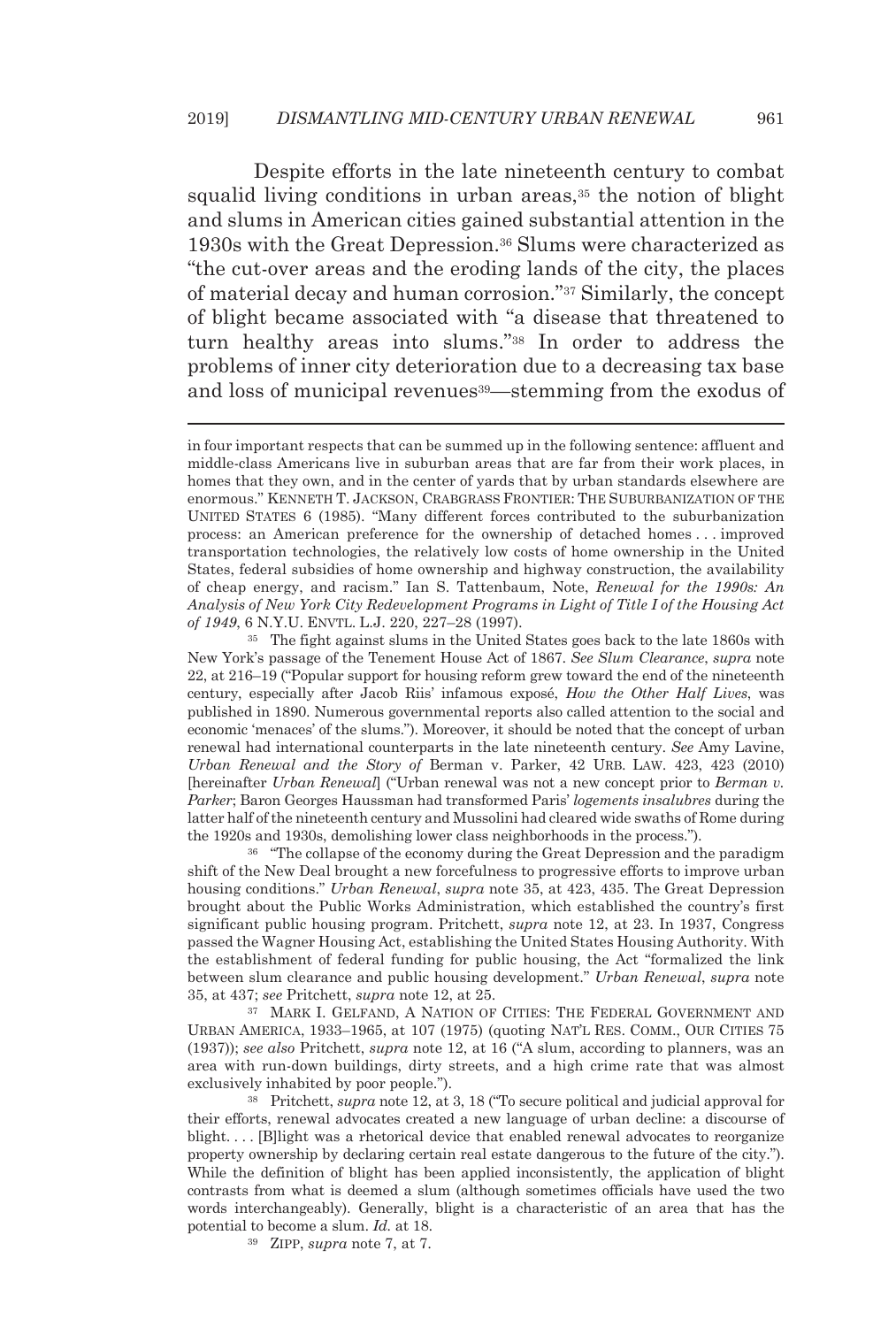wealthier residents into new suburbs<sup>40—the federal government</sup> passed the Housing Act of 1949.41 Under Title I of the Act, local municipalities could apply for federal loans or grants in order to execute their urban renewal plans.<sup>42</sup> Federal funding was conditioned on acquiring and clearing blighted43 and unsanitary areas to construct city-owned or privately sponsored low- and middle-income housing and community spaces.44 By applying for subsidies from the federal government, city officials wanted "to preserve the profitability of city property and to attract new private capital investment"45 through the transformation of declining areas.46 For these programs to be effectively implemented, however, promoters of urban renewal first had to overcome the constitutionality of the legislation, specifically in regards to the Public Use Clause of the Fifth Amendment.47

*Committee Report*, *supra* note 23, at 3 ("An urban renewal plan . . . is a plan for an urban renewal project in a designated [urban renewal area]."). 43 *See Urban Renewal*, *supra* note 35, at 442. 44 The purpose of Housing Act of 1949 was to: "(1) Eliminate substandard and

groups and the real estate industry also wanted to increase municipal land values, tax revenue, and economic opportunities. This is not to say that these were the only parties promoting the concept of urban renewal; there were many professions and groups that had their own motivations for urban renewal. Architects and city planners were driven by modernist design principals and spatial thinking, while housing advocates and union organizers were concerned with overcrowding and unsafe tenements. *Id.* at 7–8. 46 Proponents of urban renewal saw slums and blighted areas as eyesores,

jeopardizing the prosperity of cities; they believed these areas were "breeding ground[s] for disease and crime." GELFAND, *supra* note 37, at 108; *see also* ANDERSON, *supra* note 10, at 9 ("[M]any city politicians have seized on the prospect of increasing tax revenues through urban renewal."). 47 *See* U.S. CONST. amend. V ("[N]or shall private property be taken for public

use, without just compensation."). For the untested concept of urban revitalization to be realized, supporters had to convince the Supreme Court to reevaluate and broaden the scope of the government's eminent domain powers, thus influencing American jurisprudence. Through the use of eminent domain, which authorizes the government to acquire private property for public use as long as just compensation is provided, local governments wanted to condemn and rehabilitate blighted areas for renewal purposes. Pritchett, *supra* note 12, at 29, 39–40; *see also* ANDERSON, *supra* note 10, at 2; Emily L. Madueno, *The Fifth Amendment's Takings Clause: Public Use and Private Use; Unfortunately, There Is No Difference*, 40 LOY. L.A. L. REV. 809, 811 (2007).

<sup>40</sup> *See* GELFAND, *supra* note 37, at 108 ("Millions of well-to-do families now lived outside the central cities' limits, beyond the reach of their taxing powers."); *see also*  Pritchett, *supra* note 12, at 13–14. 41 Ashley A. Foard and Hilbert Fefferman, *Federal Urban Renewal Legislation*,

*in* URBAN RENEWAL, *supra* note 2, at 71–72. 42 Housing Act of 1949, § 101, Pub. L. 81-171, 63 Stat. 413, 414 (1949); *see also* 

other inadequate housing through clearance of slums and blighted areas[ ] ; (2) Stimulate housing production and community development sufficient to remedy the housing shortage $[ ]$ ; (3) Realize the goal of a decent home and a suitable living environment for every American family." ANDERSON, *supra* note 10, at 4; *see also* ZIPP, *supra* note 7, at 7–8. "In European cities, such [urban renewal] efforts were undertaken by government, but American renewal advocates opposed such centralized power. Instead, they argued that cities could be rebuilt privately, and they proposed the creation of 'urban redevelopment corporations.'" Pritchett, *supra* note 12, at 3. 45 ZIPP, *supra* note 7, at 7. Officials who were aligned with downtown business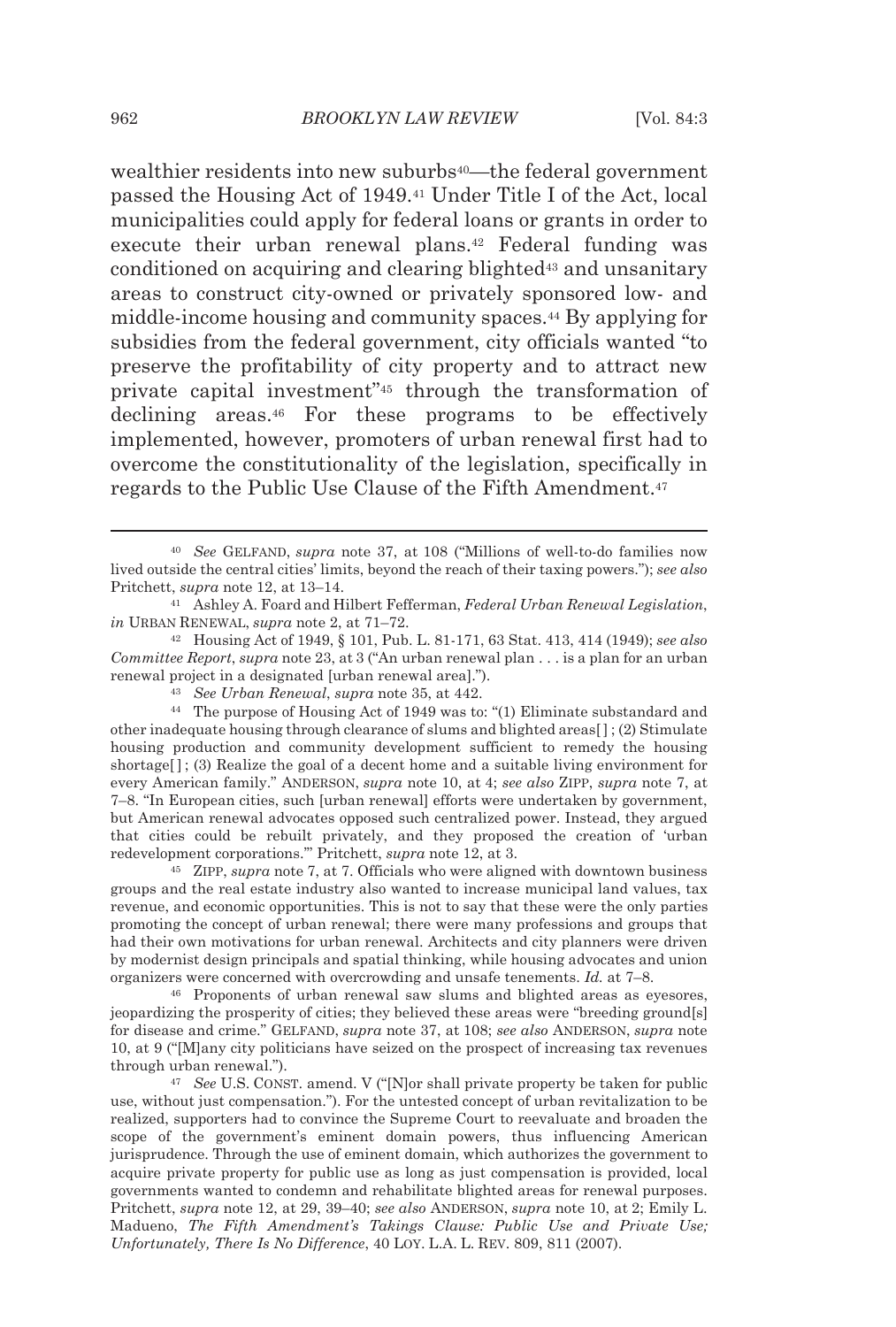The first major case addressing the constitutionality of urban renewal was *Berman v. Parker* in 1954, which concerned a project to transform the southwest portion of Washington D.C.48 The District of Columbia Redevelopment Land Agency (DCRLA),49 created by the District of Columbia Redevelopment Act of 1945, developed a plan in 1952 to clear a portion of the existing neighborhood designated "Area B," which was 97.5% African American,<sup>50</sup> and build middle-income housing, office towers, and stores.51 Despite the southwest neighborhood being "a lively cultural hub for many of the city's black residents and immigrant Jews"52 at the time, the DCRLA and the National Capital Planning Commission (NCPC) took a more top-down approach to planning the area, advocating for a "modernist Utopia" and "demolition of nearly all of the area's buildings."53

A dispute arose when a local department store was condemned as part of the proposed project, even though DCRLA acknowledged the property was not blighted.54 Rather, the agency asserted that the condemnation of a non-blighted property was necessary for the realization of the project's ultimate goal, which was the prevention of slums and urban decline within the larger

<sup>48</sup> Berman v. Parker, 348 U.S. 26, 28, 30 (1954). The main legal conflicts about the scope of the government's eminent domain authority concerning urban renewal dealt with whether so-called blighted properties could be condemned even though they were located in an area yet to be considered a slum, and whether "the transfer of condemned property to private parties [was] allowed under the Public Use Clause." Pritchett, *supra* note 12, at 38–39.<br><sup>49</sup> Urban renewal legislation typically grants authority to a local development

agency. *See infra* Section I.B.1.<br><sup>50</sup> *Berman*, 348 U.S. at 30 ("In 1950 the Planning Commission prepared and

published a comprehensive plan for [Area B]. Surveys revealed that in Area B, 64.3% of the dwellings were beyond repair, 18.4% needed major repairs, only 17.3% were satisfactory; 57.8% of the dwellings had outside toilets, 60.3% had no baths, 29.3% lacked electricity, 82.2% had no wash basins or laundry tubs, 83.8% lacked central heating."). 51 The planned renewal ultimately displaced "over [twenty thousand]

impoverished black residents and replaced their homes with office buildings, stores, and predominantly middle-income housing." Pritchett, *supra* note 12, at 41. 52 *Urban Renewal*, *supra* note 35, at 444. At the time, the southwest portion of

Washington D.C. housed about twenty-three thousand residents. *Id. See generally* HumanitiesDC, *Southwest Remembered*, YOUTUBE (Jan. 30, 2015), https://www.youtube.com/ watch?v=gpJ35Lw0D5w [https://perma.cc/X65H-3NSZ] (documenting former residents of the southwest portion of Washington D.C. and their reactions to the urban renewal plans). 53 *Urban Renewal*, *supra* note 35, at 444–48 (quoting PAMELA SCOTT, CAPITAL

ENGINEERS: THE U.S. ARMY CORPS OF ENGINEERS IN THE DEVELOPMENT OF WASHINGTON, D.C., 1790–2004, at 245 (2007)). Since the District of Columbia Redevelopment Act contained no definition of blight, the DCRLA was able to determine condemnation areas on a "case-by-case basis" despite the objections of local property owners, demonstrating the lack of community engagement from the beginning of the development process. Pritchett, *supra* note 12, at 42, 44.<br><sup>54</sup> See Berman, 348 U.S. at 31; Pritchett, *supra* note 12, at 41 (citing Brief for

the District of Columbia Redevelopment Land Agency and National Capital Planning Commission at 13–14, Berman v. Parker, 348 U.S. 26 (1954) (No. 476–53)).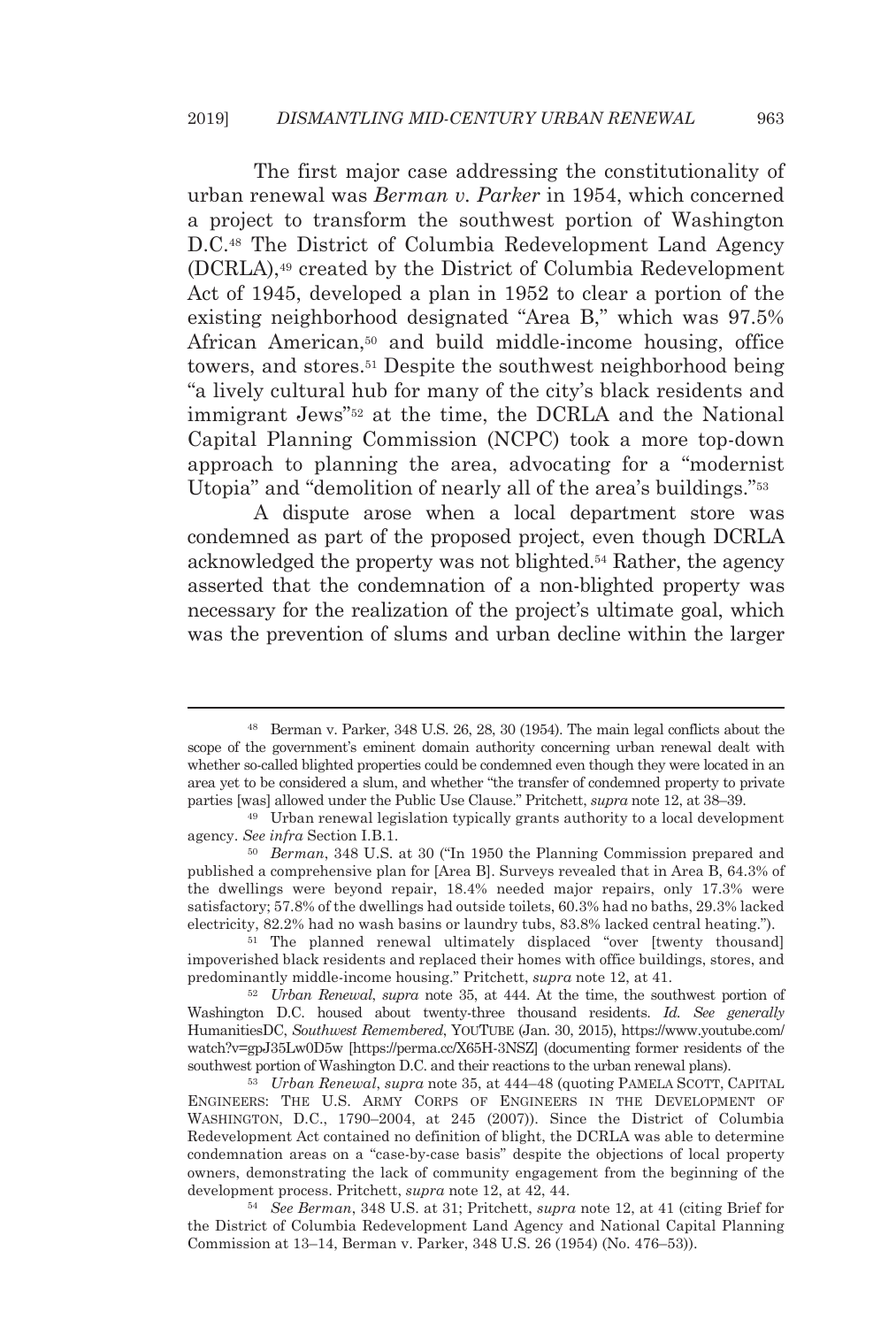southwest area.<sup>55</sup> Ultimately, the United States Supreme Court held the taking of private, non-blighted property to be constitutional, granting Congress a large amount of discretion over the District of Columbia and further stating it was within the legislature's authority to decide what constituted a public purpose for a government taking.56 The Court essentially did not put any limit on this broad holding, except to state that "[o]nce the question of the public purpose has been established . . . the integrated plan rests in the discretion of the legislature."57 *Berman* represented one of the major controversies of urban renewal programs: mass displacement<sup>58</sup> and a lack of citizen participation in the planning, development, and implementation of the plans.59 Moreover, this case came to stand for the conceptual expansion of the Takings Clause of the Fifth Amendment, $60$  forever changing eminent domain jurisprudence and the nature of American cities.61

By the 1960s and 1970s, it became apparent that the revitalization of American city centers had fallen short of the

eminent domain and subsequently sell the properties to private parties for development. ANDERSON, *supra* note 10, at 13; *see also Urban Renewal*, *supra* note 35, at 425.

<sup>55</sup> DCRLA reasoned primarily that "the clearance was the 'public purpose' and the subsequent sale was 'purely incident[al],'" and alternatively that "the public purpose continued even after the property was no longer publicly owned because the property would be subject to strict regulations after its sale." Pritchett, *supra* note 12, at 43 (citing Brief for the District of Columbia Redevelopment Land Agency, *supra* note 54, at 29–39). Conversely, the property owners asserted that the taking violated the Fifth Amendment because it not only transferred ownership from one private property owner to another, but the takings had no public use. *Berman*, 348 U.S. at 31; *Urban Renewal*, *supra* note 35, at 453. 56 The Court called the legislature—and not the judicial branch—"the main

guardian of the public needs." *Berman*, 348 U.S. at 32, 35–36; s*ee also infra* note 59. 57 *Berman*, 348 U.S. at 35–36. 58 "The reality of urban renewal was that redevelopment was used to reshape

the racial and economic geography of cities. Such was the case in Southwest Washington where, of the 5,900 units of housing that were constructed on the site, only 310 could be classified as affordable to the former residents of the area. By the 1960s, the formerly

black neighborhood was majority white." Pritchett, *supra* note 12, at 46–47. 59 "*Berman* was consistent with the New Deal Court's philosophy that legislatures were best suited to determine the appropriate uses of government power in the area of economic regulation. The DCRLA . . . run by planning experts, would apply professional standards to determine which areas required redevelopment . . . ." *Id.* at 46. Although the DCRLA and the Planning Commission appeared to incorporate some affordable housing units in Area B, scholars have pointed out that in actuality "[i]t would have been 'economically feasible' to include more low income housing [in the redevelopment plan], or even to build at a higher density, but the planning commission was wary of 'hav[ing] too high a proportion of one economic group concentrated in one area.'" *See Urban Renewal*, *supra* note 35, at 448–49. Furthermore, the lack of citizen participation in this plan is brought to light by the fact that "none of the briefs in the *Berman* case even mentioned the fact that the project would uproot thousands of poor blacks and would reshape Washington's racial landscape." Pritchett, *supra* note 12, at 44. 60 *Urban Renewal*, *supra* note 35, at 424 ("*Berman v. Parker* has come to stand

for the exceedingly deferential standard of review applied in eminent domain and other land use cases."); ANDERSON, *supra* note 10, at 13.<br><sup>61</sup> After this decision, jurisdictions could acquire private properties through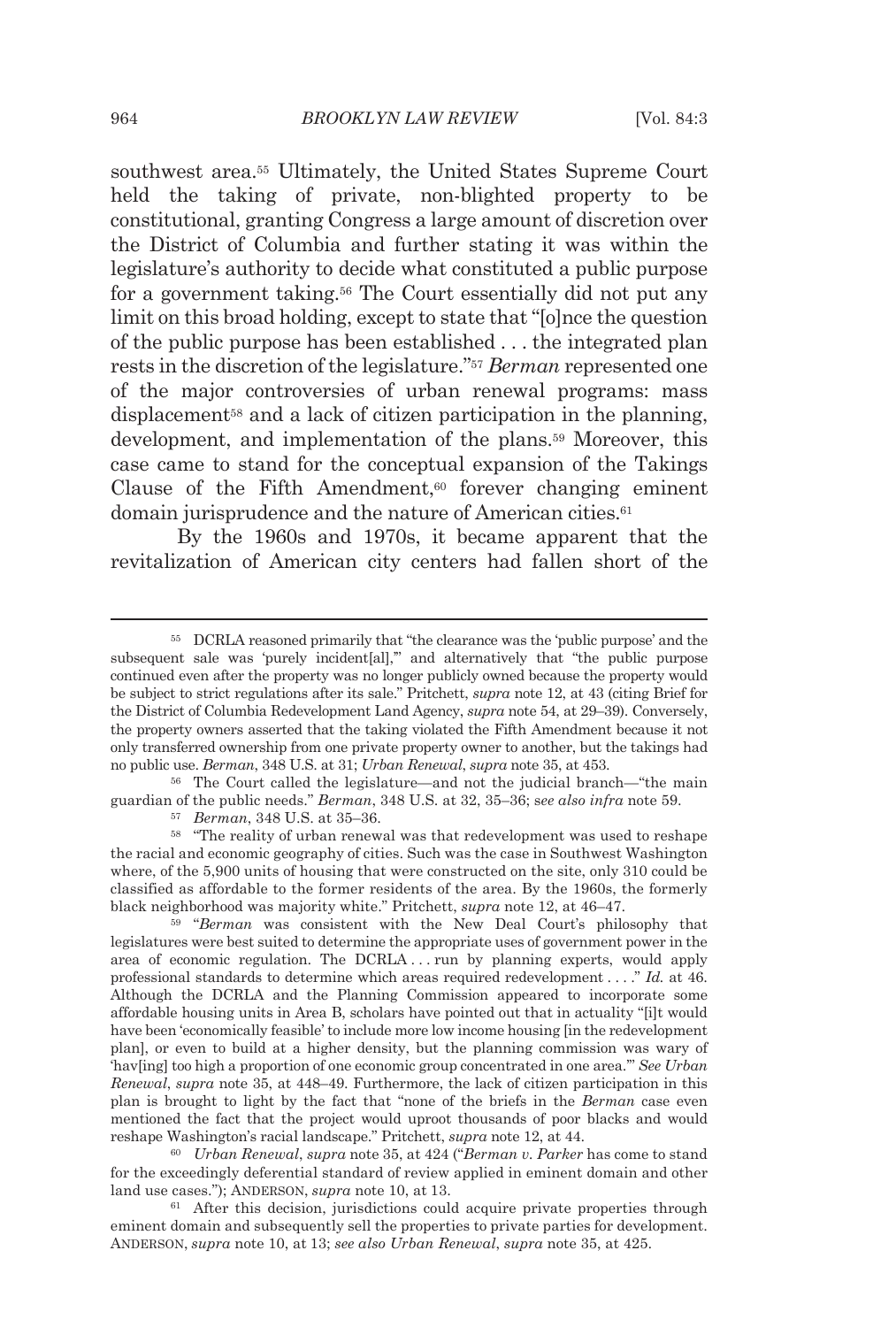original goals.62 Urban renewal programs completely altered the old, regimented city grids and uprooted long-time residents and small businesses,63 transforming the urban environment into suburbanstyle superblocks full of apartment towers surrounded by green spaces.64 Critics from both sides of the political aisle pointed out the failures of urban renewal programs,<sup>65</sup> such as the lack of community involvement in the planning and implementation of the plans, $66$ worsening racial segregation,<sup>67</sup> the elimination of strong social networks,68 and economic divestment.69 With the passage of the Housing and Community Development Act in 1974,<sup>70</sup> the federal government acknowledged that urban renewal programs were ineffective and ceased funding, emphasizing localized

*Renewal*, 116 U. PA. L. REV. 25, 33–34 (1967); *Planning and Politics*, *supra* note 17, at 410. 67 *See* RICHARD ROTHSTEIN, THE COLOR OF LAW: <sup>A</sup> FORGOTTEN HISTORY OF

HOW OUR GOVERNMENT SEGREGATED AMERICA 106, 127–29 (2017); *Urban Renewal*, *supra* note 35, at 471; Pritchett, *supra* note 12, at 35; *see also supra* note 9. 68 *See* Fried, *supra* note 2, at 359, 362 (describing former residents' grief in the

West End area of Boston, it was found that "the residential area is the region in which a vast and interlocking set of social networks is localized. And, on the other hand, the physical area has considerable meaning as an extension of home, in which various parts are delineated and structured on the basis of a sense of belonging."). Describing the importance of neighborhood connections, Jane Jacobs stated: "The sum of such casual, public contact at a local level—most of it fortuitous, most of it associated with errands . . . is a feeling for the public identity of people, a web of public respect and trust, and a resource in time of personal or neighborhood need." JACOBS, *supra* note 4, at 56.<br><sup>69</sup> See generally Gans, *supra* note 63, at 537–38 (outlining the policy failures of

slum clearance and urban renewal efforts); ANDERSON, *supra* note 10, at 7 (criticizing urban renewal for exacerbating housing shortages); *Urban Renewal*, *supra* note 35, at 469– 72 (describing different perspectives of urban renewal criticism); ROTHSTEIN, *supra* note 67, at 106–07, 127 (arguing that urban renewal programs worsened racial segregation). 70 Housing and Community Development Act of 1974, Pub. L. No. 93-383, 88

Stat. 633 (codified as amended at 42 U.S.C. § 5301 (2012)).

<sup>62</sup> *See Urban Renewal*, *supra* note 35, at 469–70 ("[B]y the mid 1960s . . . . It had become clear that when an area was designated for redevelopment, it usually had less to do with improving housing conditions than it did with opening prime real estate for higher value uses and wealthier people, and neither liberals nor conservatives were happy with the results."). 63 Herbert J. Gans, *The Failure of Urban Renewal*, *in* URBAN RENEWAL, *supra* 

note 2, at 537, 541.<br> $64$  An example of an urban renewal project that encompasses suburban-style

super blocks filled with apartment towers and park space is Stuyvesant Town in New York City. *See* discussion *infra* Section I.B.1.<br><sup>65</sup> One ideological side was represented by activists like Jane Jacobs,

<sup>&</sup>quot;offer[ing] an early inkling of the New Left and counterculture's efforts to lead a permanent revolution in culture, social life, and consciousness. On the other, the attack from the right foreshadowed the extent to which all liberal reforms would come to be tarred with the brush of 'big government' . . . ." This attack was represented by conservatives like author Martin Anderson. ZIPP, *supra* note 7, at 367–68; *see also* ANDERSON, *supra* note 10 (criticizing and arguing in favor of a repeal of federal urban renewal programs); Gans, *supra* note 63, at 537. *See generally* MINDY THOMPSON FULLILOVE, ROOT SHOCK: HOW TEARING UP CITY NEIGHBORHOODS HURTS AMERICA, AND WHAT WE CAN DO ABOUT IT (1st ed. 2004) (describing the harmful physical, emotional, and economic consequences of decades-long urban renewal programs). 66 *See* Daniel R. Mandelker, *The Comprehensive Planning Requirement in Urban*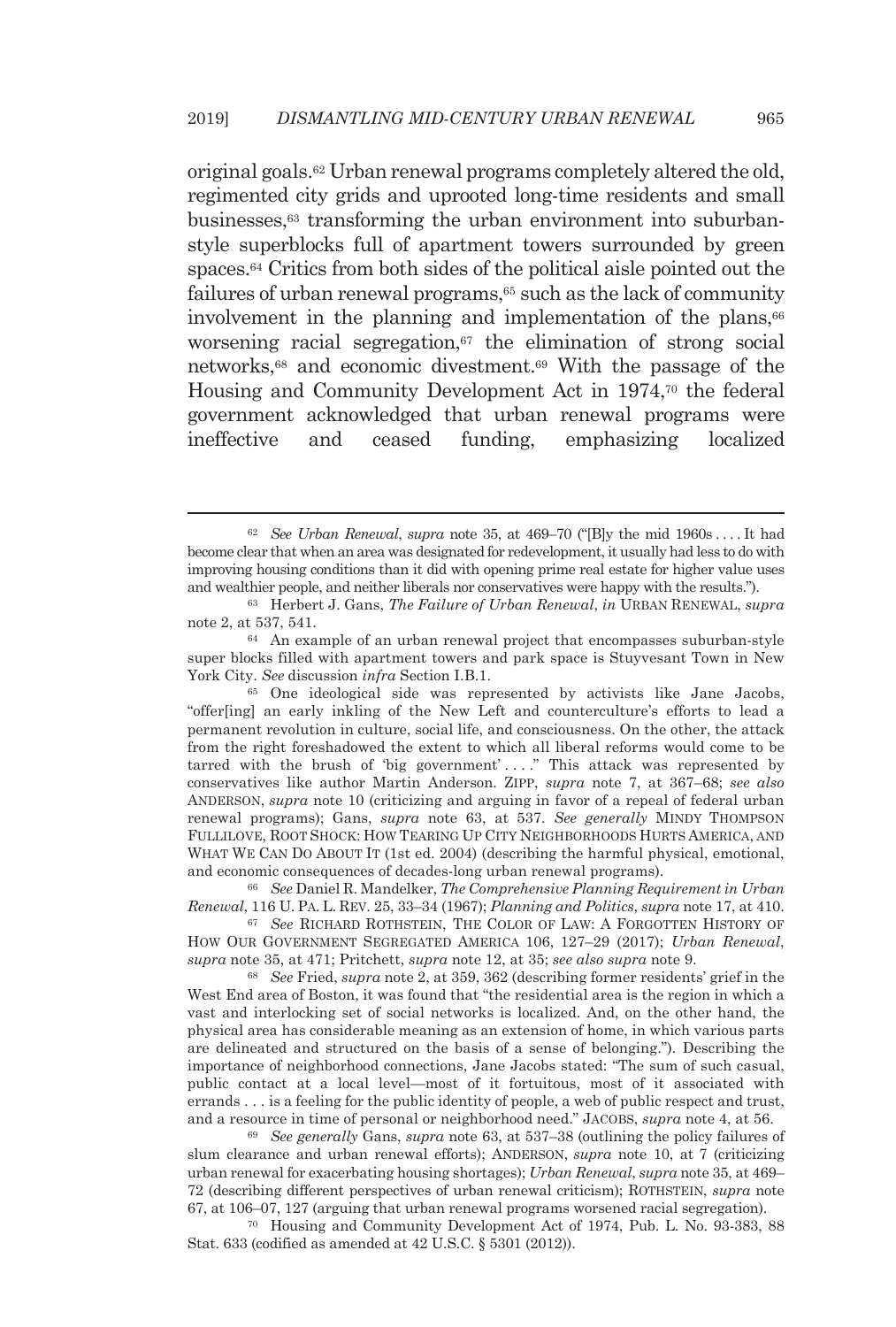development.71 Nevertheless, although federal funding terminated, many municipalities, including New York City, continue to utilize state urban renewal legislation to invoke eminent domain authority and accomplish, albeit on a smaller scale, urban development projects.72

#### *B. Urban Renewal in New York City*

# 1. History and Legal Structure of Urban Renewal Legislation

When one considers the objectives of urban renewal programs,73 it is no surprise that New York State led the way in urban redevelopment legislation.74 The Urban Redevelopment Corporations Law (URCL), passed in 1941, set the foundation for subsequent urban renewal legislation by authorizing the establishment of local redevelopment companies in order to condemn and raze blighted property for private redevelopment.75 It was not long, however, until New York's "master builder" Robert Moses76 drafted the Redevelopment Companies Law (RCL) in 1942 to allow insurance companies to invest in housing projects, which consequently would enlarge the scope of redevelopment projects.77

<sup>71</sup> *Hearing Testimony*, *supra* note 25. *See generally 40 Years Ago: August 22, President Ford Signs Housing and Community Development Act of 1974*, NAT'L LOW INCOME HOUS. COAL. (Aug. 18, 2014), http://nlihc.org/article/40-years-ago-august-22 president-ford-signs-housing-and-community-development-act-1974 [https://perma.cc/ SHW4-MPYM] (outlining the 1974 Housing and Community Development Act and its policy changes, such as the creation of the Community Development Block Grant (CDBG) program and Section 8 program). 72 "Although urban renewal projects like the one involved in *Berman v. Parker*

are thus a thing of the past, eminent domain continues to be used today for similar redevelopment projects. These projects are labeled as 'economic development' initiatives rather than as 'urban renewal' plans. They tend to be smaller, involve the displacement of fewer people, and . . . 'focus on more practical aspects such as job creation.'" *Urban Renewal*, *supra* note 35, at 473 (quoting Pritchett, *supra* note 12, at 48); *see also* Trickey, supra note 20; ZIPP, supra note 7, at 369.<br><sup>73</sup> See Pritchett, supra note 12, at 14; Slum Clearance, supra note 22, at 214.<br><sup>74</sup> New York State was one of the first states to pass modern building codes to

counteract unsanitary and unsafe living conditions, in addition to instituting public housing authorities to build housing projects. *See Slum Clearance*, *supra* note 22, at 216– 17, 228 (describing the Tenement House Act of 1895); Tattenbaum, *supra* note 34, at 229 ("New York has had a long history of using public resources to subsidize and induce private reinvestment in substandard districts."); *see also* Pritchett, *supra* note 12, at 25, 32. 75 *Slum Clearance*, *supra* note 22, at 238–39 n.155 (citing the Urban Redevelopment

Corporations Law, 1941 N.Y. Laws 2039); *see also* Pritchett, *supra* note 12, at 32. 76 *See supra* note 3. 77 The original 1942 version of the Redevelopment Companies Law eliminated

so-called "safeguards," such as the requirement to hold public hearings prior to implementing proposed projects. *See Slum Clearance*, *supra* note 22, at 238–41 n.168 (citing the Redevelopment Companies Law, 1942 N.Y. Laws 1855). Moreover, the 1943 amendment of the RCL "declared redevelopment to be a 'superior public use' for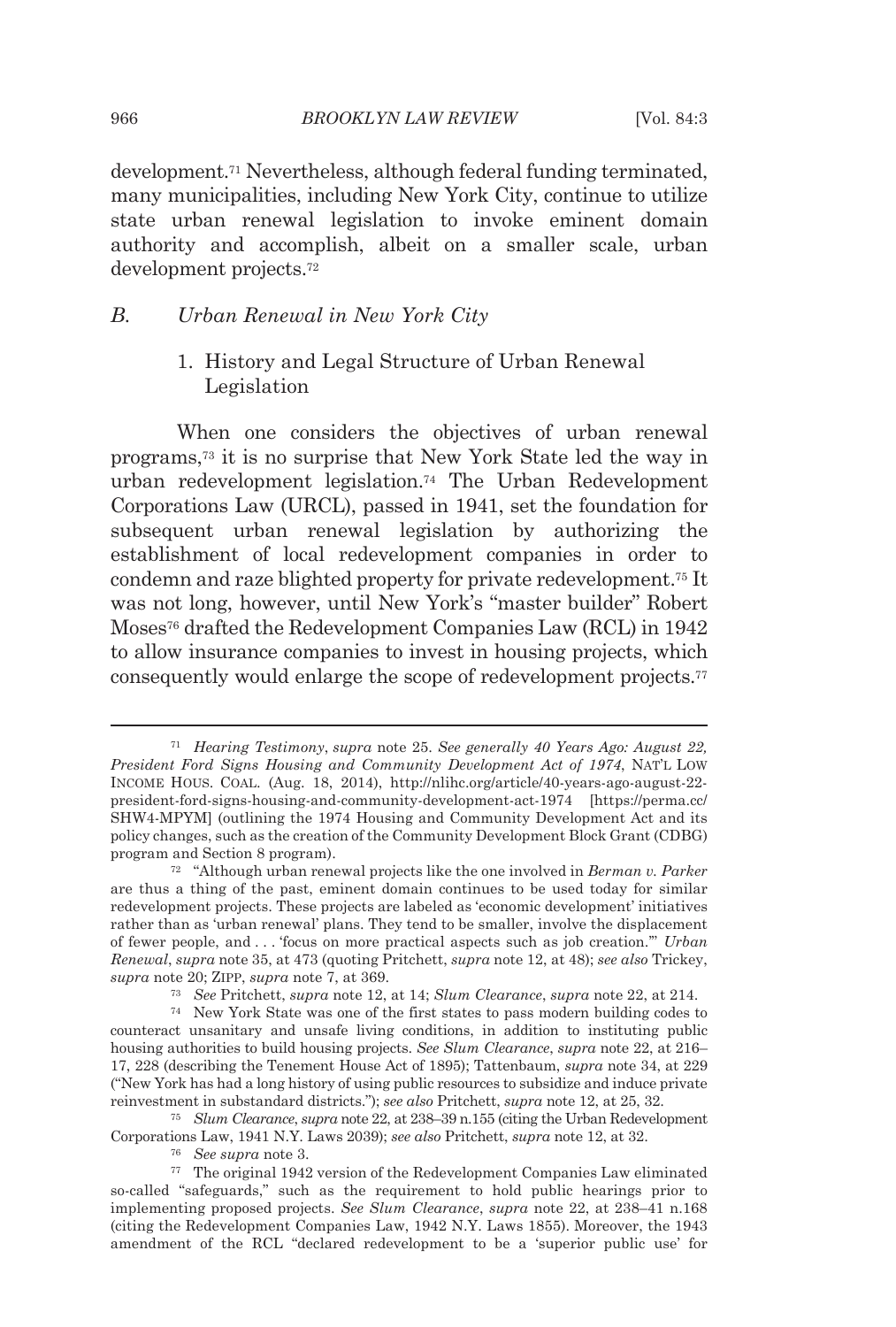Metropolitan Life Insurance Company (Met Life) utilized the law to clear eighteen blocks of "tenements, stores, and warehouses" in what was then known as the Lower East Side's Gas House District and fund the development of Stuyvesant Town, an immense suburban-style high-rise residential project.78 Stuyvesant Town not only represented one of the earliest forms of urban renewal in the country, but also illustrated New York City's gradual expansion of eminent domain.79

As the City became more urbanized and populated in the late 1940s, government officials and business and real estate professionals wanted to take advantage of federal urban renewal funding to clear certain areas of the City in order to attract new businesses and residents.80 By enacting Article 15 of the New York State General Municipal Law, the state legislature granted municipalities the authority "for the redevelopment, through clearance, replanning, reconstruction, rehabilitation, and concentrated code enforcement . . . of substandard and insanitary areas."81 To this day, municipalities still have the power to establish urban renewal agencies,<sup>82</sup> formulate urban renewal plans83 for areas found blighted or unsanitary,84 and ultimately

condemnation purposes." *Id.* at 242–43 (quoting 1943 N.Y. Laws 704–05). This laid the foundation for the expansion of eminent domain in New York State. *See id.* at 241–43. 78 ZIPP, *supra* note 7, at 74 ("Stuyvesant Town welcomed its first families in August

<sup>1947</sup> and was finished and fully occupied less than two years later, on June 1, 1949."); *Urban Renewal*, *supra* note 35, at 443 n.99; *see also* Pritchett, *supra* note 12, at 33 ("The Stuyvesant project required the uprooting of 11,000 working-class families so that they could be replaced by 8,756 middle-class families."). Stuyvesant Town denied residences to African Americans and other minorities*. See generally* Dorsey v. Stuyvesant Town Corp., 87 N.E.2d 541, 550 (1949) (holding the publicly subsidized Stuyvesant Town's racial discrimination policies constitutional because it was a private redevelopment project).<br><sup>79</sup> See Slum Clearance, supra note 22, at 245; see also infra Section I.B.2.<br><sup>80</sup> See Committee Report, supra note 23, at 3: ZIPP, supra note 7, at 28 ("Urba

renewal, in many ways, served to jump-start the Manhattan boom years of the late '40s and '50s. . . . [P]rojects made room in the city grid for research medicine, high culture, and higher education  $\dots$  [It] was  $\dots$  an epochal transformation that continues to remake Manhattan and all of New York in the twenty-first century."). 81 N.Y. Gen. Mun. Law § 502(3) (McKinney 2019). The law states that

<sup>&</sup>quot;'substandard or insanitary area'" is to "be interchangeable with a slum, blighted, deteriorated or deteriorating area, or an area which has a blighting influence on the surrounding area." *Id.* at § 502(4); *see also Slum Clearance*, *supra* note 22, at 251–52 ("In 1961, the various statutes governing municipal urban renewal projects were consolidated into a new article in the General Municipal Law, and similar enabling legislation was enacted for municipal urban renewal authorities in 1962.") (citing 1961 N.Y. Laws 1402–03; 1962 N.Y. Laws 3762–63).<br><sup>82</sup> N.Y. Gen. Mun. Law § 502(5) (McKinney 2019).

<sup>83</sup> The plan must state, among other things, "a statement of proposed land uses within the [urban renewal area], proposed land acquisition, demolition and clearance." *Committee Report, supra* note 23, at 3.<br><sup>84</sup> Norman Siegel et al., *The Trouble with Eminent Domain in New York*, 4

ALBANY GOV'T L. REV. 77, 80 (2011).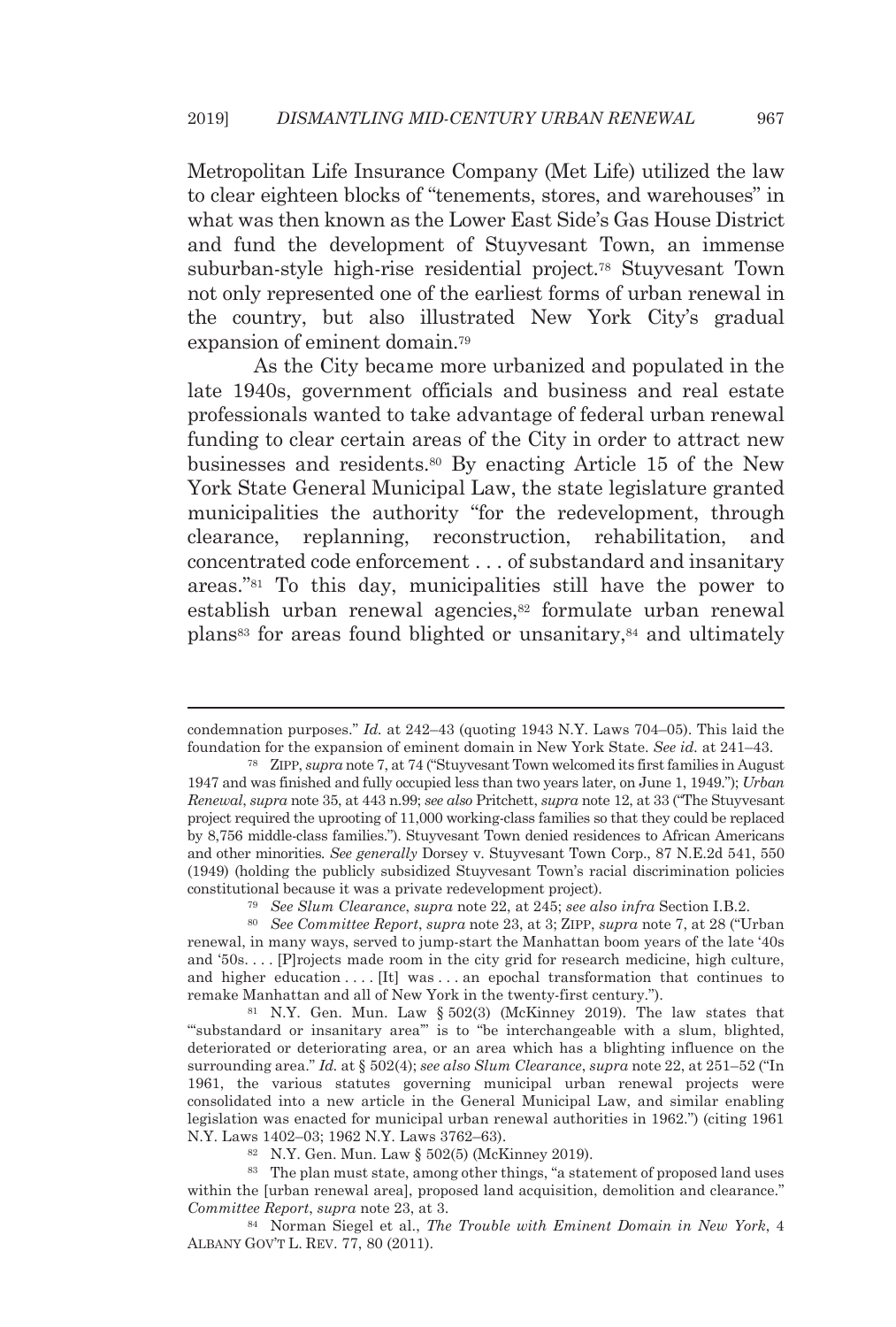acquire property through buy-outs or condemnation.85 In New York City, HPD develops urban renewal plans subject to the City Council's approval.<sup>86</sup> Once an urban renewal agency acquires, condemns, and demolishes property, the agency has the authority to dispose of the property to a sponsor in order to carry out the approved urban renewal plan.87

The designated zoning requirements<sup>88</sup> encompassing an urban renewal area do not change once a plan has been approved.89 There may, however, be more stringent land use controls imposed on the area by HPD90 and stated "in the instrument of conveyance between the City and the sponsor who agrees to redevelop the property in accordance with the [urban renewal plan]."91 These restrictive land use controls act as an overlay on the underlying zoning requirements; if an urban renewal plan is subject to expiration, the restrictions expire.92 The owner of the property within the expired urban renewal area has the right to develop the property in accordance with the City's

<sup>92</sup> *Committee Report*, *supra* note 23, at 4. *See* discussion concerning urban renewal expiration *infra* Sections I.C, IV.B.5 and Part II.

<sup>85</sup> Generally, most urban renewal agencies in America proceeded in the following ways after their plans were approved: (1) acquisition of applicable properties through negotiation or condemnation (by eminent domain); (2) relocation of displaced residents (federal laws required local agencies to relocate or rehouse former residents); (3) site clearance through demolition of the acquired buildings; (4) site improvements (after demolition, local agencies sometimes made infrastructural improvements or constructed public buildings); (5) disposition of land (if the local government decides not to retain ownership of the land, they might sell, lease, or donate it to another party either another public agency or private sponsor); and (6) new construction (applicable sponsor has to develop the properties according to the original urban renewal plan whether for residential, industrial, or commercial uses). ANDERSON, *supra* note 10, at 18–19; *see also* Foard & Fefferman, *supra* note 41, at 94–95. 86 *See* N.Y.C. Charter § 1802(3), (6)(e). Approval of urban renewal plans are

subject to the Uniform Land Use Review Procedure (ULURP), a process implemented in the 1977 New York City Charter revision. This procedure requires that applicable community boards review and vote on all land use applications, which include zoning changes, special permits, city property acquisition and disposition, and urban renewal plans. *See* N.Y.C. Charter §§ 197-c, (a); *see also infra* note 199.<br><sup>87</sup> *Committee Report*, *supra* note 23, at 3.<br><sup>88</sup> "Zoning is the language of the physical city. It aims to promote an orderly

pattern of development and to separate incompatible land uses, such as industrial uses and homes, to ensure a pleasant environment. The [N.Y.C.] Zoning Resolution is a legal instrument to regulate and establish limits on the use of land and building size, shape, height, and setback." *About Zoning*, N.Y.C. DEP'T CITY PLAN., http://www1.nyc.gov/site/ planning/zoning/about-zoning.page [https://perma.cc/9G2C-9NT3]; *see also* N.Y.C. Zoning Res. (2018), https://www1.nyc.gov/assets/planning/download/pdf/zoning/zoningtext/allarticles.pdf?v=1003 [https://perma.cc/73V3-S9ZB].<br><sup>89</sup> *Committee Report, supra* note 23, at 4.<br><sup>90</sup> *See id.* at 4, 6 (discussing more restrictive land use controls than what the

N.Y.C. Zoning Resolution imposed on certain lots in the Two Bridges Urban Renewal Area); *see also infra* Parts II and III.<br><sup>91</sup> Committee Report, *supra* note 23, at 4. These land use controls are required

to be recorded "in the deed or lease for the property such that they run with the land for the duration of the [urban renewal plan]." *Id.*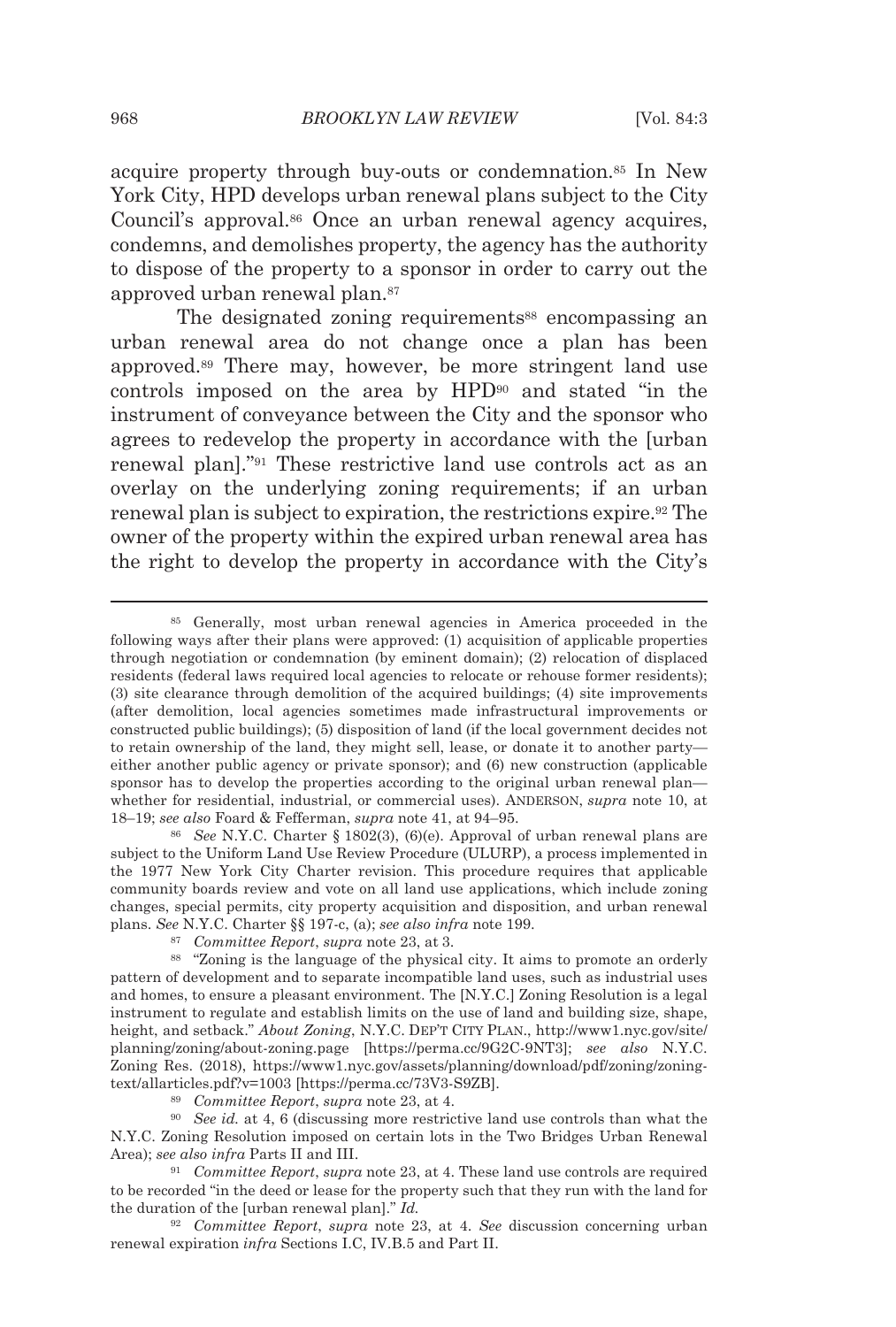Zoning Resolution.93 Parties interested in keeping certain land use restrictions in place can either apply to the City Planning Commission to extend the plan or rezone the urban renewal area to reflect the area's current conditions.94

> 2. Legal Precedents: Leading the Reinterpretation of the Public Use Clause

Given that New York State was one of the first jurisdictions to implement urban development laws, it also reshaped how the Public Use Clause was interpreted.95 Before the Supreme Court expanded the applicability of the Public Use Clause in *Berman v. Parker* in 1954,96 the New York Court of Appeals held in *Murray v. LaGuardia* "that there was no violation of the state constitution's public use clause, regardless of whether the project might carry incidental private benefits for Metropolitan [Life Insurance]."97 In this 1943 decision, owners of condemned property for the proposed Stuyvesant Town98 project challenged the constitutionality of the RCL99—they argued the condemnations did not serve a public use because Met Life would ultimately benefit.100 The court disagreed with the property owners' argument, however, ruling that a public purpose under the New York State Constitution includes "low rent housing or [for] clearance and rehabilitation of substandard areas."101 The court also indicated that condemnation for a public use could be served even if there is a benefit for a private party.102 The court's decision expanded the use of eminent domain and, consequently, allowed future urban renewal projects to be implemented as long as "the state of the property before condemnation"103 was found blighted and "the slum conditions themselves were removed."104

Another New York case that influenced the terminology and broad interpretation of blight was *Kaskel v. Impellitteri* in 1953.105 The plaintiff, citing a New York City Housing Authority

<sup>93</sup> *Committee Report*, *supra* note 23, at 4. 94 *Id.* 

<sup>95</sup> *See Urban Renewal*, *supra* note 35, at 454. 96 *See* Berman v. Parker, 348 U.S. 26 (1954). 97 *Slum Clearance*, *supra* note 22, at 245; *see* Murray v. LaGuardia, 52 N.E.2d 884, 888 (N.Y. 1943); see also Urban Renewal, supra note 35, at 454.<br><sup>98</sup> See supra Section I.B.1 for discussion of Stuyvesant project.<br><sup>99</sup> See supra Section I.B.1 for discussion of RCL.<br><sup>99</sup> See supra Section I.B.1 for

does not matter that private interests may be benefited.").<br>
<sup>103</sup> *Urban Renewal, supra* note 35, at 454.<br>
<sup>104</sup> *Slum Clearance, supra* note 22, at 250.<br>
<sup>105</sup> *See* Kaskel v. Impellitteri. 115 N.E.2d 659 (N.Y. 1953).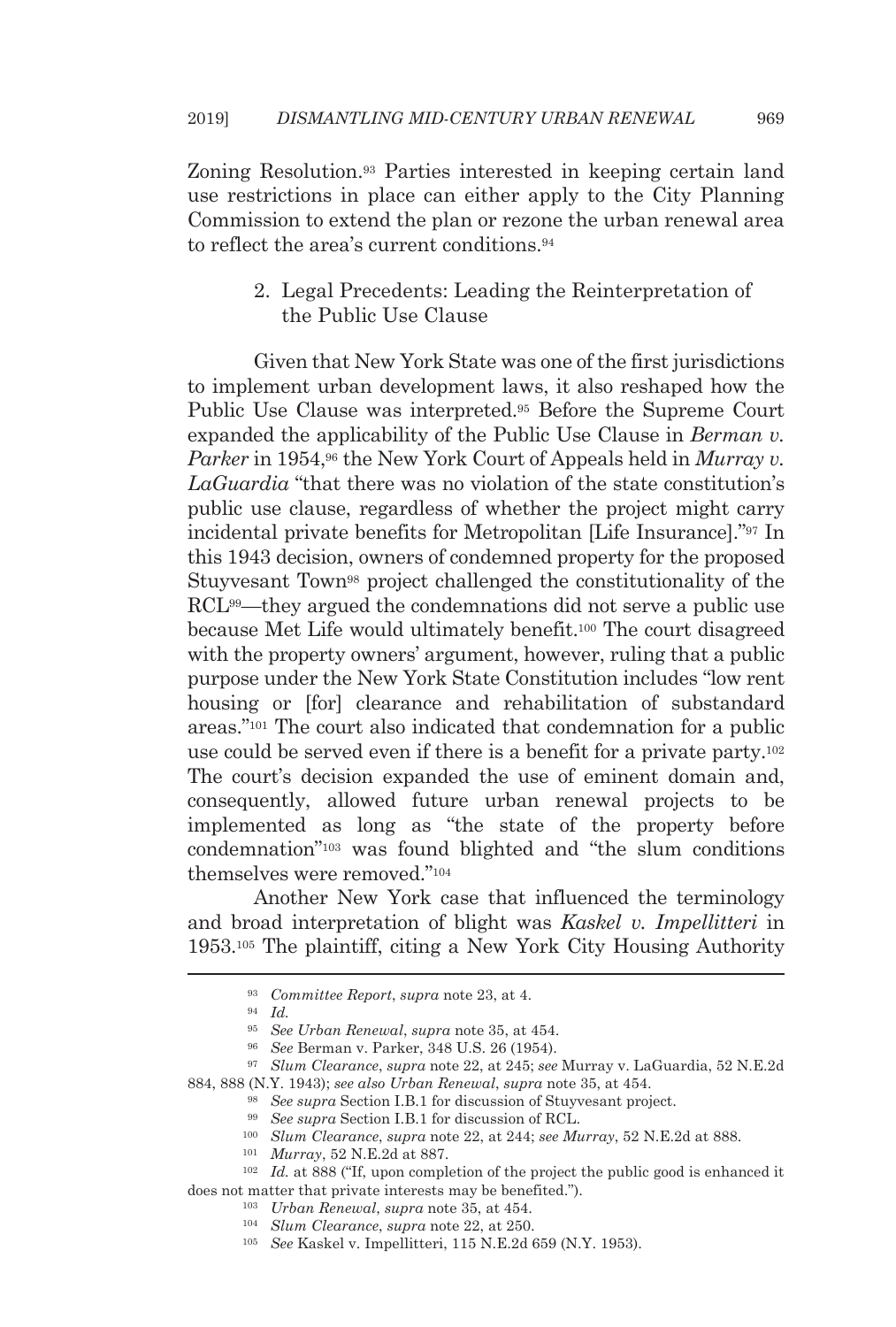report, argued that his property was not blighted or insanitary for condemnation and redevelopment purposes.106 The New York Court of Appeals ultimately ruled against the plaintiff-landowner, giving the City broad discretion when determining what constitutes blight as long as the finding was not "corruptly or irrationally or baselessly" made.107 This decision, in conjunction with the court's ruling in *Murray*, gave New York City expansive eminent domain powers and authority to determine what type of land could be condemned. Both *Murray* and *Kaskel* represent how local residents lacked influence in the administrative decisionmaking process,108 in addition to how New York City led the way in shaping mid-twentieth century urban development legislation.<sup>109</sup>

# *C. Current Conditions of Urban Renewal*

After more than half a century, the future of urban renewal areas in many parts of the country turns on this question: can urban renewal legislation—with its infamous history—be used in an equitable and sustainable way? Cities such as Boston, Portland, Eugene, and Austin have addressed various forms of this question, such as whether urban renewal laws or plans should be extended, terminated, or amended.110 For example,

use of eminent domain in order to facilitate urban development projects. These decisions further broadened the government's condemnation powers to include takings of nonblighted land for commercial and industrial development. *See, e.g.*, Rosenthal & Rosenthal, Inc. v. N.Y. State Urban Dev. Corp., 771 F.2d 44, 46 (2d Cir. 1985); Kaur v. N.Y. State Urban Dev. Corp., 933 N.E.2d 721, 733 (N.Y. 2010); Goldstein v. N.Y. State Urban Dev. Corp., 921 N.E.2d 164, 172–73 (N.Y. 2009); Yonkers Cmty. Redevelopment Agency v. Morris, 335 N.E.2d 327, 331 (N.Y. 1975); Cannata v. City of New York, 182 N.E.2d 395, 397 (N.Y. 1962); *see also Slum Clearance*, *supra* note 22, at 254–69. Additionally, New York State's embrace of economic development takings paralleled a national trend. *See generally* Kelo v. City of New London, 545 U.S. 469 (2005) (holding a city's use of eminent domain for economic development purposes constitutional). 110 For an in-depth discussion of Boston's response, see *infra* Section IV.B.1.

Another city that had to address the future of urban renewal is Portland, Oregon, in which the Portland Development Commission had to perform community outreach to consider budgetary allocations and whether to extend or allow certain urban renewal districts to

<sup>&</sup>lt;sup>106</sup> Id. at 661; *see also Slum Clearance*, *supra* note 22, at 252–53.<br><sup>107</sup> Kaskel, 115 N.E.2d at 661.<br><sup>108</sup> Both of these cases exemplify how local residents lacked influence when the City's administrative agencies made decisions concerning what constitutes slums and blight, as well as what was to be built on the former residents' land. "Increasingly broad blight determinations were also made possible by the growing importance of administrative discretion, which the courts were reluctant to question." *Slum Clearance*, *supra* note 22, at 252. "*Murray* greatly increased the permissible scope of urban renewal projects by removing any real limitation on what could be built on former slum land, so long as the slum conditions themselves were removed." *Id.* at 250. *Murray* also allowed "[eleven thousand] mostly low and middle income residents of the gas house district . . . to be relocated, and once the project was finished, . . . be replaced by more than twice as many residents of a distinctly higher income bracket." *Id.* at 243. This figure shows how local residents lacked the ability to influence redevelopment decision-making concerning their future. 109 Post-*Kaskel*, New York courts continued to rule in favor of the government's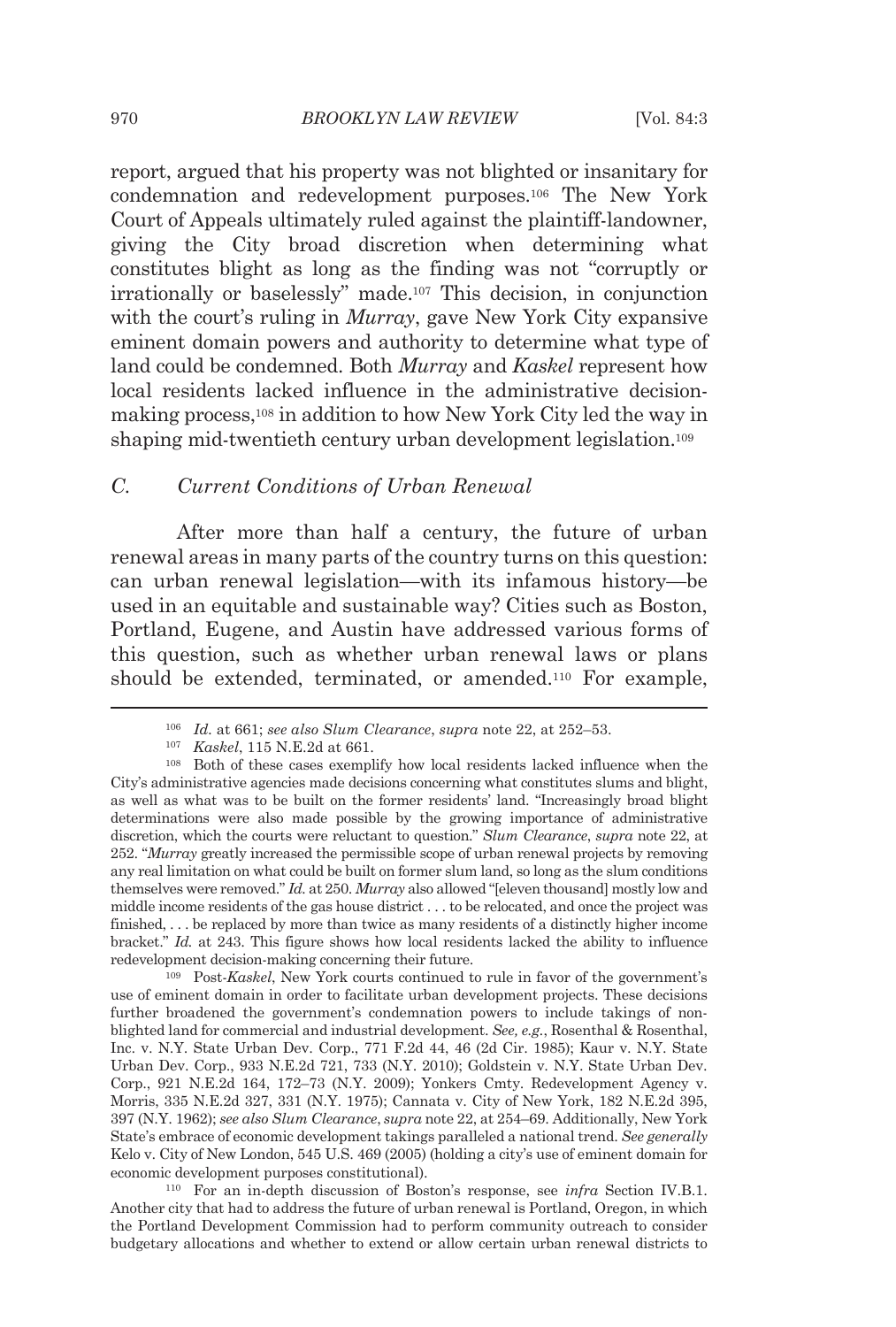when the urban renewal powers of the Boston Redevelopment Authority (BRA) were set to expire in 2016, city officials, at the request of the state government, conducted a year-and-a-half-long public engagement process to solicit feedback from locals.111 The fact that other cities around the country have been confronted with these issues underscores the importance of instigating community discussions about the future of urban renewal. Likewise, New York City faces an analogous crossroad since many urban renewal plans are reaching their expiration and sparking debate about the subsequent development in these areas.

In New York City, urban renewal plans do not last in perpetuity—HPD's policy provides an average duration of forty years,112 unless the plan was amended or extended through the proper ULURP processes.113 As of 2019, there are over ninety expired plans, sixty active urban renewal plans, and the City "continues to acquire properties pursuant to state Urban Renewal Law, albeit on a smaller scale than in the past."114 Regardless of the

expire. *See Future of Urban Renewal*, PORTLAND DEV. COMMISSION (Feb. 12, 2008), https://www.portlandoregon.gov/bps/article/185496 [https://perma.cc/E76U-BZTL]; Casey Parks, *Urban Renewal Hurt African Americans, Officials Say. Now Portland Leaders Want to Make Amends*, OREGONIAN (Nov. 5, 2016), https://www.oregonlive.com/ portland/index.ssf/2016/11/urban\_renewal\_african\_american.html [https://perma.cc/ KH46-XUK5]; *see also* Don MacGillivray, *Fifty-Six Years of Urban Renewal in Portland*, SOUTHEAST EXAMINER (May 1, 2015), https://www.southeastexaminer.com/2015/05/fifty-sixyears-of-urban-renewal-in-portland/ [https://perma.cc/RWW4-RMVD]. The City Council of Eugene, Oregon also faced a choice between retaining the status of a forty-eight-year-old downtown urban renewal district or allowing the district to lapse. The Council ultimately voted to extend the urban renewal plan (which went against an earlier promise to allow the plan to lapse) and rejected a proposal to allow voters to decide. Christian Hill, *Eugene Council Votes to Extend Downtown Urban Renewal District*, REGISTER-GUARD (June 14, 2016), https:// www.registerguard.com/rg/news/local/34473093-75/eugene-council-extends-life-of-downtownurban-renewal-district.html.csp [https://perma.cc/NQX7-B8HZ]. Similarly, Austin, Texas's Urban Renewal Agency sent a request to the Mayor and City Council to extend an urban renewal plan because the agency had not completed its plans for a mixed-use community. Letter from Joseph S. Babb, Chair of Urban Renewal Agency of the City of Austin, to Mayor and Council Members, Planning Comm'r (Sept. 17, 2018), http://www.austintexas.gov/ edims/document.cfm?id=306380 [https://perma.cc/KE5S-P4XL]. In contrast to the examples above, in 2011 the California Supreme Court upheld a state law that abolished redevelopment agencies (which include urban renewal agencies) throughout the state in order to fill in the gaps of the state's budgetary crisis. Maura Dolan et al., *California High Court Puts Redevelopment Agencies Out of Business*, L.A. TIMES (Dec. 29, 2011), http://articles.latimes.com/2011/dec/29/local/la-me-redevelopment-20111230 [https://perma.cc/ E69U-HX45]. *But see* Liam Dillon, *State Lawmakers Want to Restore an Urban Renewal and Affordable Housing Program. But It's Complicated*, L.A. TIMES (Feb. 12, 2018), https://www.latimes.com/politics/la-pol-ca-urban-renewal-program-returns-20180212-story.html [https://perma.cc/29F5-NEMH] (describing efforts by California lawmakers to bring back the powers of urban redevelopment agencies).<br>
<sup>111</sup> Trickey, *supra* note 20; *see* discussion *infra* Section IV.B.1.<br>
<sup>112</sup> Committee Report, *supra* note 23, at 5.<br>
<sup>113</sup> Id.; *see also supra* note 86 (discussing ULURP).<br>
<sup></sup>

PRESERVATION & DEV., https://www1.nyc.gov/site/hpd/community/urban-renewal-areas.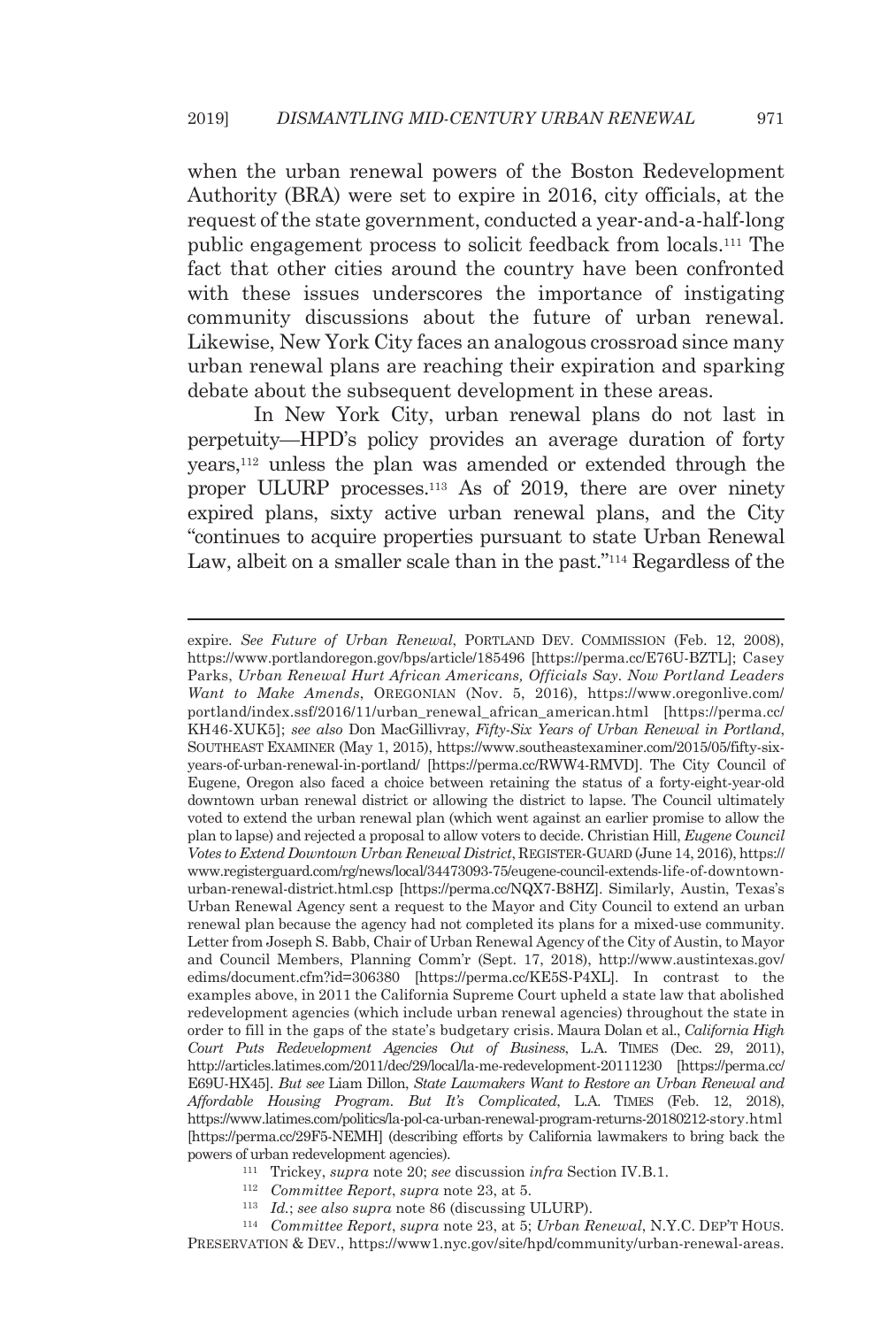status of these plans, in order to avoid future legal disputes, $115$ government officials, citizens, and community organizers not only need to address the expiration issue, but must also collaborate and prepare long-term, sustainable strategies for the future of urban renewal areas in New York City. Furthermore, even though the expiration issue was first addressed in 2017 with the introduction of a City Council bill promoting transparency about urban renewal plans,116 the subsequent law—although well-intended—ultimately falls short because it does not adequately provide any long-term solutions about the future of these areas or gain citizen input.

II. LOCAL LAW NO. 40 OF 2018: ADDRESSING URBAN RENEWAL EXPIRATION

Many urban renewal plans are expired or reaching their forty-year expiration point, prompting residents, politicians, and government agencies to address the future of these designated areas. When an urban renewal plan expires, any type of land use restrictions that were recorded in the deed or lease will also expire.117 Owners of expired urban renewal property are free to develop the land as-of-right consistent with the City's Zoning Resolution, potentially disrupting the environment of the surrounding area.118 Recently, plan expiration and development rights have become a newsworthy and contentious issue because historically there was no mechanism in place to alert residents within urban renewal areas when a plan was scheduled to expire.<sup>119</sup> An example of this currently involves community groups, developers, government officials, and politicians in the former Two Bridges Urban Renewal area of the Lower East Side.<sup>120</sup> The issue of urban renewal plan expiration has

located in Lower Manhattan, represents potential development conflicts former urban renewal areas could face now that many plans are reaching the forty-year expiration point. In this case, residents in the area are concerned over several out-of-scale towers proposed once the urban renewal plan expired. Conflicts include whether future development should be in line with the former goals of the urban renewal plan (e.g., affordable housing, senior centers, etc.) and what land use restrictions the properties should be subject to. *See infra* Part III; *see also* Abigail Savitch-Lew, *Huge Waterfront Towers Frame Debate Over LES Rezoning*, CITY LIMITS (Apr. 17, 2017), https://city

page#UrbanRenewalResearchGuide [https://perma.cc/J6XM-AKKY] [hereinafter *Urban*  Renewal Research Guide].<br>
<sup>115</sup> See discussion infra Part II and note 120.<br>
<sup>116</sup> See infra Part II.<br>
<sup>116</sup> See supra Section I.B.1; see also Committee Report, supra note 23, at 4.<br>
<sup>118</sup> See supra Section I.B.1; Committee

Freedom of Information request to HPD), and analyzed the plan, deeds, land disposition agreements, or other legal instruments, it is most likely an average citizen would never know when an urban renewal plan expired. *See Hearing Testimony*, *supra* note 25; *Committee Report, supra* note 23, at 4–5.<br><sup>120</sup> The debate surrounding the expired Two Bridges Urban Renewal Area,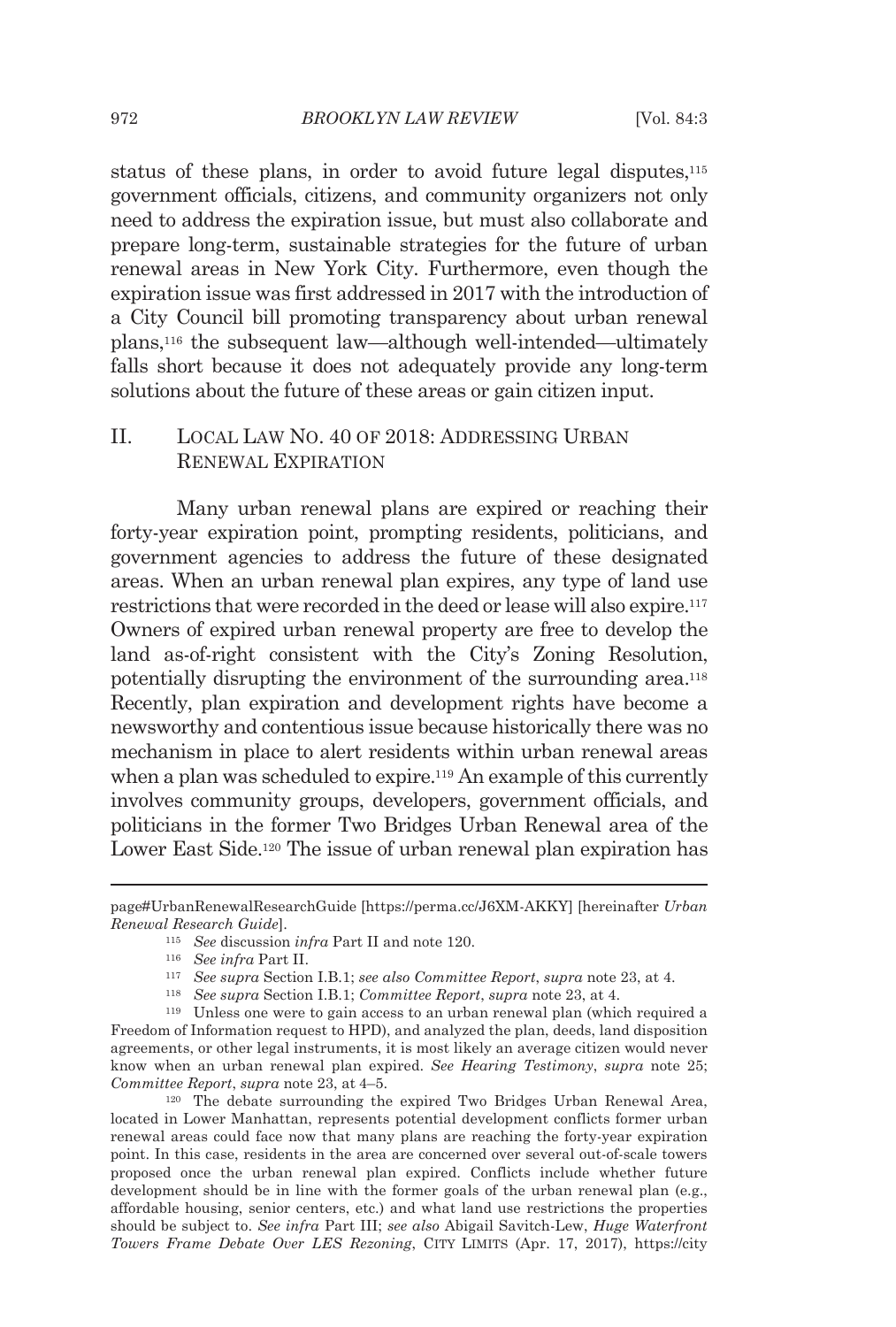led many people to question what legal procedures should be in place to ensure there is adequate notice and community input *before* an urban renewal plan expires.121

In an attempt to avoid future disputes between residents and developers concerning the future of an expired urban renewal area, in addition to having an informed public, City Council members Margaret Chin and Antonio Reynoso presented Introduction No. 1533 on April 5, 2017, which was subsequently enacted as Local Law No. 40 of 2018.122 The law requires HPD, in coordination with the New York City Department of City Planning (DCP), to "provide written notice of the expiration date of such urban renewal plan to the speaker of the council, each borough president, council member, and community board whose district includes any real property within the project boundary of the affected urban renewal area."123 Additionally, HPD is required to establish and maintain a publicly accessible online database containing information about the status of all urban renewal plans in the City, including the history of approvals, any extensions or revisions, and expiration dates.124 The sponsors hope this law will provide publicly accessible information and notice to communities about the land use restrictions that will lapse when the urban renewal plan expires; moreover, proponents hope the notice requirement will avoid out-of-scale development in the future.125

While Local Law No. 40 is a step in the right direction since no state or municipal law has addressed urban renewal

limits.org/2017/04/17/huge-waterfront-towers-frame-debate-over-les-rezoning/ [https:// perma.cc/KL6P-VLYM]; Sadef Ali Kully, *Fight Over Land-Use Powers in Council's Two Bridges Lawsuit*, CITY LIMITS (Dec. 8, 2018), https://citylimits.org/2018/12/08/lawsuit-will-raceshovels-as-judge-refuses-request-to-halt-two-bridges-projects/ [https://perma.cc/29RA-STM2].<br><sup>121</sup> *Hearing Testimony, supra* note 25.<br><sup>122</sup> Local Law, *supra* note 27.<br><sup>123</sup> *Id.* at 2. The expiration notice to these par

use, density or design contained in such expiring urban renewal plan . . . [and] the status of any pending application to amend such urban renewal plan." *Id.*

<sup>124</sup> The law requires the website to include information "regarding the urban renewal law, an explanatory guide to researching urban renewal restrictions on designated urban renewal sites, and links to resources . . . including . . . the city's online zoning and land use maps, [and] the automated city register information system." *Id.*; *see also Urban Renewal Research Guide*, *supra* note 114 (HPD's urban renewal online database). Lastly, under Local Law No. 40, HPD must "report . . . to the mayor, the speaker of the council, the borough presidents, the affected council members, and the community boards" maps and other information about all urban renewal areas. The information in the report has to be provided no later than two years after the effective date of enactment. Local Law, *supra* note 27, at 5.<br><sup>125</sup> See N.Y. City Council—File #: Int 1533-2017, Hearing Transcript of the

*Committee on Land Use*, N.Y.C. COUNCIL LEGIS. RES. CTR., 6, 8 (June 15, 2017), http://legistar.council.nyc.gov/LegislationDetail.aspx?ID=3013575&GUID=8EC960FE -04B8-4E56-A978-E1FF212AAFB8&FullText=1 [https://perma.cc/X3K4-P79H] [hereinafter *Hearing Transcript*]; *Committee Report*, *supra* note 23, at 5.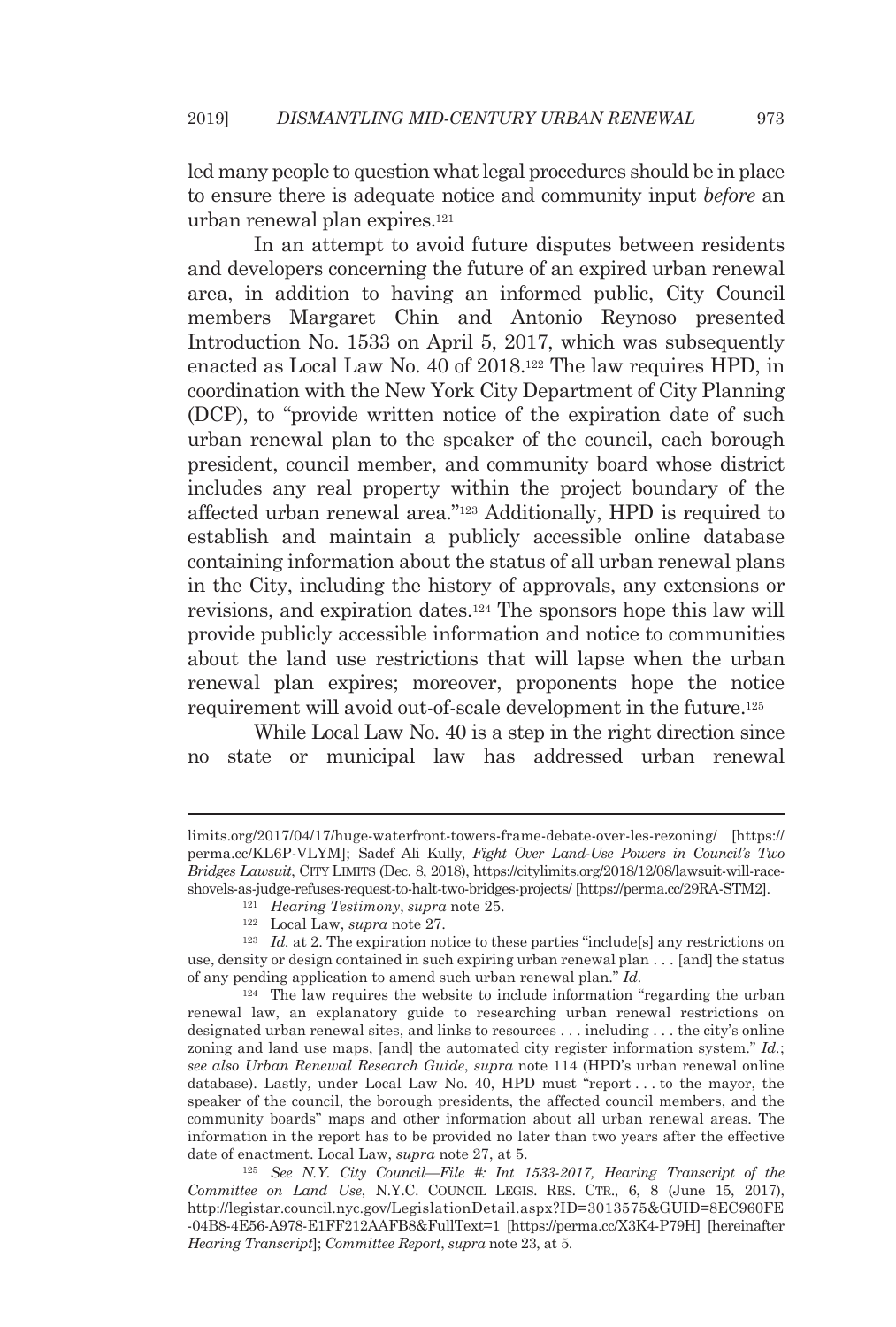expiration,<sup>126</sup> it does not provide adequate communication strategies to the affected groups or address what community boards, council members, and other groups should do once they receive notice of expiration.127 To avoid future legal disputes concerning out-of-scale development and displacement, and, most importantly, incorporate community voices, there needs to be a legal solution, rather than agency policy, that provides information and substantive strategies affected citizens can take when an urban renewal plan expires. For these reasons, Local Law No. 40 should be amended to promote community-focused planning approaches and mandate a community engagement process.

#### III. CASE STUDY FACTORS: LESSONS FROM THE PAST

#### *A. Role of Government: Incorporating Citizen Input?*

Mid-twentieth century urban renewal projects have typically been instituted from the top, and as a result, have brought more harm than benefits as residents have become alienated and distrustful of their local government's objectives.128 One of the most consequential factors of the outcome129 of an urban renewal project is whether or not the local governing agency proactively engaged locals from the beginning in the development, planning, and implementation of the project.130 This involves considering, for example, whether government agencies allowed citizens to influence the designation of a blighted area,131 whether locals were given comprehensive information about the project *before* it reached approval stages, and whether locals were given notice concerning the expiration of the urban renewal plan.

<sup>126</sup> *See supra* text accompanying note 23. 127 *See infra* Part IV. 128 *See Citizen Participation*, *supra* note 1, at 517; *see generally* Gans, *supra* note 63, at 538 ("Slum-dwellers whose homes were to be torn down have indeed protested bitterly . . . and because such outcries have rarely been supported by the local press, they have been easily brushed aside by the political power of the supporters of the projects in question."). 129 This note considers a "successful" urban renewal project as one not just based

on high economic return, but the level of citizen engagement, the elimination of unhealthy living conditions, and whether the project retained existing social networks, minimized displacement, and promoted affordable housing. 130 An early example of tension between a local government agency and a

community group was the Cooper Square Committee's proposed alternative urban renewal plan in response to New York City's proposed plan for the area. *See Citizen Participation*, *supra* note 1, at 517 ("The failure to achieve rapport between the city agencies and the citizens group must be considered unfortunate, not only as a failure of communication but also as a failure of one of the first attempts at a private alternative plan . . . . Each meeting between the city and the Committee has been held in an air of tension . . . ."); *see also Cooper Square*, URBAN REVIEWER, http://www.urbanreviewer.org/#map=16/40.7251/- 73.9914&plan=Cooper+Square [https://perma.cc/S39C-HCUB]. 131 *See* discussion *supra* Sections I.A, I.B.2.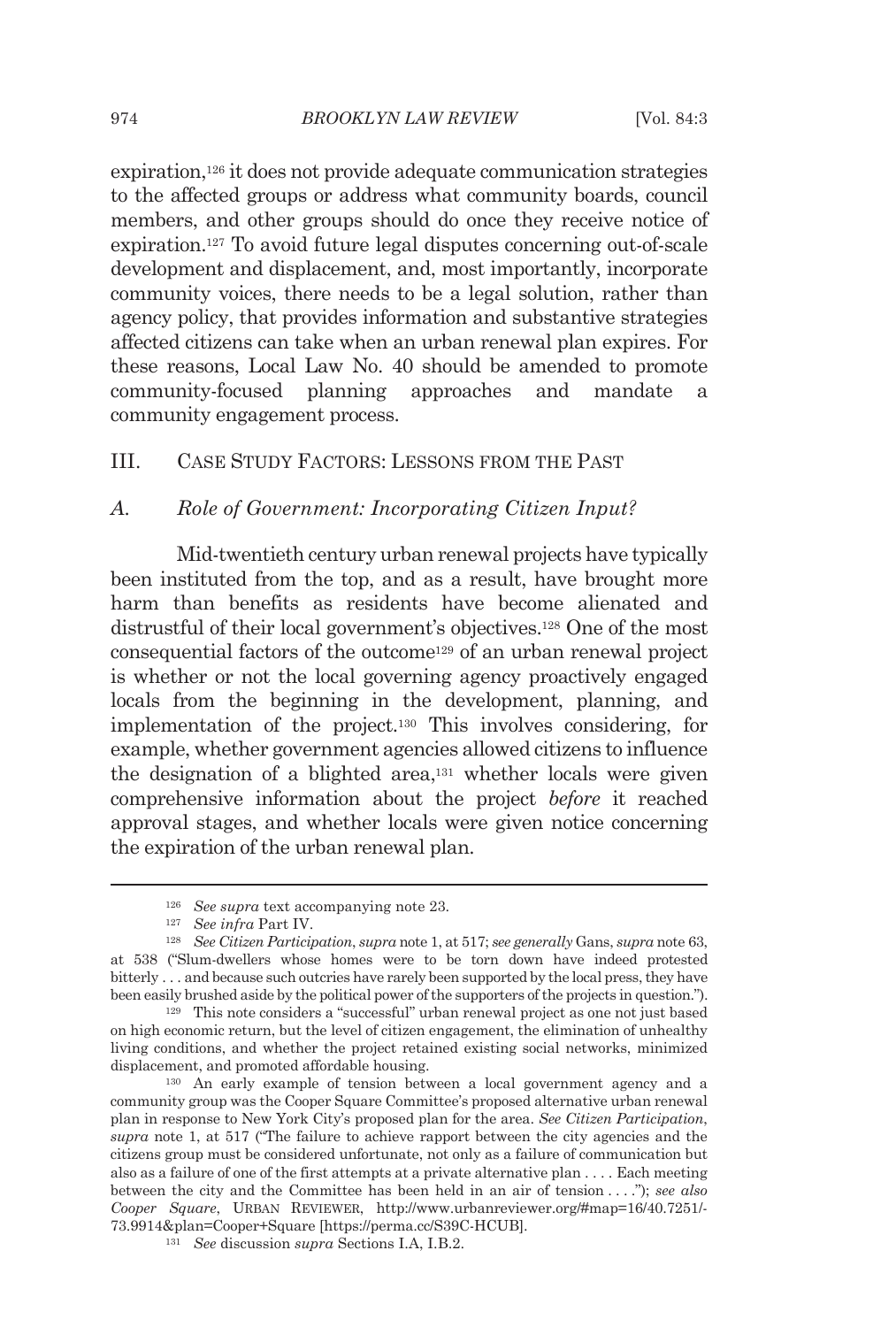In 1992, South Bronx residents accidentally132 learned of Melrose Commons, HPD's proposed urban renewal plan calling for middle-income housing encompassing a total of thirty-three blocks.133 Although the original plan was developed without any citizen input and would have displaced many of the low-income residents,134 New York City government officials ultimately scrapped HPD's original plan<sup>135</sup> and worked with locals after Nos Quedamos (the We Stay Committee) advocated for an alternative community plan.136 HPD, in addition to the Departments of Parks, Transportation, and other local agencies,137 moderated communication and development between for-profit developers, planning firms, and residents in the realization of the final approved plan.138 With the Bronx's history of isolation, alienation,

*Development, Parsons the New School for Design and the Public Policy Lab Launch Innovative Partnership*, N.Y.C. DEP'T HOUSING PRESERVATION & DEV. (Mar. 12, 2012), http://www1.nyc.gov/site/hpd/about/press-releases/2012/03/03-12-12.page [https://perma.cc/ E52T-SHA2] ("Under the Melrose Commons . . . HPD has worked with for-profit and community-based partners to develop over 2,800 new units of affordable housing since 2000. In the coming years, HPD anticipates the completion of an additional nine hundred new units of affordable housing, bringing the total to 3,700 units in the Urban Renewal Area alone."). Melrose Commons urban renewal plan was approved in 1994 and expires in 2034. The final plan called for, among other things, affordable mixed-income residences, commercial development, minimizing displacement, and sustainable design principles. *Melrose Commons*, *supra* note 133; *Melrose Commons*, URBAN REVIEWER, http://www.urban

<sup>132 &</sup>quot;[R]esidents . . . said they first heard about Melrose Commons in the summer of 1992 when one of them accidentally met a city worker taking notes outside her house. Word quickly spread, and a committee was formed to fight the plan." Mervyn Rothstein, *A Renewal Plan in the Bronx Advances*, N.Y. TIMES (July 10, 1994), http://www.nytimes.com/1994/07/10/realestate/a-renewal-plan-in-the-bronx-advances.h tml?pagewanted%20=all&src=pm [https://perma.cc/SY7N-ELZF]. 133 *Melrose Commons: From Urban Devastation to Thriving Community—in 20* 

*Years or Less*, MAGNUSSON ARCHITECTURE & PLAN., https://www.maparchitects.com/ melrose-commons/ [https://perma.cc/HT96-6DSY] [hereinafter *Melrose Commons*]; Rothstein, *supra* note 132.<br><sup>134</sup> At the time the original plan was proposed, the median household income was

one of the lowest in the city and residents would not be able to afford living in the new developments. *See* Petr Stand et al., *Melrose Commons, A Case Study for Sustainable Community Design*, PLANNERS NETWORK, http://www.plannersnetwork.org/magazinepublications/case-studies-and-working-papers/melrose-commons-a-case-study-for-sustainablecommunity-design/ [https://perma.cc/63ET-2YUU]; Rothstein, *supra* note 132. 135 "Over the course of a self-imposed six month period and with the help of

MAP Architects, the community was able to develop an in-depth urban renewal plan, which both the City and State eventually adopted." *Unprecedented in its Speed and Scope, This Pioneering Project Transformed the Neighborhood,* MAGNUSSON ARCHITECTURE & PLAN., https://www.maparchitects.com/melrose-commons/urbanrenewal/ [https://perma.cc/8LMJ-HUXC]. 136 Discussing the lack of community involvement in the development of the

initial urban renewal plan, Yolanda Garcia, chair of Nos Quedamos, stated, "City agencies had once again determined our fate without ever engaging in conversation with the very people who were to be directly affected. . . . [W]e desired to be an integral part of the long awaited prosperity by remaining home owners, business owners and residents of the Melrose Community." Stand et al., *supra* note 134. 137 Rothstein, *supra* note 132. 138 *See* Eric Bederman, *NYC Department of Housing Preservation and*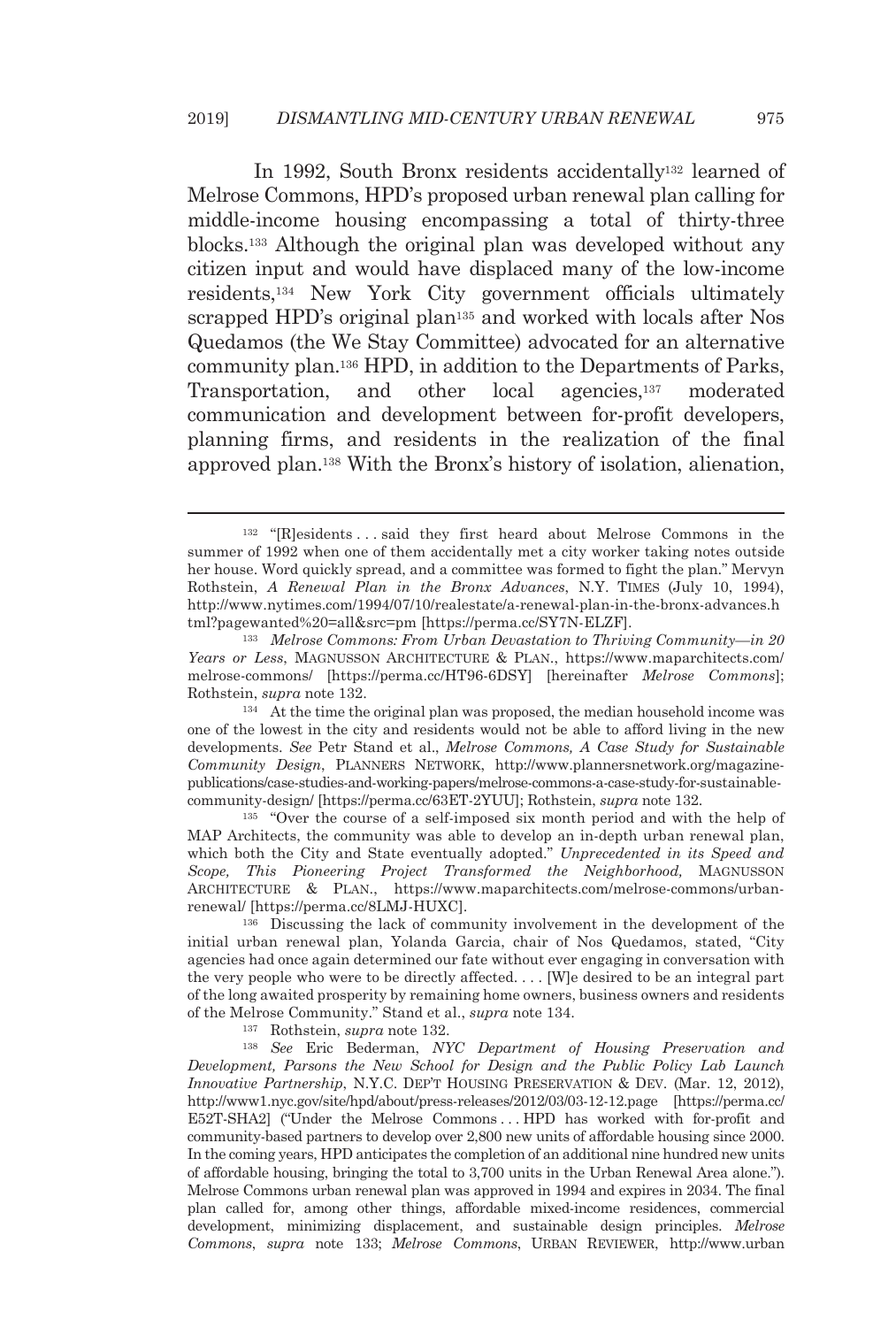and distrust of government,139 the final version of Melrose Commons represents a successful neighborhood planning collaboration between politicians, government agencies, and local residents in the urban renewal process.140

In contrast to Melrose Commons' success, the lack of government transparency and citizen participation<sup>141</sup> in the development of the Seward Park Urban Renewal Area (SPURA) in the 1960s contributed to its decades-long infamous stagnation.142 Located on six acres of city blocks in the Lower East Side, the initiation of SPURA brought the demolition of businesses and displacement of approximately 1,800 residents.<sup>143</sup> Even though locals were promised a right to return, the objective to build affordable housing units was never realized,144 and the city-owned properties remained vacant or became parking lots145 due to a lack of government leadership, political corruption, and conflict among community groups regarding affordable housing.146 Nevertheless, the former SPURA area,147 now branded "Essex Crossing," is

Community Boards were not in existence yet. *See* Eugene Chen, *The Seward Park Urban Renewal Area, Forty-five Years Later: Affordable to Whom?*, 18 CUNY L. REV.F. 98, 99 (2015). 142 *See* Russ Buettner, *They Kept a Lower East Side Lot Vacant for Decades*, N.Y.

TIMES (Mar. 21, 2014), https://www.nytimes.com/2014/03/23/nyregion/they-kept-a-lowereast-side-lot-vacant-for-decades.html?\_r=0 [https://perma.cc/R7K4-B636]; Charles V. Bagli, *City Plans Redevelopment for Vacant Area in Lower Manhattan*, N.Y. TIMES (Sept. 17, 2013), http://www.nytimes.com/2013/09/18/nyregion/city-plans-redevelopment-forvacant-area-in-lower-manhattan.html [https://perma.cc/X6CF-FBNT]; Tom Robbins, *Seward Park: Whose Promised Land?*, CITY LIMITS (May 1980) at 14–16, https://www.scribd.com/document/297772924/Seward-Park-City-Limits-May-1980-Issue [https://perma.cc/K6MD-RRWU]. 143 *Lost Streets: Seward Park's Fight for Housing Justice*, N.Y.U. (May 3, 2017),

https://www.nyu.edu/about/news-publications/news/2017/may/lost-streets—sewardparks-fight-for-housing-justice-on-view-at-.html [https://perma.cc/V43N-J82G]. 144 Another major reason the city-owned land remained vacant for decades was due

to the lack of consensus among the area's Jewish, Puerto Rican, and Chinese groups regarding affordable housing. *See* Buettner, *supra* note 142; Robbins, *supra* note 142, at 14–16. 145 Allegra Hobbs, *Displaced Tenants Honored as Affordable Housing Returns* 

*to Seward Park*, DNAINFO (May 7, 2017), https://www.dnainfo.com/new-york/20170505/ greenwich-village/seward-park-extension-urban-renewal-housing-struggle-exhibition-at-nyu [https://perma.cc/PG6T-7U2Q]. 146 *See supra* note 142. 147 SPURA expired in approximately 1992. *See Seward Park*, URBAN REVIEWER,

http://www.urbanreviewer.org/#map=16/40.7154/-73.9864&plan=Seward+Park [https:// perma.cc/D6XE-UXTU]. In recent years, various groups worked with the community to develop new plans for the future of the neighborhood. Some of the groups included a committee formed by Community Board 3, officials from the New York City Economic

reviewer.org/#map=16/40.8228/-73.9136&plan=Melrose+Commons [https://perma.cc/83H8- 3323]; *see also* Rothstein, *supra* note 132. 139 Stand et al., *supra* note 134. 140 Stand et al., *supra* note 134 ("The vitality of citizen participation and its

crucial role in creating responsive sustainable communities is illustrated by the truly collaborative planning process that has remade an urban renewal plan in the Melrose area of the Bronx. This intertwining of the social and physical city is essential sustainable development.").<br><sup>141</sup> One reason for the lack of citizen participation was due to the fact that N.Y.C.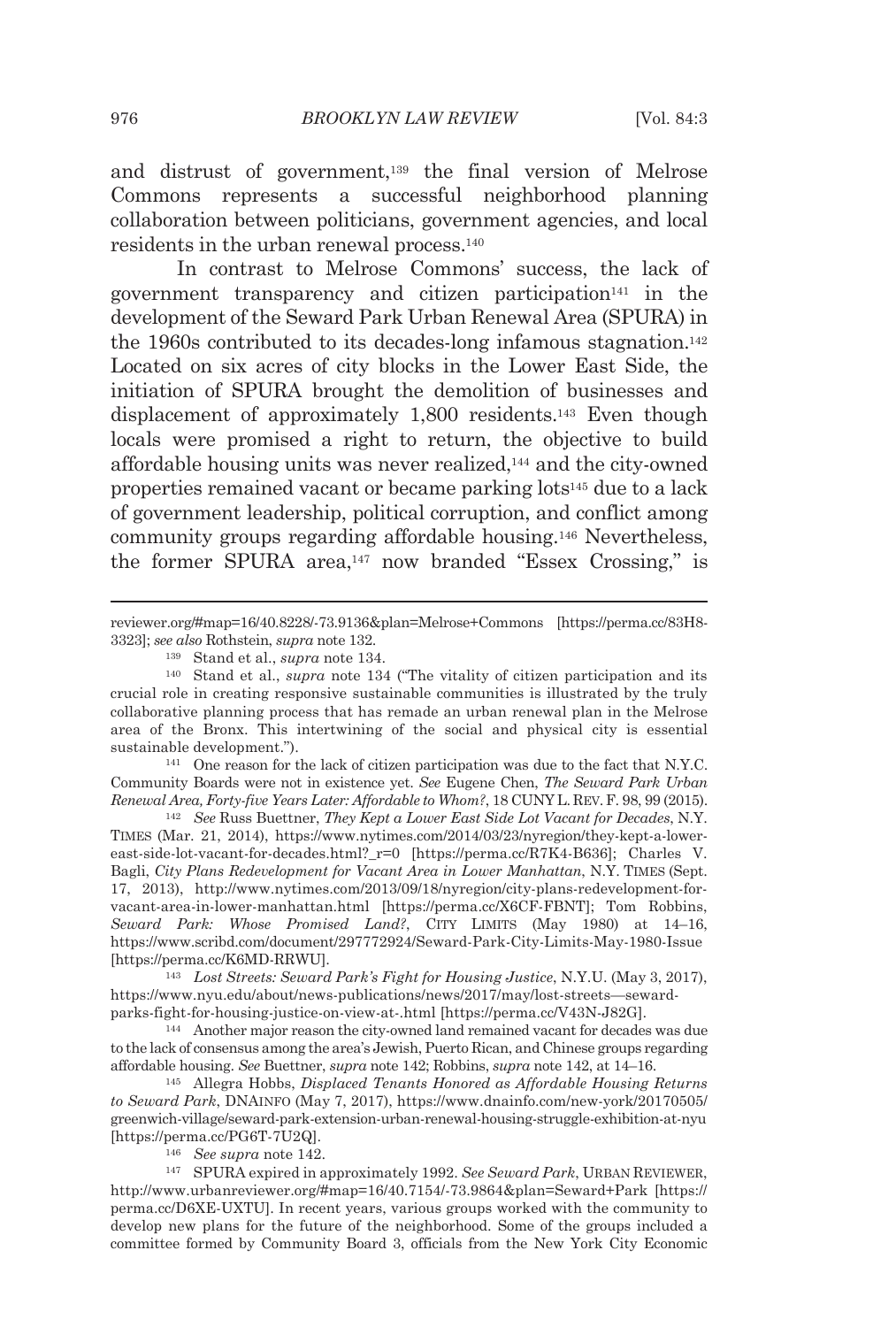currently being redeveloped due to a healthy partnership between local government, developers, non-profits, and community groups.148 While this area represented mid-century urban renewal gone wrong, it has the potential to symbolize positive collaboration and planning in a post-urban renewal area.149

Finally, a lack of information exchanged between citizens and their government concerning the status of an urban renewal plan can lead to controversy and legal battles, which is currently taking place regarding the Two Bridges Urban Renewal plan expiration.150 When the plan—which encompassed fourteen acres in Lower Manhattan along the East River waterfront—expired, certain urban renewal land use restrictions imposed on the properties also expired.151 Residents within the area were unaware of the plan expiring and, thus, did not have notice of the developer's proposed large towers scheduled to be built.152 The proposed controversial developments, out of scale with the surrounding context,153 represent the culmination of a lack of transparency and community involvement between government agencies, politicians, and locals. This lack of clarity and information exchanged in the Two Bridges controversy is not necessarily determinative of the ultimate outcome if there are other factors present, such as the level of community organization by residents.

outreach efforts by non-profits, government agencies, and developers to redevelop the former urban renewal site in the Lower East Side). 150 *See supra* Part II. 151 Restrictions limiting height and setback of buildings elapsed, allowing

153 Residents argue that the proposed luxury towers are inconsistent with the original goals of the urban renewal plan, which was to "limit density, promote the construction of low and moderate-income housing, [and] ensure adequate open space and lighted air." *Hearing Transcript*, *supra* note 125, at 7.

Development Corporation, and the Center for Planning and the Environment at the Pratt Institute. *See* Bagli, *supra* note 142; *see also Community Voices and the Future of the Seward Park Urban Renewal Area*, PRATT CTR. COMMUNITY DEV., 3 (2009), http://prattcenter.net/sites/default/files/spura\_communityvoices\_sept1709\_0.pdf [https:// perma.cc/J4J6-465Y] [hereinafter *Community Voices*]. 148 Essex Crossing, scheduled to be completed by 2024, will have several mixed-use

development projects, which will include luxury condos, affordable housing, a senior center, and a public park. Former residents displaced by SPURA "will be given preference in the application process for roughly a quarter of the affordable housing units." Hobbs, *supra* note 145; *see* Helene Stapinski, *Essex Crossing, a Renewal Project 60 Years in the Making*, N.Y. TIMES (June 15, 2017), https://www.nytimes.com/2017/06/15/nyregion/essex-crossingrenewal-lower-east-side.html [https://perma.cc/5FW3-HVPP]; *see also Essex Crossing*, ESSEX CROSSING, https://www.essexcrossingnyc.com/ [https://perma.cc/5FBX-KMAH]; *Mayor Bloomberg Unveils Plans for Major Mixed-Use Development in Long-Vacant Seward Park Area on Lower East Side*, N.Y.C. OFF. MAYOR (Sept. 18, 2013), http://www1.nyc.gov/office-ofthe-mayor/news/302-13/mayor-bloomberg-plans-major-mixed-use-development-long-vacantseward-park-area-on#/0 [https://perma.cc/3698-T6P9]. 149 *See Community Voices*, *supra* note 147 (describing joint planning and

developers who acquired the properties within the expired urban renewal area to build taller than the surrounding context. *Committee Report*, *supra* note 23, at 6–8.<br><sup>152</sup> *Id.* at 7–8. The proposed towers are between sixty-two and seventy-nine stories. *Id.*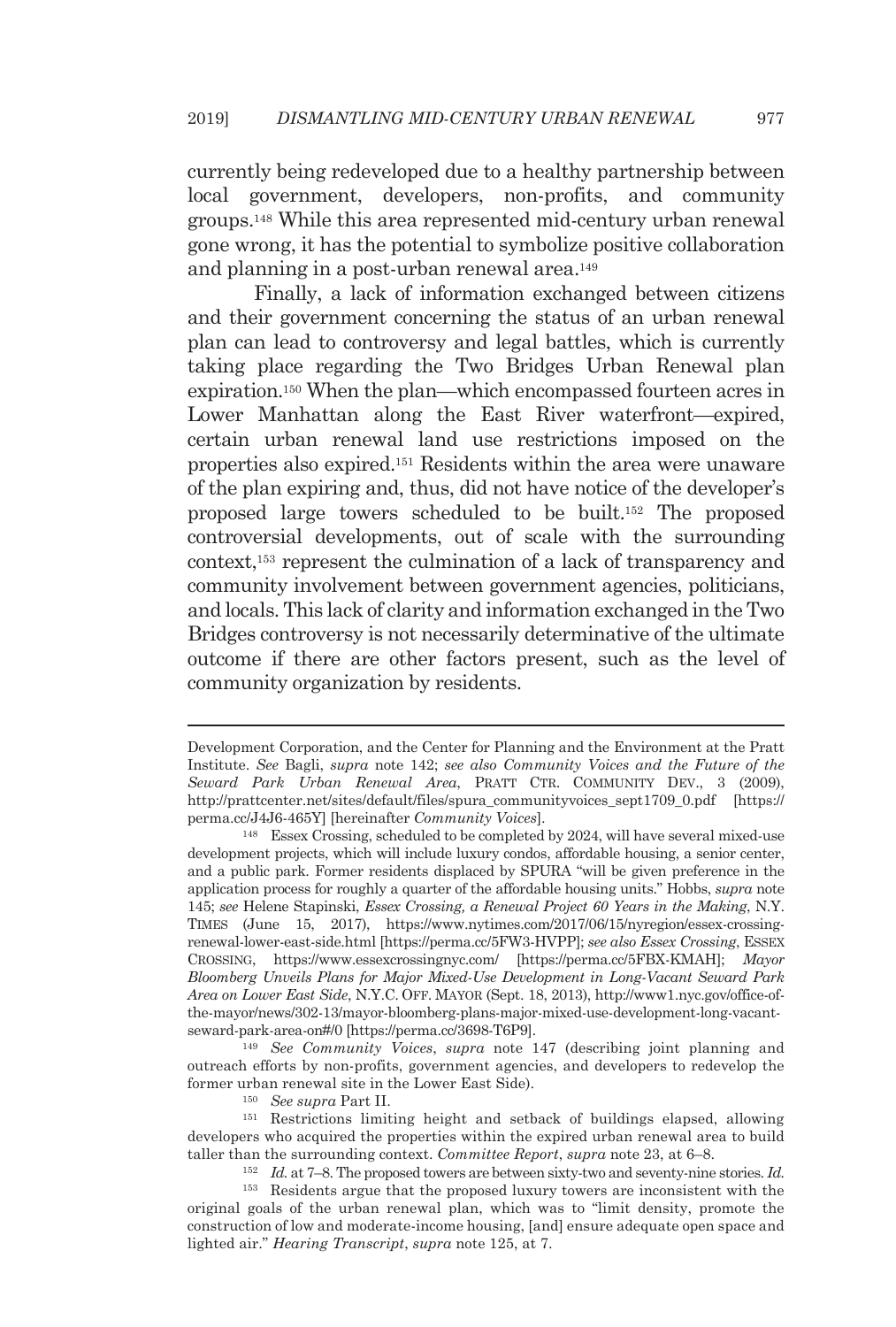# *B. Strong Community Organization*

Locals' ability to effectively form community organizations demonstrates the strength of their social networks, their faith in their place of residence, and a commitment to their future.154 These organizations promote participation and allow "people to see their common interests, and therefore, community grows out of participation . . . through the process of dialogue, bargaining, challenge, compromise, and consensus building."155 In response to unintentionally learning of the City's plan for Melrose Commons, Bronx residents formed Nos Quedamos to collectively resist and embolden residents to develop their own community-based plan.156 As a result of Nos Quedamos' community organizing, the Bronx Borough President halted the plan's approval process to gain feedback from residents.157 Working with DCP and HPD, in addition to Magnusson Architecture and Planning firm, Nos Quedamos conducted weekly community meetings to develop a new, community-based plan.158 By exhibiting strong leadership and passion about their neighborhood, Nos Quedamos retained existing social and economic capital, and successfully developed and implemented a true neighborhood plan.159 In comparison to Nos Quedamos' unified organization, Seward Park residents were historically divided along ethnic and economic lines; this contributed to the stagnation of the original urban renewal plan starting in the 1960s.160 Nonetheless, in light of SPURA's expiration, various

between the area's Jewish and Hispanic communities: "[a]rgument and debate over the sites has always been heated and often laced with charges of racism. The struggle between

<sup>154</sup> *See generally Citizen Participation*, *supra* note 1, at 511–17 (discussing the 1959 formation of the Cooper Square Community Development Committee and Businessmen's Association in opposition to New York City's proposed urban renewal plan for the area). 155 Audrey G. McFarlane, *When Inclusion Leads to Exclusion: The Uncharted Terrain* 

*of Community Participation in Economic Development*, 66 BROOK.L. REV. 861, 912 (2001). 156 Rothstein, *supra* note 132 ("One resident, Pedro Cintron, a Nos Quedamos

founder, would interrupt public forums held by Mr. Kahan's Bronx Center and loudly declare that he and his neighbors wanted to stay in their community and their homes.").<br><sup>157</sup> Stand et al., *supra* note 134.<br><sup>158</sup> The organization conducted 168 meetings in one year and lobbied government

agencies and politicians. Rothstein, *supra* note 132; *see also Melrose Commons*, *supra* note 133; *Unprecedented*, *supra* note 135 ("Nos Quedamos surveyed other residents, held public meetings and ultimately became the unified voice that articulated the community's concerns, demanding the time and opportunity to formulate an alternative plan."). 159 Stand et al., *supra* note 134 ("This vision is one that respects, supports and

involves the existing community of Melrose in the formulation of plans and policies that address the issues of housing, open space, community renewal and sustainability that are vital for the continued growth of the Bronx and its role in the regional economy."). Similarly, the Cooper Square Committee strove to implement an alternative community plan that would minimize displacement and house the neighborhood's then-existing residents. *See Citizen Participation*, *supra* note 1, at 513. 160 Robbins, *supra* note 142, at 14–16 (describing the contest over housing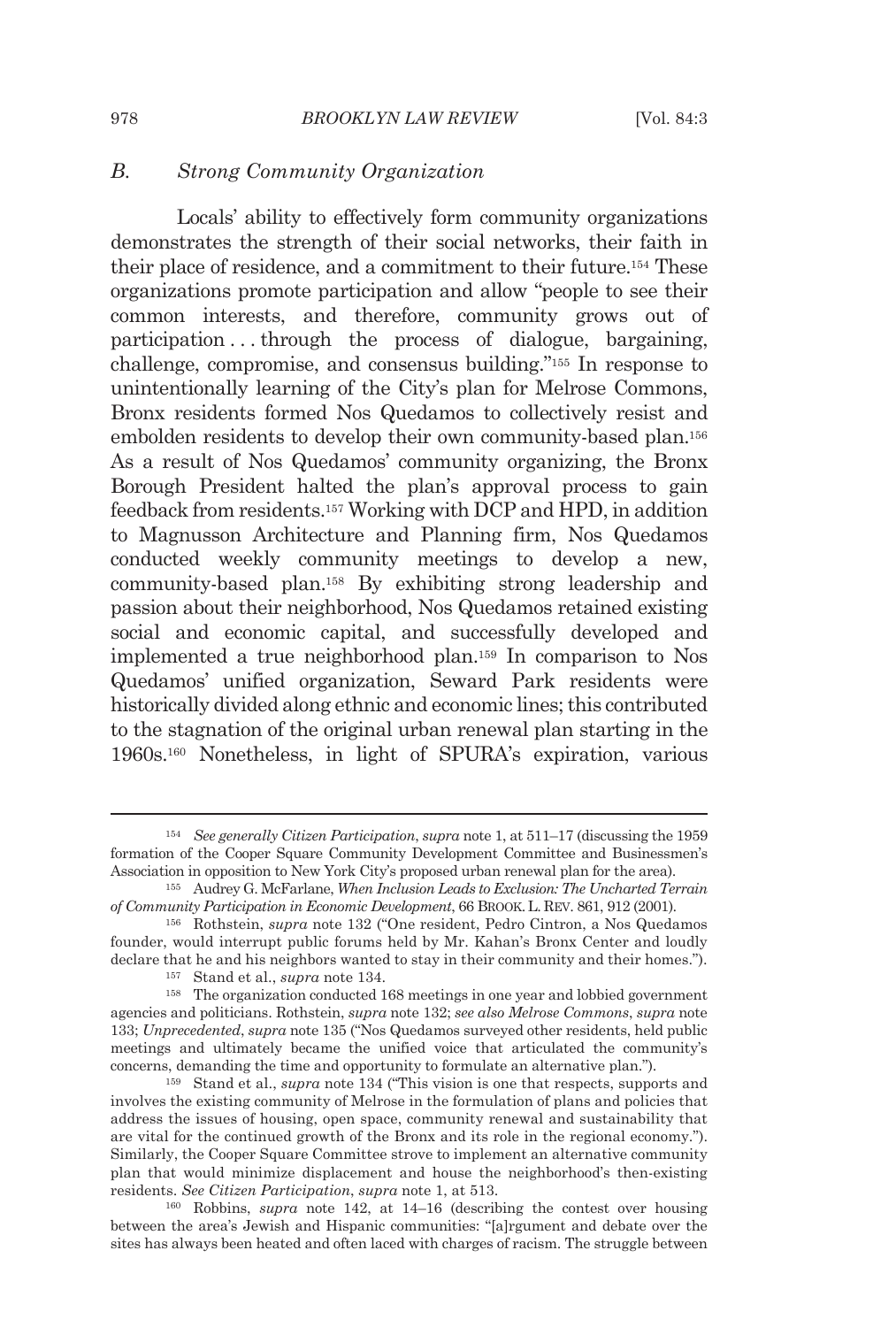community groups, non-profits, and government agencies collectively advanced goals for the future of the neighborhood, facilitating the development of Essex Crossing.161

In a similar vein, community groups in and surrounding the Broadway Triangle Urban Renewal Area in Brooklyn, which is quickly gentrifying and has a large population of Hasidic, Latino, and African American residents,162 underwent an eight-year legal battle concerning racial discrimination and inclusivity in a proposed affordable housing development on city-owned land.163 The area's Latino and African American residents, including smaller community groups, formed the Broadway Triangle Community Coalition164 and argued that the proposed development, which included shorter buildings with larger apartments,165 "would unfairly favor the area's Hasidic community, and that the development would serve to further segregate the adjacent neighborhoods."166 The Coalition advocated that the City should instead accommodate adjacent community board residents, including a sizeable African American and Latino population, in order to promote integration and "further fair housing as required

the two communities has spilled over into the streets at times, and has also led to lengthy and involved legal challenges on the tenancy of the projects that have been built").<br><sup>161</sup> Groups such as Good Old Lower East Side (GOLES), Urban Justice Center,

Immigrant Social Services, HPD, and the N.Y.C. Department of City Planning contributed to these efforts. *See Community Voices*, *supra* note 147, at 3, 19; *Essex Crossing Development (Seward Park)*, N.Y.C.ECON.DEV.CORP. (Sept. 12, 2016), https://www.nycedc.com/project/essexcrossing-development-seward-park [https://perma.cc/EVJ2-KBSE]. 162 J. David Goodman, *City to Settle Discrimination Claim in Brooklyn Housing* 

*Plan*, N.Y. TIMES (Dec. 3, 2017), https://www.nytimes.com/2017/12/03/nyregion/ brooklyn-housing-discrimination.html?\_r=0 [https://perma.cc/466C-KZX4]. Although the original urban renewal plan put forth in 1989 languished and the area remained vacant, the City Council approved a rezoning of the area in 2009 to promote affordable housing. *See Urban Renewal: Broadway Triangle*, N.Y.C. DEP'T HOUSING PRESERVATION & DEV., https://www1.nyc.gov/site/hpd/community/urban-renewal-area-details.page? areaId=84 [https://perma.cc/7ULT-DJYW]; Stu Loeser & Andrew Brent, *Statements of Mayor Bloomberg and Other Officials on City Council Approval of Broadway Triangle Development Plan*, N.Y.C. OFF. MAYOR (Dec. 21, 2009), https://www1.nyc.gov/office-of-themayor/news/548-09/statements-mayor-bloomberg-other-officials-city-council-approvalbroadway-triangle [https://perma.cc/B4GE-GFUK]. 163 Goodman, *supra* note 162; Amy Plitt, *City, Community Groups Settle* 

*Dispute over Broadway Triangle Housing*, CURBED N.Y. (Dec. 4, 2017), https://ny. curbed.com/2017/12/4/16733176/brooklyn-affordable-housing-broadway-triangle-lawsuit [https://perma.cc/VT9D-ADVW]. 164 The Broadway Triangle Community Coalition consists of approximately

forty community organizations, such as Churches United for Fair Housing, Brooklyn Legal Services Corporation A, Office of Councilmember Antonio Reynoso, and the Williamsburg Tenant Association. *Community Calls for More Diversity at Broadway Triangle*, GREENLINE (Aug. 1, 2016), https://northbrooklynnews.com/2016/08/01/ community-calls-for-more-diversity-at-broadway-triangle/ [https://perma.cc/RZ3S-TKKE]. 165 Zoe Rosenberg, *Proposed Broadway Triangle Rezoning Ignites Housing* 

*Debate*, CURBED N.Y. (Mar. 23, 2015), https://ny.curbed.com/2015/3/23/9978132/proposedbroadway-triangle-rezoning-ignites-housing-debate [https://perma.cc/L66J-N2XF]. 166 Plitt, *supra* note 163. The groups argued that the proposed projects violated

the Fair Housing Act. *See* Rosenberg, *supra* note 165.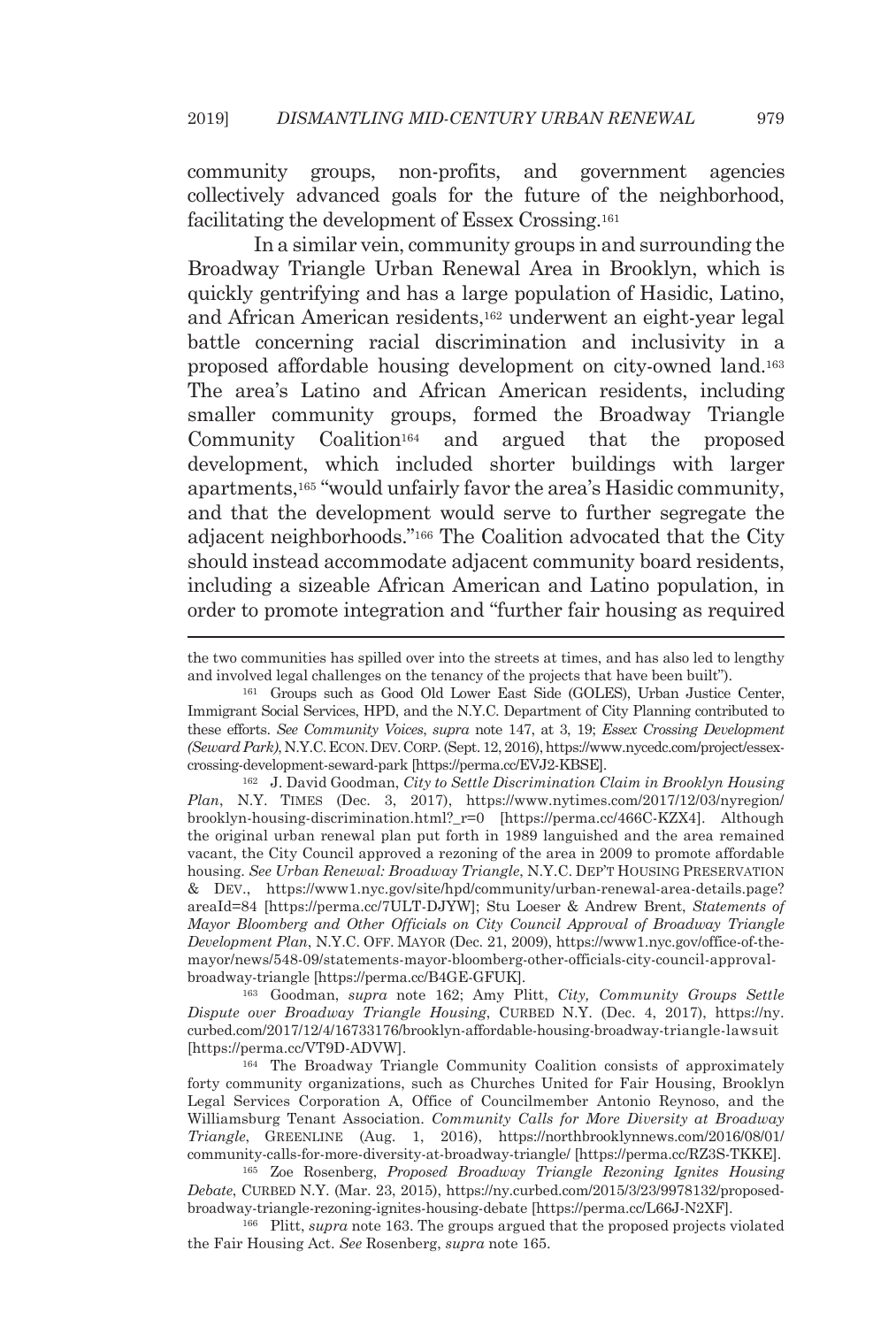by law for projects receiving federal housing funds."167 Ultimately, community groups and the City came to a settlement on a new affordable housing plan in 2017, which included more units devoted to lower-income brackets and gave preference to a larger swath of Broadway Triangle residents.<sup>168</sup> Not only does this legal battle highlight the importance of government agencies and developers proactively gaining early input169 from the adjacent community, but also various community groups working together with legal aid organizations and other non-profits to accomplish more equitable urban development.

Lastly, community groups and local politicians concerned about future out-of-scale residential development in the former Two Bridges Urban Renewal Area have organized together and even brought legal challenges;170 however, these legal challenges were commenced relatively late in the land use approval process171 due to a lack of notice of the original urban renewal plan expiration.

# *C. Significance of Notice*

In conjunction with the government's duty to incorporate citizen input, the local governing agency must promote transparency and notice about the development or expiration of an urban renewal plan. Providing advance notice of a project promotes dialogue and negotiation between city officials and locals, in addition to effective community organization. Although South Bronx residents were not given formal notice of the City's proposed urban renewal area, which was to displace many residents, they still had enough warning to organize, develop, and advance a collaborative plan through the proper channels.172 Conversely, the fact that residents of the former Two Bridges Urban Renewal area were unaware of the plan's expiration until it was too late harmed their ability to thwart out-ofscale development.173 If communities are given sufficient notice and

<sup>167</sup> Goodman, *supra* note 162. 168 Plitt, *supra* note 163. The settlement also included "investment in counseling and legal representation for local residents who believe they were discriminated against while seeking housing." Goodman, *supra* note 162.<br><sup>169</sup> See supra Section III.A.<br><sup>170</sup> All Hands On Deck, supra note 20; Kully, *supra* note 120.<br><sup>171</sup> Residents first learned of the proposed Melrose

Plan while the Department of City Planning was still in the planning stages. *See* Section III.A; Rothstein, *supra* note 132; Kully, *supra* note 120. 172 *See supra* Section III.A. 173 *Hearing Testimony*, *supra* note 25 ("If the community had received the

information about the expiration of the urban renewal plan in advance of expiring, it would have prevented the threats of overdevelopment of luxury high rises on our waterfront ... The community would have been able to give input into the zoning policies that protect our communities from floods, displacement, and overcrowded streets."); *see also* Kully, *supra* note 120.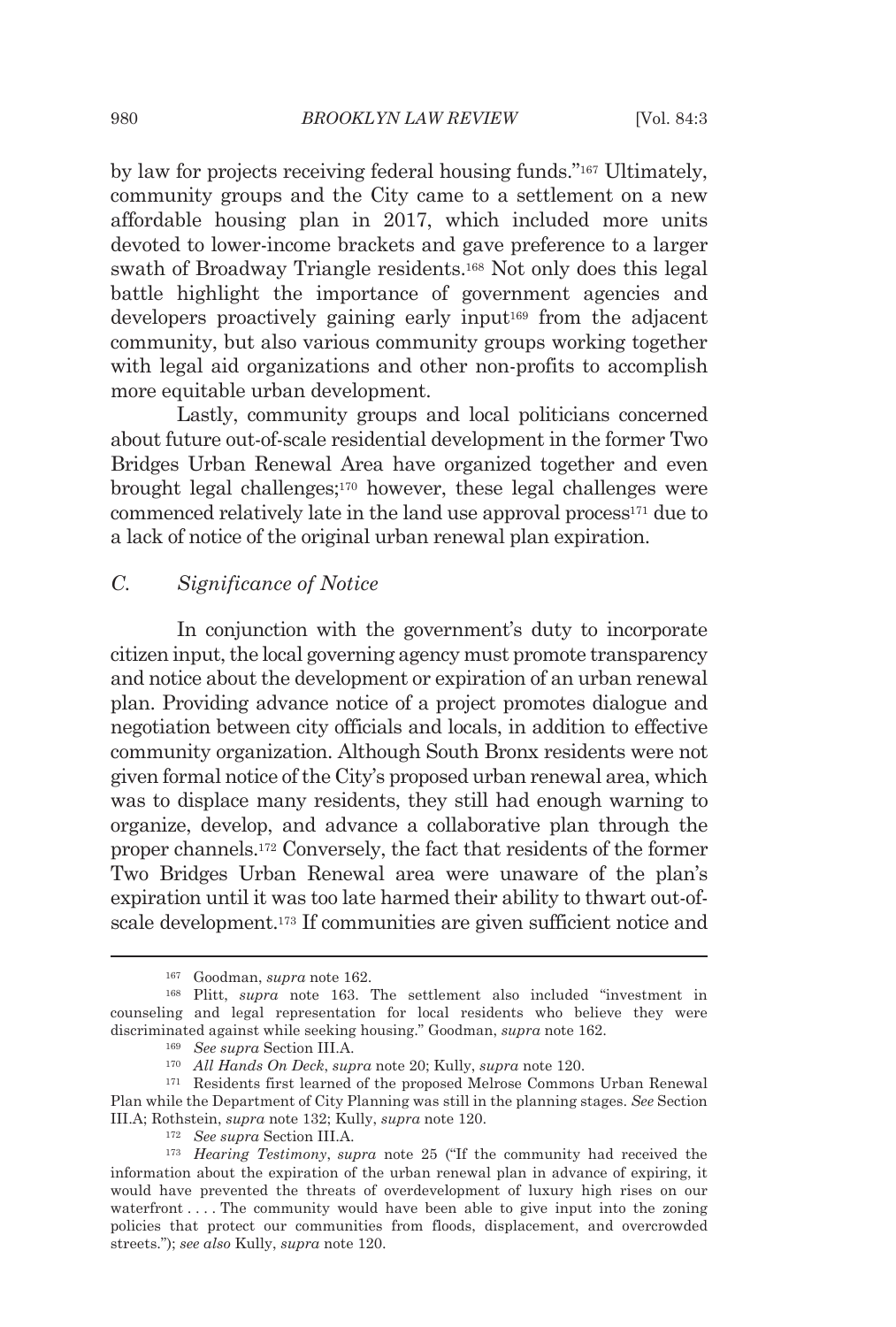information before an urban renewal plan advances or expires, they will have adequate time to organize and choose how to address future development, in addition to seeking out any needed technical planning assistance.

# *D. Technical Assistance with Planning*

Since many citizens are not equipped with city planning or bureaucratic knowledge,174 whether residents receive technical city planning or legal assistance contributes to the success of an urban renewal project and promotes better relations between local government, residents and community organizations.<sup>175</sup> Encouraging consensus building176 and collaborative planning allows "[p]eople who are close to neighborhood issues [to] clearly identify community needs and advocate passionately for local concerns."177 Regardless of whether planning efforts are facilitated by the government, for-profit, or non-profit groups through the use of public workshop events or surveys,<sup>178</sup> it is clear that successful projects, such as Melrose Commons and the former SPURA site (now Essex Crossing), were implemented based on communication, negotiation, collaboration, and compromise between residents, government officials, and those with technical planning knowledge.

engagement process between community groups, local residents, and business owners in the redevelopment of a former urban renewal area).

<sup>&</sup>lt;sup>174</sup> "A neighborhood presented with ... planning proposals is often unable to challenge the agency's conclusions, which appear to be rooted in expertise. The members of the community may lack the technical competence required to determine whether the . . . choices will coincide with their interests. . . . [T]he lack of technical competence frequently leaves the neighborhood powerless . . . ." *Citizen Participation*, *supra* note 1, at 591. 175 *Id.* at 509–17 (discussing the Wellington-Harrington Neighborhood

Improvement Plan implemented in the 1960s in opposition to the Cambridge Renewal Authority's urban renewal plan, in addition to the Cooper Square Committee's use of a professional city planner to represent the community in opposition to New York City's urban renewal plan).<br> $176$  This note recognizes that regardless of how much the government promotes

transparency and provides planning assistance to local residents, there will always be conflicting interests that may not ultimately be resolved. Rather, this note supports the notion that "[n]eighborhood collaborative planning can be a useful way for residents to take part in governmental decision making . . . . Neighborhood collaborative planning is not a panacea for the ills of local government . . . . It can, though, be a useful technique for giving residents a feeling that they have a stake in the outcome of decisions that may be made about their community . . . ." Peter W. Salsich Jr., *Grassroots Consensus Building and Collaborative Planning*, 3 WASH. U.J.L. & POL'Y 709, 712 (2000). This note advocates for consensus building and compromise between local government, residents, politicians, and other community organizations. 177 Patricia E. Salkin & Amy Lavine, *Community Benefits Agreements and* 

*Comprehensive Planning: Balancing Community Empowerment and the Police Power*, 18 J.L. & POL'Y 157, 169 (2010) (citation omitted). 178 *See generally Community Voices*, *supra* note 147 (describing the community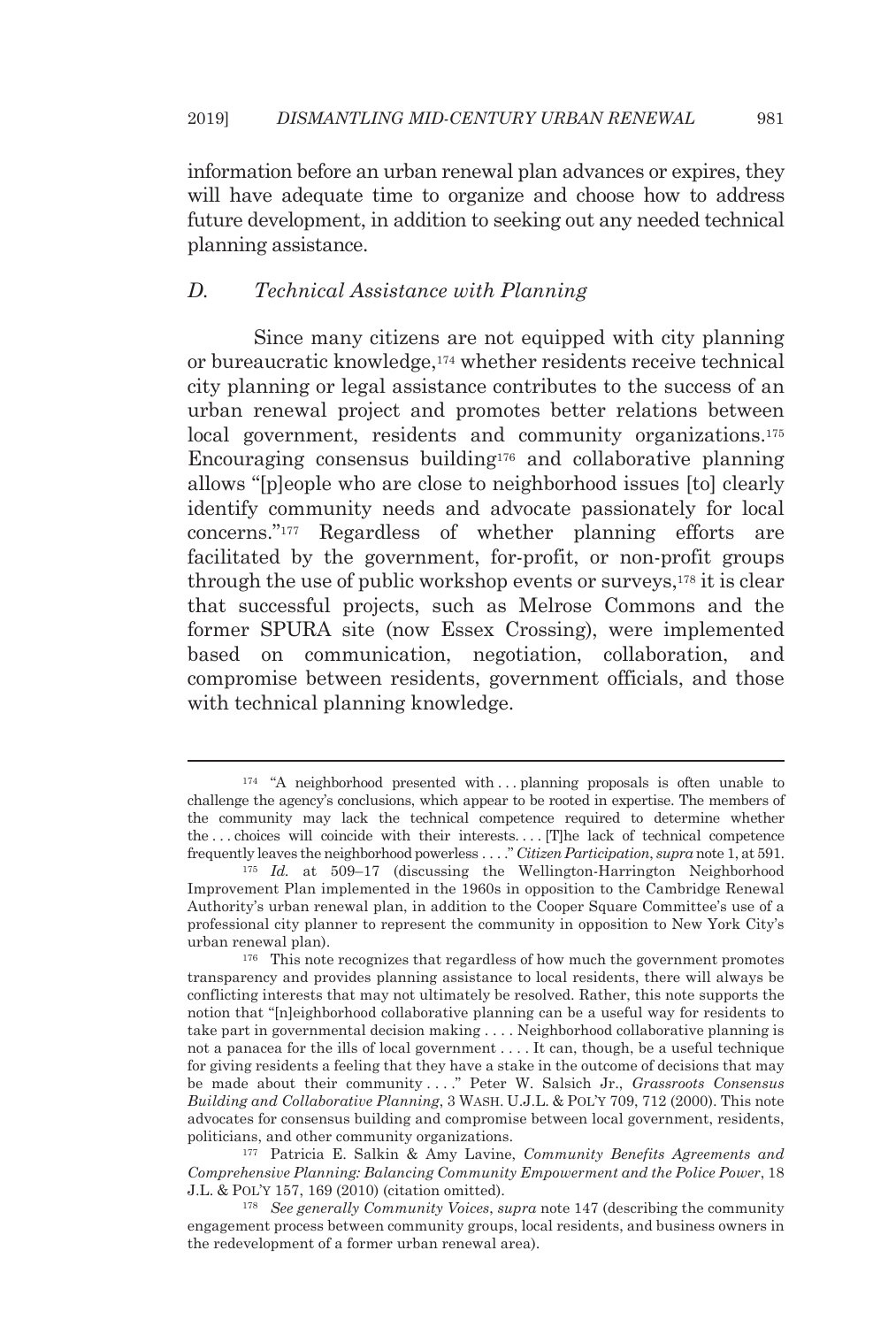## *E. Other Factors*

Other aspects that contribute to a neighborhood's ability to organize, lobby, and collaborate with other parties include resilient social networks and connection to place.179 Melrose residents felt strongly about their neighborhood despite the negative "Bronx Is Burning" connotation.180 Economic factors, such as the area's median income level and home ownership rates, also contribute to residents' access to resources, their ability to advocate for land use policies in favor of their neighborhood,181 and their ability to develop their own neighborhood plans.182 Finally, in combination with the previous factors listed, an area's location within the larger city also affects development issues; for instance, whether the area is considered the next "up and coming" neighborhood<sup>183</sup> or is located

<sup>179</sup> *See* Rothstein, *supra* note 132 ("Ms. Garcia, whose family has owned a carpet store on Third Avenue for decades, said the feeling was that those who stayed with the neighborhood through the hard times, who had kept it going through the decay and the crime and the difficulties, should be part of the progress.").<br><sup>180</sup> "This community has been neglected for the last 40 years . . . . We want to

turn things around and make this a place where anybody and everybody will love to live." Rothstein, *supra* note 132. *See* Joe Flood, *Why the Bronx Burned*, N.Y. POST (May 16, 2010, 4:59 AM), http://nypost.com/2010/05/16/why-the-bronx-burned/ [https://perma.cc/ W4L4-7GCH]. Although never actually said, it was alleged that during live coverage of a 1977 World Series game at Yankee Stadium, sports reporter Howard Cosell stated, "There it is, ladies and gentlemen . . ., the Bronx is burning" when cameras panned to a large fire in the surrounding neighborhood. The phrase now represents the poor state of New York City during the 1970s and 80s. *Id.*

<sup>181</sup> A side effect to higher-income residents advocating for land use policies in favor of their area is the exclusionary "Not in My Backyard" (NIMBY) phenomenon. *See*  AM. BAR ASSOC., STEERING COMM. ON THE UNMET LEGAL NEEDS OF CHILDREN AND COMM'N ON HOMELESSNESS AND POVERTY, NIMBY: A PRIMER FOR LAWYERS AND ADVOCATES 5 (1999) ("NIMBY is the term commonly used to describe efforts to block the establishment of housing and service facilities within a particular community . . . More and more frequently, neighbors organize together to oppose development projects which aim to assist and serve people who are disadvantaged or deemed 'unworthy.'"); Elsa Brenner, *The Nimby Effect*, N.Y. TIMES (Dec. 22, 2002), https://www.nytimes.com/2002/ 12/22/nyregion/the-nimby-effect.html [https://perma.cc/DMC9-4CUK]. In contrast, a recent model has developed to counter NIMBYism—the "YIMBY" approach ("Yes in My Backyard"), promoting more residential development in response to housing shortages and rapidly rising rents in major urban areas. *See* Erin McCormick, *Rise of the Yimbys: The Angry Millennials with a Radical Housing Solution*, GUARDIAN (Oct. 2, 2017), https://www.theguardian.com/cities/2017/oct/02/rise-of-the-yimbys-angry-millennialsradical-housing-solution [https://perma.cc/H9XC-V5LE]; *see generally* Kenneth A. Stahl, *"Yes in My Backyard": Can a New Pro-Housing Movement Overcome the Power of NIMBYS?*, 41 ZONING & PLAN. L. REP. (2018). Although this note will not address the intricacies of the YIMBY movement, this note supports the movement's advocacy for more affordable and equitable urban development. 182 *See* Amy Widman, *Replacing Politics with Democracy: A Proposal for* 

*Community Planning in New York City and Beyond*, 11 J.L. & POL'Y 135, 180 (2003) (footnote omitted) ("[A] community's financial status is also a tool to gain access to resources including time, money and technical assistance. This is essential to a successful planning process. Without adequate resources, there is little chance that public participation will affect decisions in a meaningful way.").<br><sup>183</sup> See *supra* Section III.B for a discussion about the Broadway Triangle Urban

Renewal area in gentrifying Brooklyn.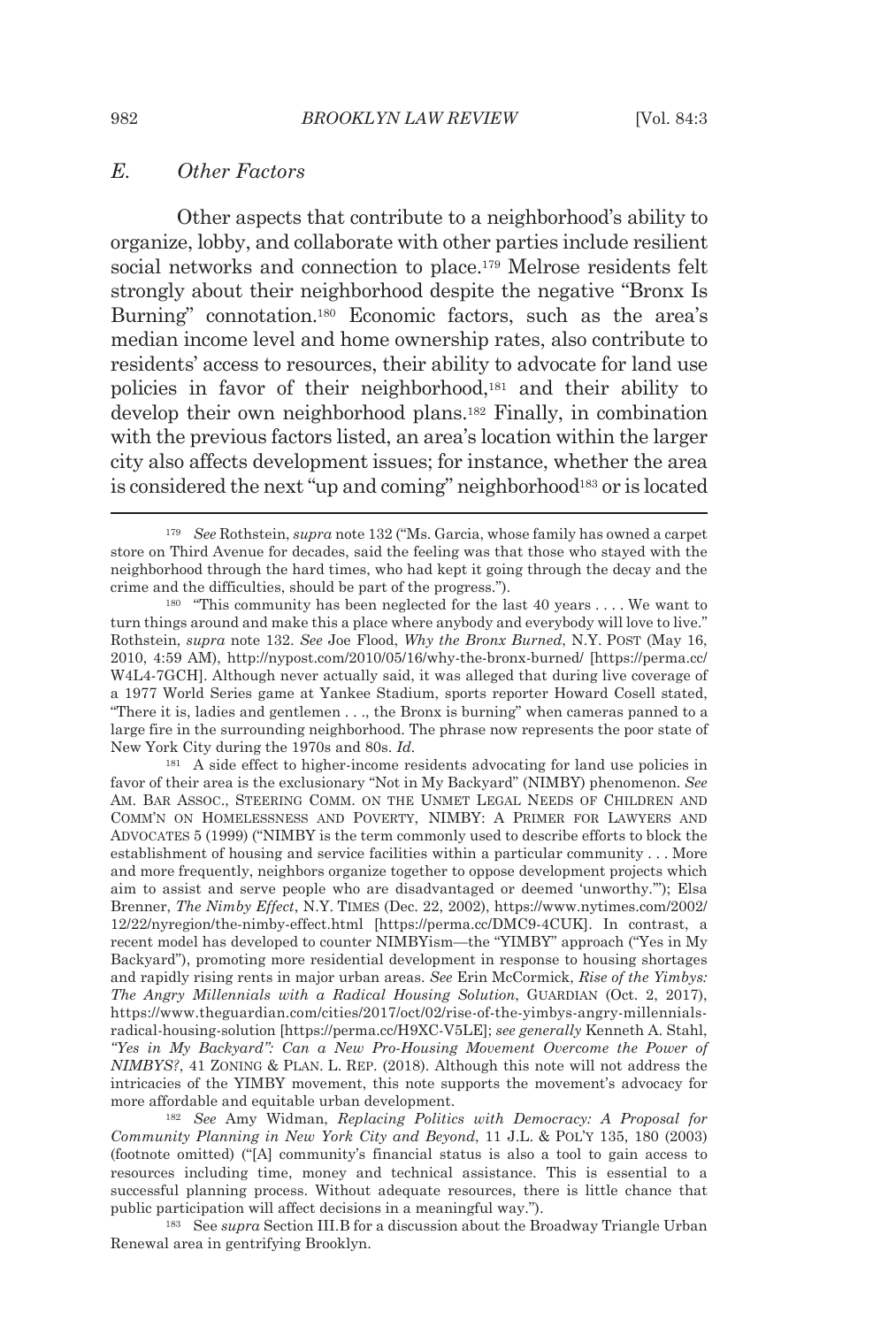along waterfront property,184 can lead to concerns about gentrification and displacement.185 With these factors in mind, urban renewal has the potential to be implemented in an equitable, community-driven manner186 and to provide lasting legal protection for low-income residents located in high-demand areas. Despite the recent passage of Local Law No. 40, this law ultimately falls short because merely providing information about urban renewal is insufficient in curtailing future legal and development disputes; rather, this law must be amended to gain adequate citizen input, provide more notice, and promote a sustainable strategy for future urban renewal development.

#### IV. AN ALTERNATIVE SOLUTION

# *A. Dismantling Mid-Century Urban Renewal: Why Local Law No. 40 Needs to Be Amended*

Local Law No. 40 does not take proactive steps to address the future of urban renewal areas prior to expiration. Instead, to avoid legal disputes,187 promote trust, and encourage informed decision making, the law should be amended to adopt, among other provisions, specific strategies that incorporate community input, an increased notice period, and technical planning assistance concerning urban renewal plans. By modifying this law, the goal is to tip the historical, top-down balance of power of urban renewal development in favor of a participatory, citizen-led movement.

Since many residents living in New York City's urban renewal areas have historically been marginalized, low-income people of color,188 it is important to change how urban renewal is utilized in the twenty-first century. Although the majority of urban

*Skyscrapers*, CITY LIMITS (May 26, 2017), https://citylimits.org/2017/05/26/calls-forstricter-review-of-proposed-waterfront-skyscrapers/ [https://perma.cc/T2J7-AEDQ]. 188 *See Renewing Inequality*, *supra* note 10; *see also Hearing Testimony*, *supra* note 25.

<sup>184</sup> See *supra* Part II, Section III.A for a discussion about the former Two Bridges Urban Renewal area.<br><sup>185</sup> See Rachel D. Godsil, *The Gentrification Trigger: Autonomy, Mobility, and* 

*Affirmatively Furthering Fair Housing*, 78 BROOK. L. REV. 319, 325 (2013) ("Gentrification generally refers to a process where a once-affluent area, which has been abandoned and is now occupied by working-class or poor people, is rediscovered by the affluent. Typically, neighborhoods that are gentrified possess the following characteristics . . . deteriorating housing, generally low property values, high crime, few amenities, and substandard schools."); Lynn E. Blais, *Urban Revitalization in the Post-Kelo Era*, 34 FORDHAM URB. L.J. 657, 681 ("Inner cities, after years of decline due to suburban flight, sprawl, and industrial migration, are currently being repopulated as young, professional suburbanites with financial clout move back to the city and are joined by the empty nesters of the baby boom generation."); *see also Hearing Testimony*, *supra* note 25 ("Residents are concerned the luxury developments with [sic] bring about . . . secondary displacement.").<br><sup>186</sup> See Salsich, *supra* note 176, at 733–36.<br><sup>187</sup> See, e.g., Jarrett Murphy, Calls for Stricter Review of Proposed Waterfront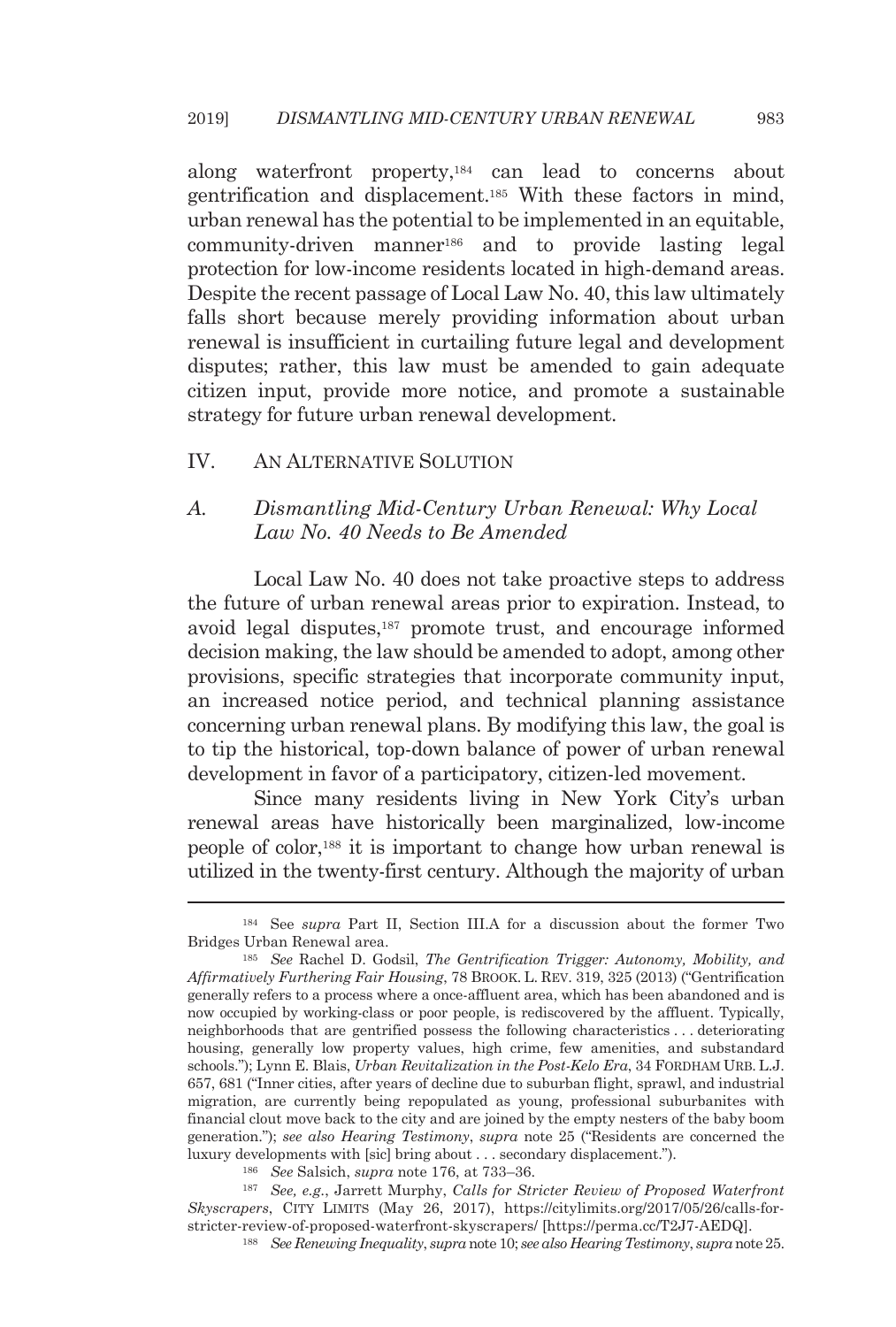renewal projects implemented in the twentieth century were failures,189 this note does not advocate for the abolition of urban renewal legislation without gaining meaningful citizen input.190 Furthermore, mandating expiration does not consider the benefits of having an urban renewal plan legally in place. For instance, since urban renewal plans may contain "[d]eed or [l]and [d]isposition [a]greement[s] . . . contain[ing] a covenant requiring the developer to develop and use the property in compliance"191 with the plan, certain beneficial land uses can be legally enforced, such as affordable housing and community facilities.<sup>192</sup> These land use restrictions can serve "true public purposes" and provide stable, long-term affordable housing to lower-income residents.<sup>193</sup> Thus, whether urban renewal plans are extended or expire should be a decision left to residents within the designated area.

Given the fact that New York City has historically spearheaded urban development,<sup>194</sup> the City should continue to lead the way in setting up a legal framework to encourage public participation concerning the future of these programs, such as whether to extend, amend, or allow a plan's restrictions to lapse.<sup>195</sup> The proposed amendments to this law196 recognize that urban renewal plans can be legally advantageous for residents facing threats of gentrification and displacement. For instance, urban renewal plans, compared to New York City's nonbinding 197-a plans,197 are subject to ULURP for the initial passage and any

community centers and . . . affordable housing." *Id.*

<sup>194</sup> *See supra* Section I.B. 195 *See, e.g.*, Request for Six Year Extension of Certain Boston Urban Renewal Plans Letter from Chrystal Kornegay, Undersecretary, Mass. Dep't of Hous. & Cmty. Dev., to Brian Golden, Dir., Bos. Redevelopment Auth., (Aug. 3, 2016), http://www.bostonplans.org/getattachment/92cf6b88-927c-42bb-859b-5e01fd2ac1f8 [https:// perma.cc/AJA3-ULEU] [hereinafter Boston Urban Renewal Extension Letter]. 196 *See infra* Section IV.B. 197 "The City Charter, in Section 197-a, authorizes community boards and

borough boards, along with the Mayor, the City Planning Commission . . . the Department of City Planning . . . and any Borough President, to sponsor plans for the development, growth, and improvement of the city, its boroughs and communities. Once approved by the Commission and adopted by the City Council, 197-a plans guide future actions of city agencies in the areas addressed in the plans." N.Y.C. Dep't of City

<sup>189</sup> *See, e.g.*, Blum, *supra* note 2; Gans, *supra* note 63, at 537–38. 190 At the New York City Council's Committee on Land Use hearing regarding the proposed Int. No. 1533, George Janes, an urban planner, urged the Council to "consider amending every active urban renewal plan so that they all expire in one year." Hearing Testimony, *supra* note 25. Additionally, while there are certain aspects of urban renewal that need to be changed, such as the broad eminent domain powers and discretion governments have when declaring an area blighted, *see* discussion *supra* Part I, this note does not address how to change those issues.<br><sup>191</sup> *Hearing Testimony*, *supra* note 25.<br><sup>192</sup> *See, e.g., id.* ("Community input into planning for the Edgemere [urban

renewal] revision led to HPD's commitment to include the creation of a community land trust to keep housing affordable in the revised plan  $\dots$ .").<br><sup>193</sup> Land uses with a public purpose include "parks, open space, schools,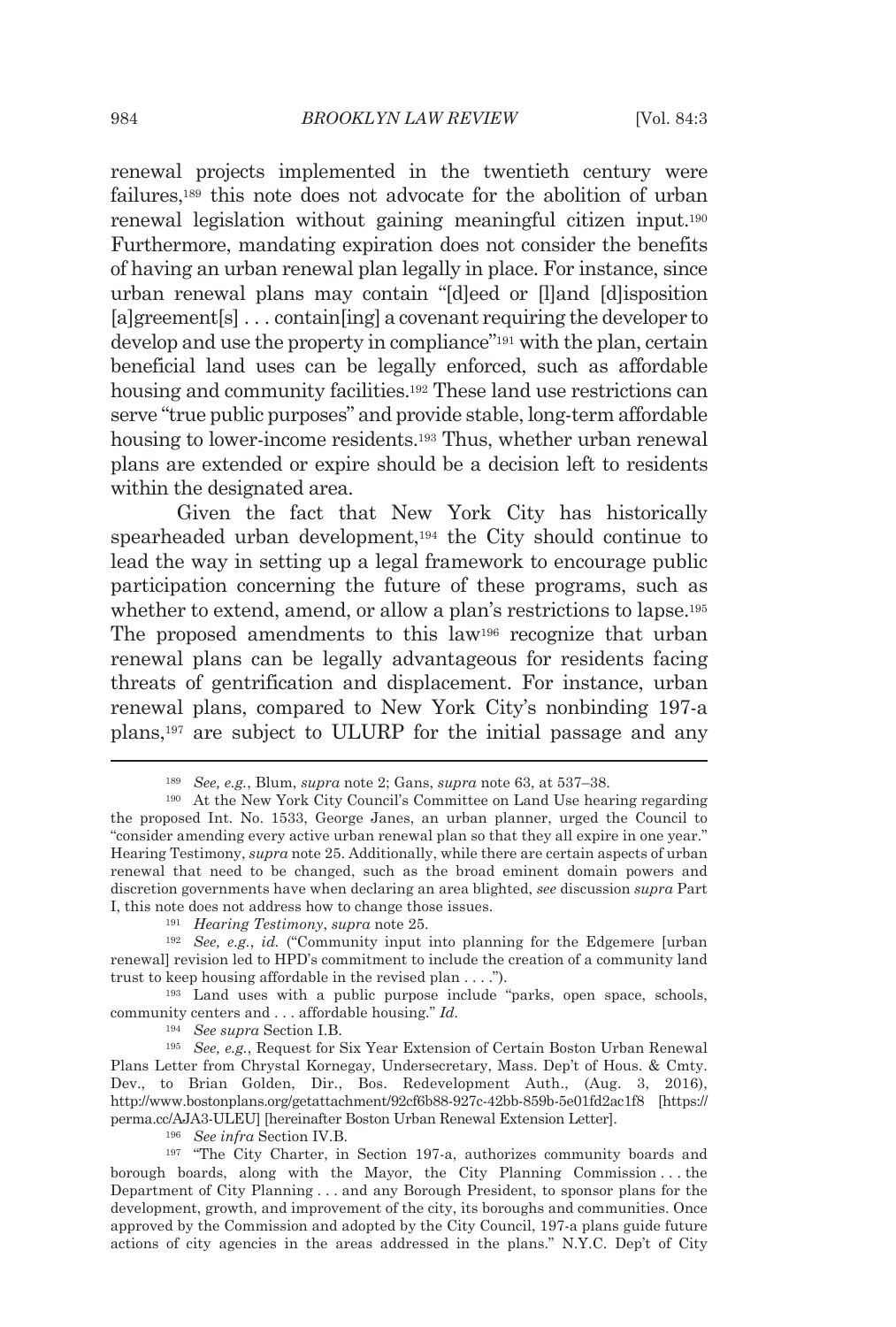subsequent amendments,<sup>198</sup> which requires a public hearing, review, and an advisory decision from the applicable community board.199 Since urban renewal plans essentially provide a legal right to implement a project, if the proposed amendments to Local Law No. 40 are adopted and utilized effectively, urban renewal legislation can empower residents to determine their future and hold government officials accountable.

# *B. The Next Steps: What Should Be Added to Local Law No. 40*

This Section advocates that Local Law No. 40 should be amended to adopt concrete, strategic mechanisms to ensure communities are properly notified and involved well in advance of an urban renewal plan expiration, in addition to promoting sustainable planning strategies for citizens. For the City to remedy the negative effects of past urban renewal plans, and promote transparency, trust, and equitable planning strategies, this law should be modified to adopt (1) an initial city-wide public engagement process; (2) an increased notice period; (3) annual reporting requirements; (4) funding provisions; (5) public hearings for specific urban renewal areas; and (6) technical assistance and community planning strategies. Doing so will ensure that citizens are not only alerted in advance of expiration but are also actively involved with government officials in future planning and development efforts.

# 1. Initial City-Wide Public Engagement Process

To achieve the goals of transparency, notice, and an informed citizenry, this law should adopt a provision that mandates an initial, two-year city-wide public engagement process

Planning, *197-a Plan Technical Guide*, http://www1.nyc.gov/assets/planning/download/ pdf/about/publications/197a.pdf [https://perma.cc/H9N4-W2LQ]; *see also* Tom Angotti, *New York City's '197-a' Community Planning Experience: Power to the People or Less Work for Planners?*, 12 PLAN. PRAC. & RES. 59, 63 (1997) [hereinafter *New York City's '197-a'*] ("Even after a plan is approved by the [City Planning Commission] and City Council, those bodies are required only to consult the plan when making future land-use decisions; they can override any plan proposals as long as they demonstrate they have consulted the plan."); Tom Angotti, *Race, Place and Waste: Community Planning in New York City*, NEW VILLAGE, 1999, at 5 ("The plan is a policy statement and advisory. It only obligates city agencies to consider the plan recommendations in making future decisions."). 198 *Committee Report*, *supra* note 23, at 4. However, "extending the duration of

the [urban renewal plan] will not automatically extend land use restrictions on properties that have already been disposed to sponsors." *Id.*; *see* discussion *supra* Section I.B; N.Y. GEN. MUN. LAW § 505; N.Y.C. Charter §§ 197-c(a)(8), 1802(3), and 1802(5)(e). 199 *ULURP Explained*, CITY LIMITS, https://citylimits.org/zonein/ulurp-

explained/ [https://perma.cc/2Q5C-VV3F].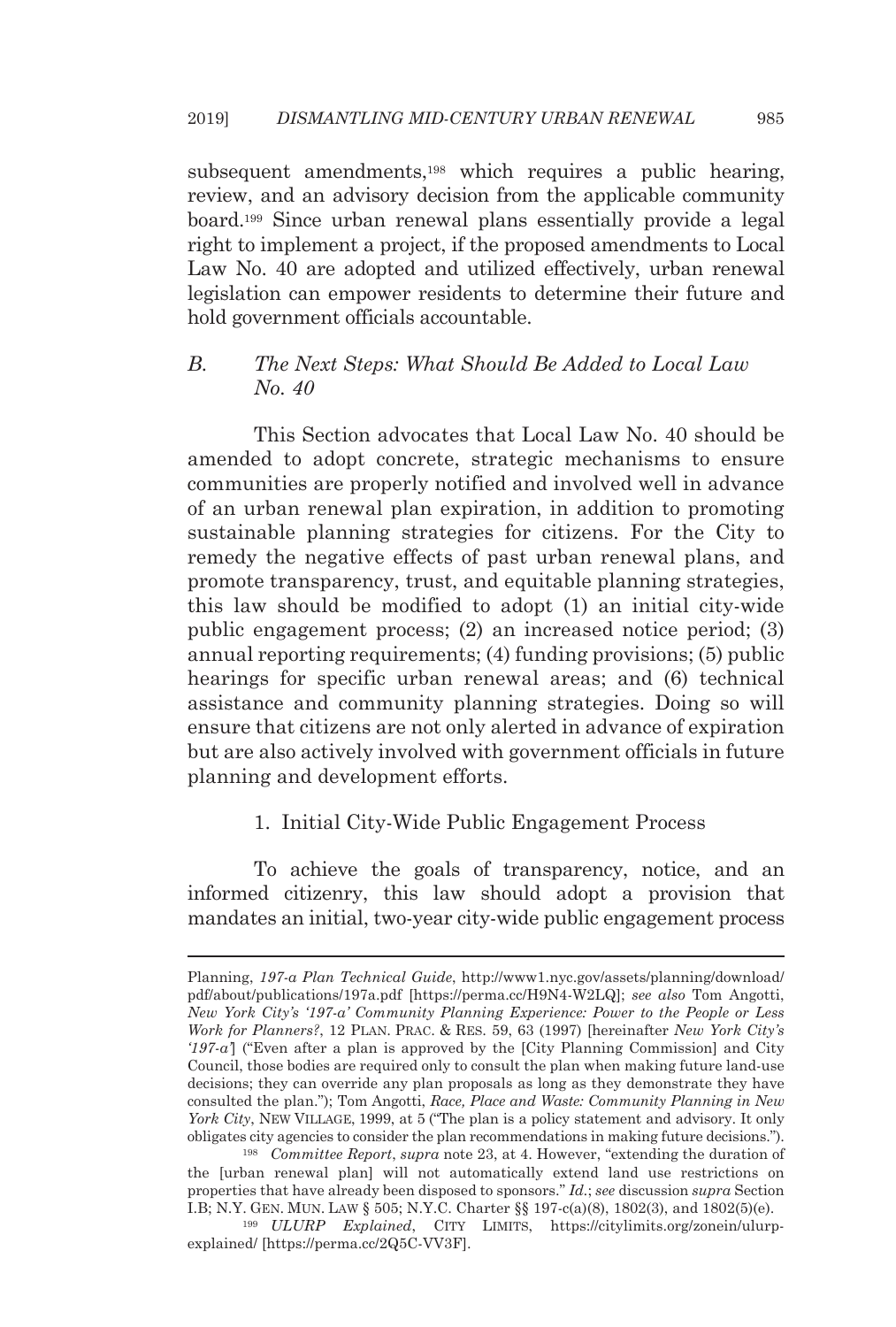concerning urban renewal in New York City, modeled off of the 2015 Boston Redevelopment Authority's (BRA)200 year-and-a-half long public engagement process.201 Given the BRA's notorious reputation for a lack of accountability and causing displacement (similar to New York City's history of urban renewal),202 when the agency requested to extend fourteen urban renewal plans for another six years, the Massachusetts Department of Housing & Community Development (DHCD) asked the BRA to conduct this outreach "to inform residents about the history of urban renewal and to solicit feedback about the future use of these tools in Boston."203 Additionally, the DHCD required the BRA to seek the Boston City Council's approval.204 The Council then ordered the BRA to craft "a two-year action plan<sup>205</sup> to improve the level of transparency and accountability with respect to how urban

*Process*, BOS. PLAN. & DEV. AGENCY (Mar. 24, 2015), http://www.bostonplans.org/newscalendar/news-updates/2015/03/24/bra-announces-public-engagement-plan-for-urban-ren [https://perma.cc/G7AE-GCUQ]; *Urban Renewal Public Engagement Process Moves into Next Phase*, BOS. PLAN. & DEV. AGENCY (Apr. 17, 2015), http://www.bostonplans.org/ news-calendar/news-updates/2015/04/17/urban-renewal-public-engagement-processmoves-into [https://perma.cc/6V2H-DLUJ]. 202 *See* Shah, *supra* note 200 ("[I]n 1987 [the BRA] removed itself from the city budget

<sup>200</sup> The Boston Redevelopment Authority has been rebranded the "Boston Planning and Development Agency" (BPDA). For the purposes of this note, however, the BRA will still be utilized. *See* Eillie Anzilotti, *After a Dark Past, Boston's Urban Renewal Agency Is Building a Citizen-Led City for the Future*, FAST COMPANY (Apr. 17, 2017), https://www.fastcompany.com/40403850/after-a-dark-past-bostons-urban-renewalagency-is-building-a-citizen-led-city-for-the-future [https://perma.cc/C8RU-PC9E] ("[T]he BPDA is on a mission to show that urban renewal doesn't have to mean displacement. The idea of working with a design firm to reimagine how the agency relates to communities and the city as a whole stemmed from the understanding that channels of communication between the two were broken (or perhaps never existed), and needed to be repaired."); Hinali Shah, *When an Urban Planning Agency Gets a Seriously Needed Redesign*, METROPOLIS (Apr. 17, 2017), http://www.metropolismag.com/design/when-an-urbanplanning-agency-gets-a-seriously-needed-redesign/ [https://perma.cc/5ZXR-XP6J]. 201 *BRA Announces Public Engagement Plan for Urban Renewal Extension* 

entirely, so it could function autonomously. For decades, there have been protests and petitions, especially from those displaced from the West End in the early '60s, but none were heard."); Trickey, *supra* note 20 ("In 1958, in one of the most infamous acts of America's urban renewal era, the Boston Redevelopment Authority seized nearly all of the working-class West End, evicted its last 7,500 residents, and razed it all to make way for new middle-class apartments."). 203 *Urban Renewal Overview*, BOS. PLAN. & DEV. AGENCY, http://

www.bostonplans.org/planning/urban-renewal/overview [https://perma.cc/P79K-X2ZJ]; *see also* Boston Urban Renewal Extension Letter, *supra* note 195 (DHCD required the BRA to "[c]atalogue all Land Disposition Agreements (LDAs) within Urban Renewal areas, noting the type of restrictions imposed, if any, the term, and the number of affordable housing units covered by each agreement."). 204 Kyle Scott Clauss, *Urban Renewal Goes on Trial at City Council Hearing on* 

*BRA Extension*, BOS. MAG. (Mar. 3, 2016), http://www.bostonmagazine.com/news/2016/ 03/03/bra-urban-renewal-city-council/ [https://perma.cc/B5JC-QVAK].<br><sup>205</sup> The action plan includes "inventorying land disposition agreements, reviewing

plan boundaries to determine where modifications are necessary, and providing updates on the progress of the completion of the urban renewal plans." Boston Urban Renewal Extension Letter, *supra* note 195.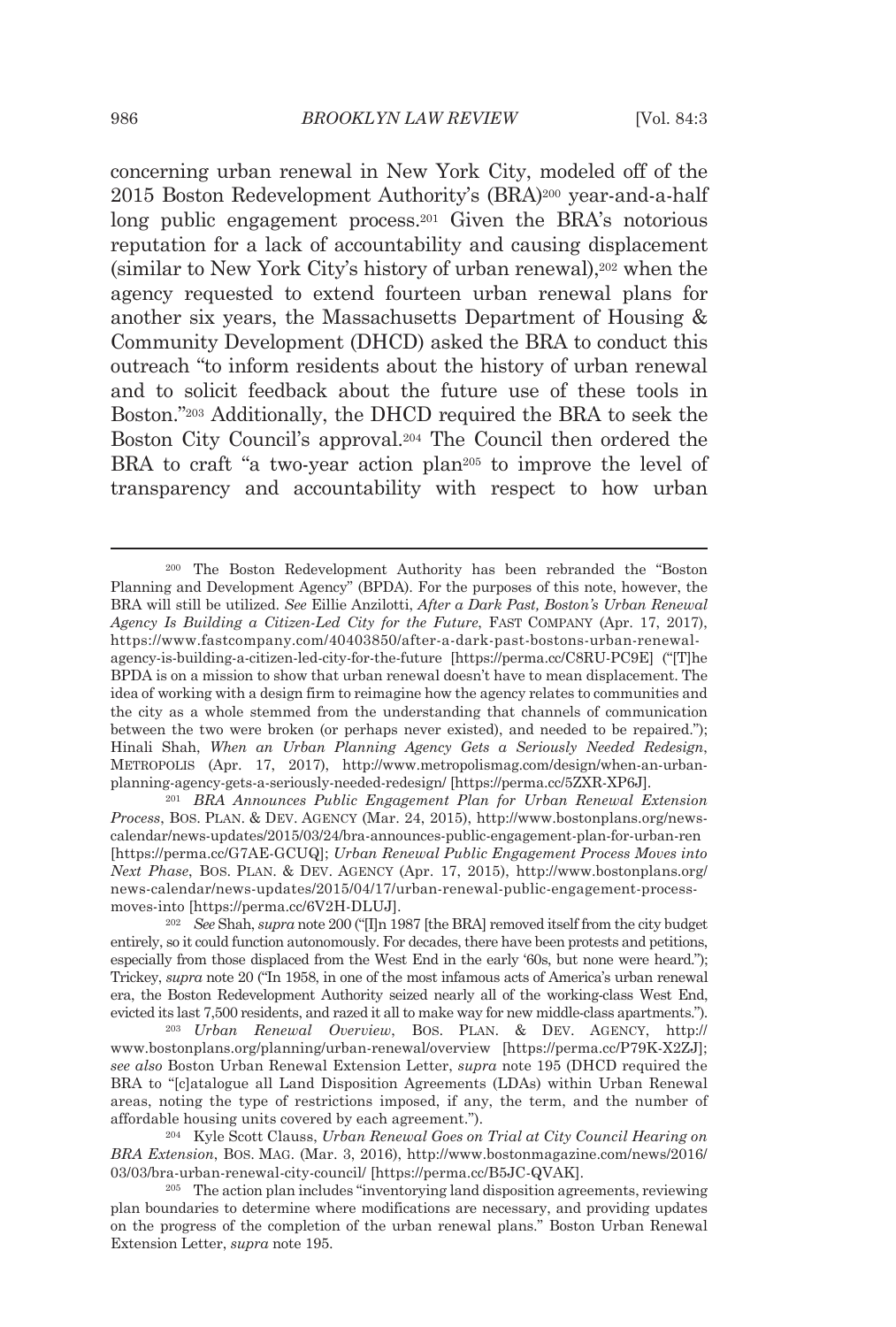renewal tools are used in Boston."206 As a result of this action plan, BRA received approval from both DHCD and the City Council to extend their urban renewal authority until 2022.207

In a similar vein, HPD, in conjunction with other New York City agencies, should conduct a city-wide public engagement process to begin the process of government accountability and to counteract the negative consequences of mid-century urban renewal.<sup>208</sup> Mandating this outreach<sup>209</sup> will encourage citizen participation in a program that was historically developed in private and imposed from the top.210 Engaging in a participatory model "derives from a democratic concept that all people are equal in their decision-making ability and should have the right to participate in decision-making on matters or issues that directly or indirectly concern them or have an effect on their lives."211 This entails that government officials, specifically under the guidance of HPD, should conduct hearings and workshops throughout the City to initially educate locals about the history, purpose, and consequences<sup>212</sup> of New York City urban renewal.<sup>213</sup> Officials can subsequently gain feedback through additional workshops and surveys<sup>214</sup> about the future of these plans,<sup>215</sup> such as whether residents prefer to maintain or update the plan's goals to address

<sup>206</sup> *Urban Renewal Overview*, *supra* note 203. 207 *Id.* The Boston City Council also requires the BRA to provide "updates on the progress of the completion of the urban renewal plans." Boston Urban Renewal Extension Letter, *supra* note 195; *see also* Request for Meeting Letter from Bill Linehan, Chair, Comm. on Planning and Dev., Bos. City Council, to Michael Christopher, Deputy Dir., Bos. Planning and Dev. Agency, (Apr. 3, 2017), http://www.bostonplans.org/ getattachment/29beb603-a1a0-4e3f-ba09-619127bed12b [https://perma.cc/8E27-PUE8]. 208 For example, in addition to HPD, this outreach program should involve

government officials from the Departments of City Planning, Parks and Recreation, and the New York City Economic Development Corporation.<br><sup>209</sup> In addition to Boston, this public outreach concerning urban renewal is also

similar to the outreach efforts performed by cities such as Portland, Oregon, and Austin, Texas. See discussion *supra* note 110.<br><sup>210</sup> See supra Part I.<br><sup>211</sup> McFarlane, *supra* note 155, at 909.<br><sup>212</sup> See Urban Renewal Public Engagement Process, supra note 201.<br><sup>213</sup> Information should include the amount of N

by urban renewal, whether residents were given a right to return, and whether the City

actually followed through with those promises. *See supra* text accompanying note 10. 214 To reach a wide audience, city officials should have hearings, workshops, and other information sessions available online. The government can also conduct online surveys and "encourag[e] people to participate in the conversation about urban renewal on Twitter," as utilized by the BRA. *BRA Announces*, *supra* note 201. 215 If communities wish to propose new urban renewal plans, this note supports

the Melrose Commons community-based planning model. This approach encourages public participation, mixed income development, true affordable housing, sustainable urban design, and architectural principles, while minimizing existing residential and economic displacement. *See supra* Section III.A.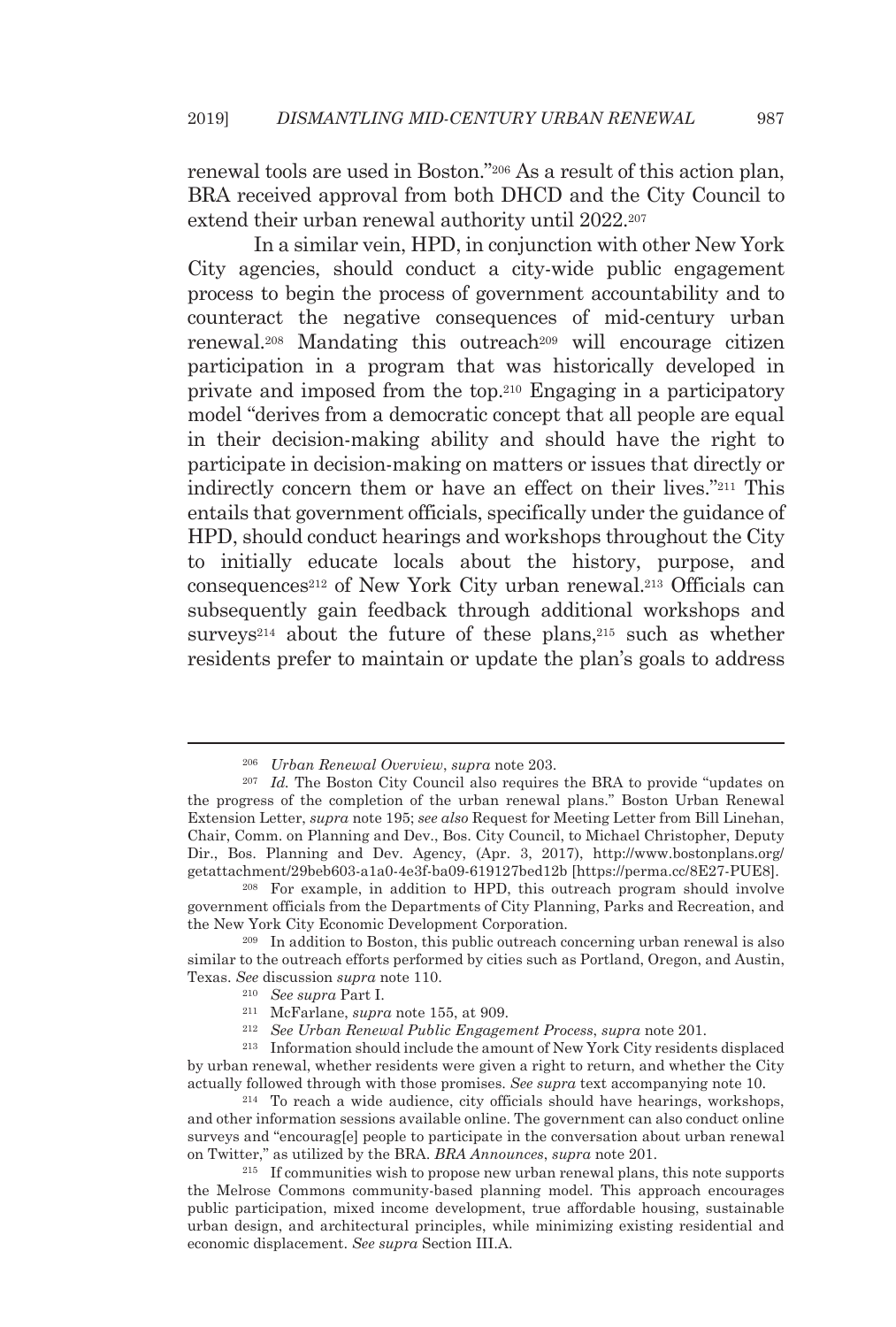issues not considered decades ago<sup>216</sup> (e.g., climate change,<sup>217</sup> flood resiliency measures, $218$  or gentrification<sup>219</sup>). One participatory method used to gain citizen input that should be encouraged during this public engagement process is "governmental crowdsourcing"220 of local land use decisions,221 which is "the process of outsourcing certain governmental functions to the broad public, and soliciting back services, suggestions, solutions, and ideas"222 by embracing digital platforms ("e-participation"<sup>223</sup>) and other new technologies.224 Employing initial crowdsourcing methods such as online discussion, suggestion, and voting forums in order to narrow down the number of comments and suggestions,225 in conjunction with subsequent in-person hearings and workshops throughout the City, would finally equalize the balance of power in the urban renewal process and promote choice, transparency, and more selfdetermination.226 City officials should also involve community organizations, non- and for-profit groups to facilitate this wideranging process, provide technical assistance, $227$  and ensure the outreach process remains objective.

municipal authorities share power with citizens, and citizens acquire authentic decisionmaking responsibilities in agenda setting, resource allocation, policy decisions, and collaborative problem solving." *Id.* at 1464; *see also supra* note 214. 224 This includes "new technologies like smartphone apps and online interfaces

for involving constituents." Fennell, *supra* note 221, at 385. "Some localities, nonprofits, and entrepreneurs have already begun experimenting with smartphone apps that allow people to report observed problems like potholes or malfunctioning streetlamps on the fly. Perhaps the best known of these is the SeeClickFix smartphone app . . . modeled on the earlier FixMyStreet app . . . ." *Id.* at 393. Jennifer Shkabatur outlines multiple methods of participatory budgeting utilized in several German cities; these include digital forms of civic participation such as participatory budgeting, urban planning, and policy consultations. *See* Shkabatur, *supra* note 220, at 1464–80. 225 *See* Shkabatur, *supra* note 220, at 1465–69, 1472–76 (discussing the online

participatory budgeting processes of the borough of Berlin-Lichtenberg and the city of Cologne, in addition to an online urban planning initiative in the city of Hamburg).<br><sup>226</sup> Crowdsourcing is "to find better ways to elicit, aggregate, coordinate, and

channel the preferences, intentions, and experiences of current and future land-users. Zoners and planners must begin shifting their focus from the top-down regulation of land use to the development of information platforms for coordinating land use." Fennell, *supra* note 221, at 415.

227 *See infra* Section IV.B.6.

<sup>216</sup> *See BRA Announces*, *supra* note 201. 217 *See generally* John R. Nolon, *Land Use and Climate Change: Lawyers Negotiating Above Regulation*, 78 BROOK. L. REV. 521 (2013) (describing the effect of climate change on land use and the legal system). 218 *See Community Land Access Is in the Resilient Edgemere Community Plan*, 596

ACRES (Mar. 23, 2017), http://596acres.org/resilient-edgemere/ [https://perma.cc/H5D2-2VDK]. 219 *See supra* Section III.E. 220 Jennifer Shkabatur, *Cities @ Crossroads: Digital Technology and Local* 

*Democracy in America*, 76 BROOK. L. REV. 1413, 1443–44 (2011) (describing the role digital technology has on citizen participation in local governance).<br><sup>221</sup> See Lee Anne Fennell, Crowdsourcing Land Use, 78 BROOK. L. REV. 385, 385 (2013).<br><sup>222</sup> Shkabatur, *supra* note 220, at 1443.<br><sup>223</sup> "The ideal of e-partici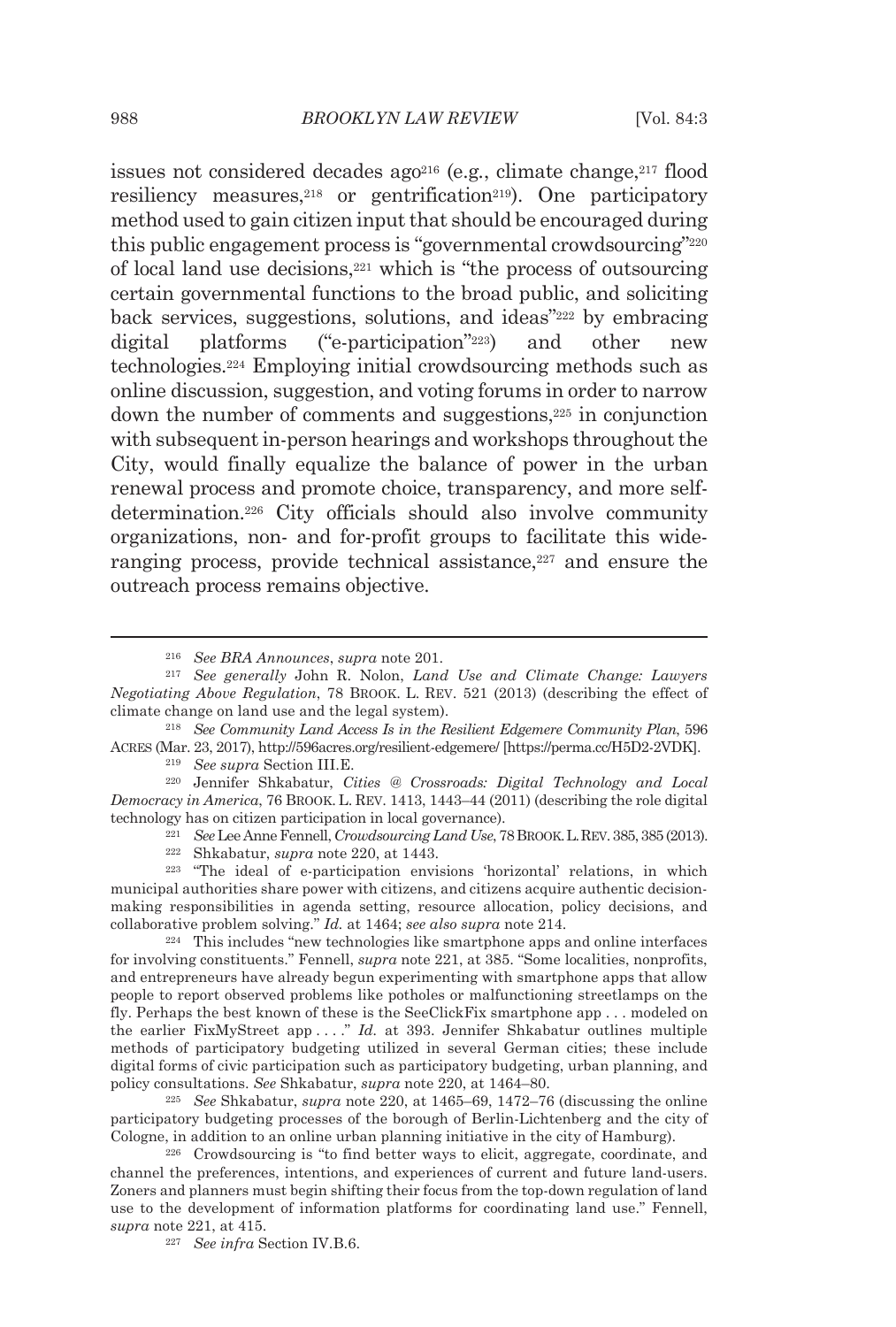Finally, as an enforcement measure to guarantee that residents' feedback is incorporated in any future changes to New York City's urban renewal program, HPD should be required to formulate a city-wide action plan similar to the BRA's<sup>228</sup> and to give the City Council annual updates during the two-year public engagement process. The action plan should first analyze New Yorkers' opinions about managing the urban renewal program. The plan should include information such as (1) a "catalog [of] all [l]and [d]isposition agreements" to give the City "a comprehensive grasp of the agreements governing properties in [urban renewal] areas";229 (2) "[a]n analysis as to whether [u]rban [r]enewal [p]lan[s] should remain as drawn . . . be modified,"230 rezoned, or terminated; (3) proposals for future uses of vacant, city-owned properties within urban renewal areas that were never developed; and (4) proposals for improving how land use restrictions within urban renewal areas could be terminated with prior notice to residents. Implementing this public engagement requirement is essential to Local Law No. 40's goal of transparency, informing the public, and improving the urban renewal process. Moreover, this proposed city-wide engagement process will work in conjunction with one of the primary goals of the law, which is to increase the amount of time citizens receive notice of an urban renewal plan expiring.

### 2. Increasing Notice

One of the main provisions of Local Law No. 40231 requires notice about urban renewal plan expiration because "expired [urban renewal land use] restrictions may be forgotten until a developer builds a structure unconstrained by them."232 Although the original bill was rightly modified in the legislative process to provide an earlier notification period to the affected borough president, council member, and community board,233 Local Law No. 40 should be amended to increase the minimum amount of notification from twelve to eighteen months prior to expiration. If

<sup>228</sup> This action plan precludes the annual reporting requirement in Section IV.B.3, which focuses on specific urban renewal areas. *See infra* Section IV.B.3. 229 *State Approves Six Year Extension of Boston's Urban Renewal Plans*, BOS.

PLAN. & DEV. AGENCY (Aug. 8, 2016), http://www.bostonplans.org/news-calendar/newsupdates/2016/08/8/state-approves-six-year-extension-of-boston%E2%80%99s-urba [https:// perma.cc/PY96-LYDJ].<br><sup>230</sup> Boston Urban Renewal Extension Letter, *supra* note 195.<br><sup>231</sup> Local Law, *supra* note 27.<br><sup>232</sup> Committee Report, *supra* note 23, at 5.<br><sup>233</sup> The original draft of Int. No. 1533 required notif

less than [sixty] days and not more than 120 days prior to the expiration date." *Id.* at 11.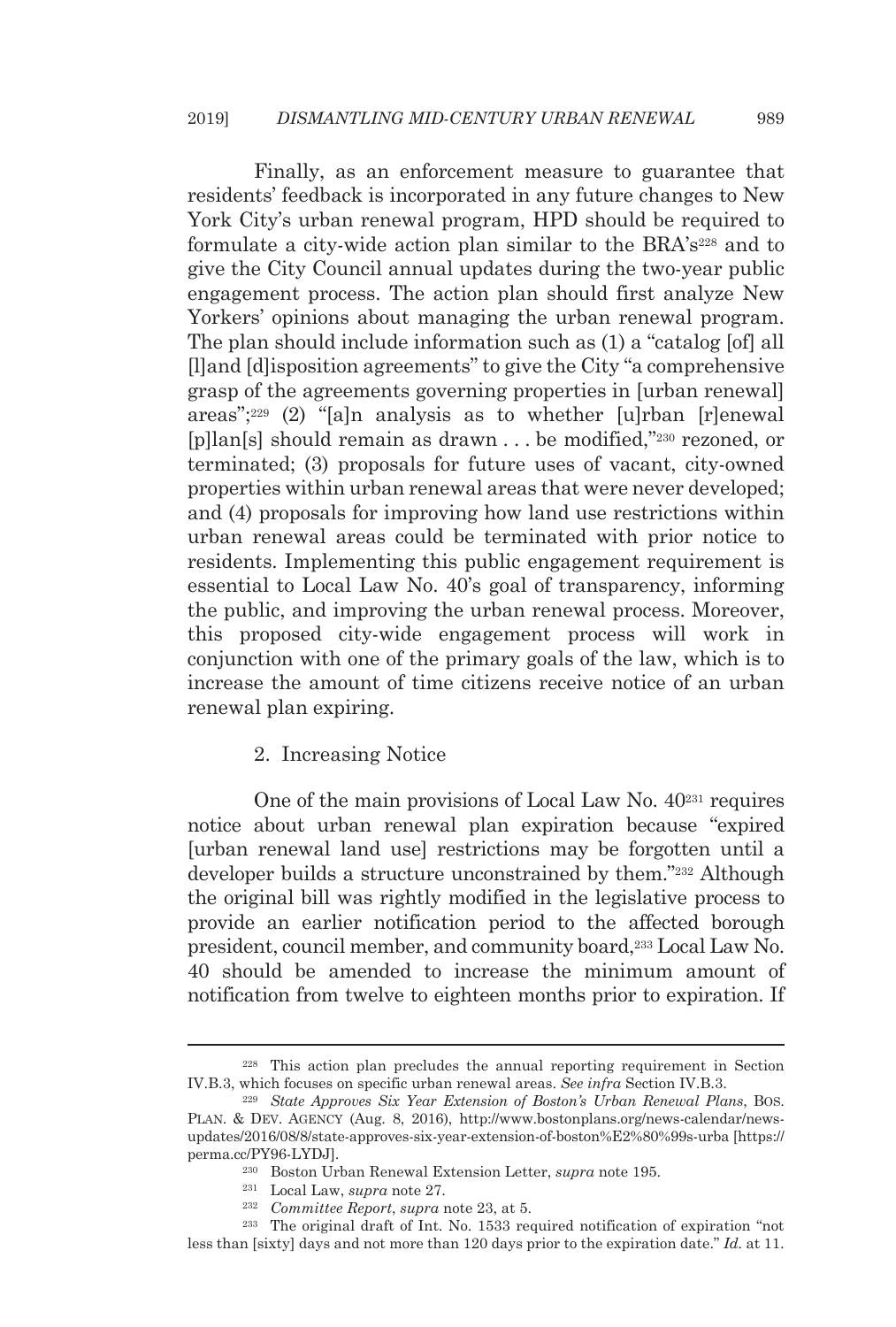communities wish to amend, extend, or have an urban renewal plan terminate at the designated expiration date, the current designated time period of twelve months is still inadequate for residents to fully organize and develop a plan of action about the future of the urban renewal area.<sup>234</sup> Lastly, Local Law No. 40 should include a provision that once the borough president, council member, and community board receive notice of the plan's expiration, the parties are mandated to disclose that information on their official government websites within sixty days. This will promote communication with residents and prohibit authority figures from hiding information due to personal conflicts of interest concerning development or business opportunities.

#### 3. Annual Reporting Requirements

No later than two years after the enactment of Local Law No. 40, HPD is required to issue a report "to the mayor, the speaker of the council, the borough presidents, the affected council members, and the community boards," containing information such as a list of all urban renewal areas, maps of project boundaries, expiration dates, and land uses.235 Rather than issuing a report once, HPD should issue a publicly available report on an annual basis in order to update the public on any changes that occur concerning any urban renewal plan.236 These annual reports are necessary because publicly disclosing the pending urban renewal expiration date without other information is ineffective for residents to organize and take action. Annual reports of all the active urban renewal areas, completed by Borough, Block, and Lot numbers, should include:

(1) [s]pecific planned uses of all properties; (2) [c]urrent uses of all properties in active [u]rban [r]enewal [a]reas . . . ; (3) [a]ll planned acquisitions by the City or any other public authority; (4) [a]ll completed acquisitions; (5) [a]ll planned dispositions, including the name of [the] entity to which each lot would be disposed, the price proposed to be paid, and any restrictive covenants, deed restrictions or other terms set at the time of disposition, and what public review of the disposition is required  $\ldots$ ; (6) [c]ompleted dispositions  $\ldots$ ; (7) [s] tatus of any

<sup>234</sup> Eunice Suh, the Assistant Commissioner of Planning and Predevelopment at HPD, stated: "[HPD] suggest[s] amending the window for notification to provide an earlier notice. It takes many months to complete work to amend or extend a [p]lan and it will be more useful for communities to learn about its expiration earlier." *Hearing Testimony, supra* note 25.<br><sup>235</sup> Local Law, *supra* note 27, at 5 (describing the requirements of the reports).<br><sup>236</sup> Advocates in favor of these annual reports include CAAAV Organizing Asian

Communities, Good Old Lower East Side, 596 Acres, and the Urban Justice Center*. Hearing Testimony*, *supra* note 25.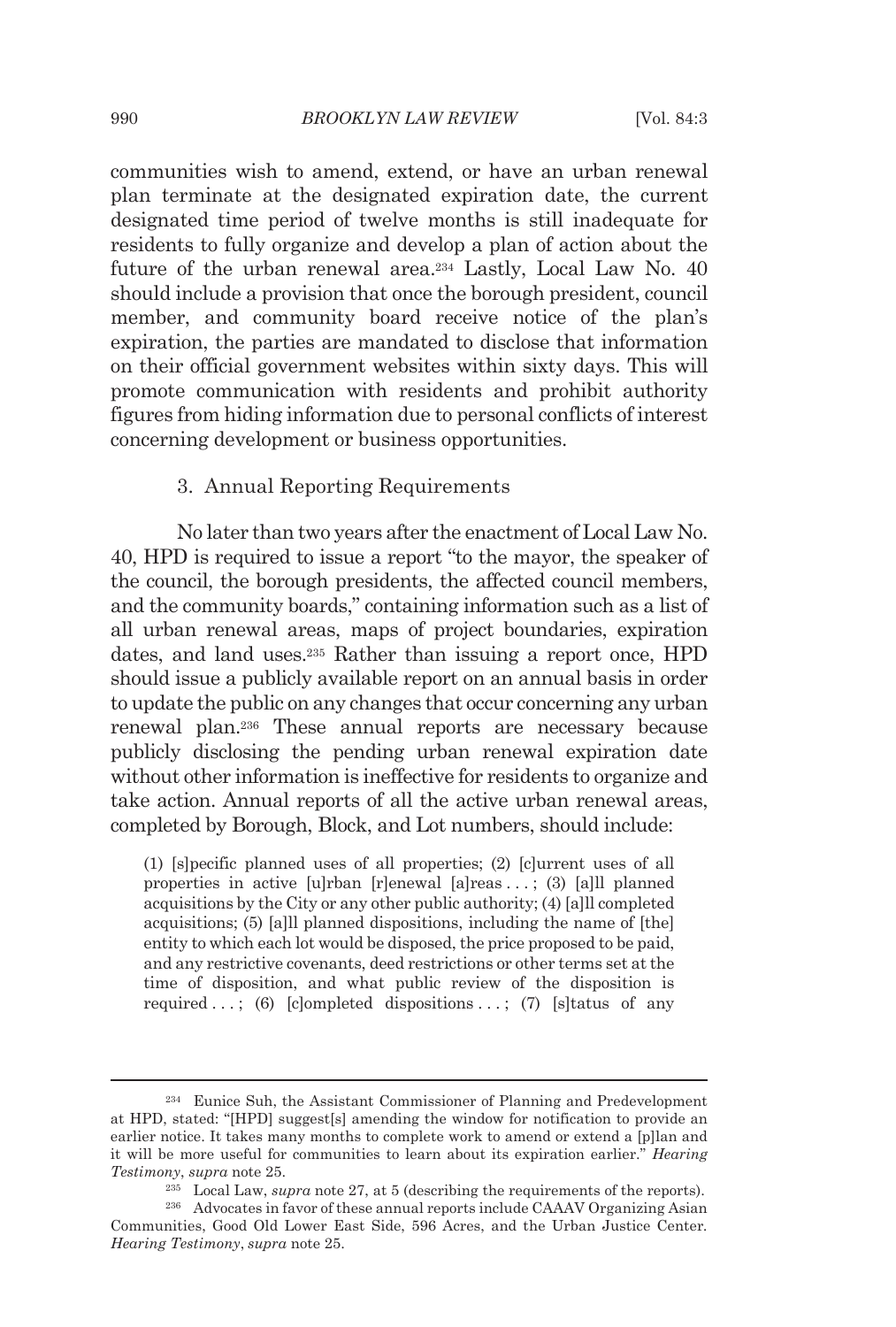planned, in process or completed relocation of tenants from properties in the plan area.237

In addition to the points above, the reports for each urban renewal project should also include a catalogue of all city-owned land within urban renewal areas (including easements and air rights), the status of each plan (e.g., proposed or active), the underlying zoning or land use provisions of the urban renewal area,238 budgetary provisions concerning any proposed or active urban renewal projects, the number of residents living in a designated area, an estimated number of residents dislocated when the project originally began, the number and type of affordable housing units, any environmental impact statements, and the owner of each property within a designated area. The reports should also be published on HPD's online database so that any citizen can access the information,239 rather than have the reports solely given to the applicable community boards, council members, and borough presidents as asserted by certain advocates.240 These reporting requirements would avoid the problem of government officials and politicians not disclosing certain information because of potential conflicts of interest concerning development opportunities. Providing as much information as possible in these annual reports about urban renewal plans would promote the law's goal of transparency, trust, and government accountability.

4. Funding

Equally important to the success of Local Law No. 40 is providing funding for the proposed modifications advocated within this note, such as the city-wide public engagement process, annual reports, the urban renewal online database, and technical assistance. Since urban renewal areas typically house low-income communities, coupled with the fact that a community's access to resources affects land use policies,<sup>241</sup> this law will accomplish little to nothing without mandating taxpayer funding to HPD and other agencies in order to conduct

<sup>237</sup> *Id.*

<sup>238</sup> These should include commercial or residential land uses, height restrictions, or the floor area ratio [FAR], which is "the principal bulk regulation controlling the size of buildings. FAR is the ratio of total building floor area to the area of its zoning lot." *Glossary of Planning Terms*, *supra* note 24. 239 *See supra* Part II for a discussion concerning the online database as required

by Local Law No. 40. 240 *See Hearing Testimony*, *supra* note 25. 241 "Without adequate resources, there is little chance that public participation

will affect decisions in a meaningful way." Widman, *supra* note 182, at 180.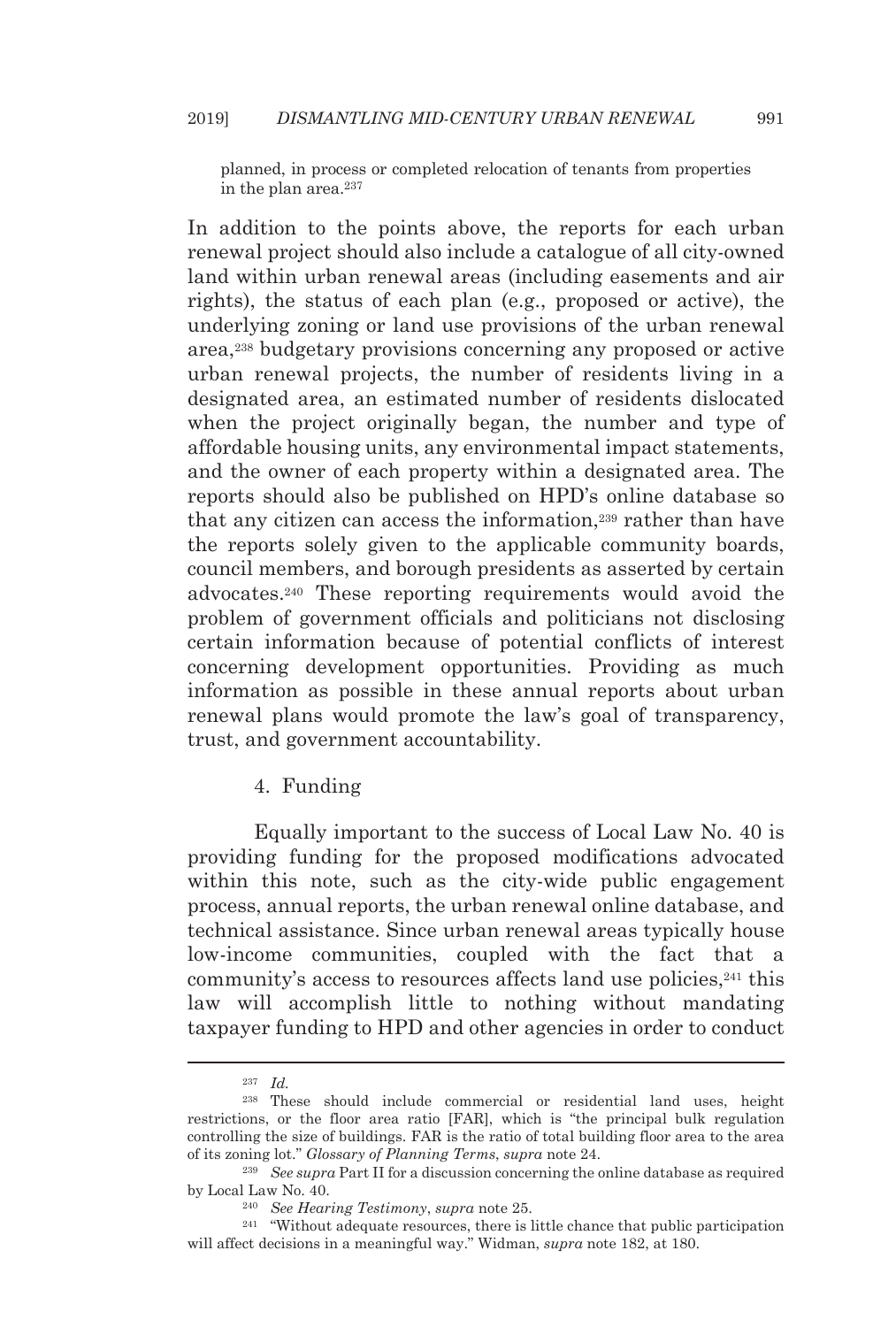hearings and provide technical assistance.<sup>242</sup> In conjunction with this funding provision, the law should require the Public Advocate's office243 to monitor and perform annual audits of HPD regarding this urban renewal budget.244

New York City's 197-a plans'245 ineffectiveness demonstrates the necessity of adequate funding.246 While the 197-a planning device substantively promotes localized, bottom-up participation,

[i]nsufficient funding for 197-a plans has placed heavy reliance on probono professional assistance and community volunteers, hampered the planning process, and resulted in substantial delay . . . [this] is disastrous for 197-a plans because it leads to loss of community interest, frustration, and disillusionment, and undermines the relevance of the plan.247

Analogously, if funding is not stipulated in Local Law No. 40 to HPD, DCP, and community boards to facilitate workshops, hearings, and outreach events, residents within urban renewal areas<sup>248</sup> will face difficulty organizing, lobbying, raising money, and planning for the future of their neighborhoods.

#### 5. Public Hearings for Urban Renewal Areas

Since urban renewal programs were traditionally implemented without considering public opinion,<sup>249</sup> following the implementation of the city-wide public engagement process,<sup>250</sup> HPD and DCP should conduct bi-annual public hearings within each active urban renewal area throughout the City. Applying

<sup>242</sup> *See infra* Sections IV.B.5 and IV.B.6. 243 The N.Y.C. Public Advocate acts as a "watchdog" over government agencies. *See Public Advocate for the City of New York,* OFF. PUB. ADVOC, https://pubadvocate.nyc.gov/ [https://perma.cc/T8YM-4VQK]. 244 *See* TOM ANGOTTI,LAND USE AND THE NEW YORK CITY CHARTER, 26 (2010), http://

www.hunter.cuny.edu/ccpd/repository/files/charterreport-angotti-2.pdf [https://perma.cc/67A4-ANVV].

ANVV]. 245 *See New York City's '197-a'*, *supra* note 197, at 62; *see also* discussion *supra*  Section IV.A.<br><sup>246</sup> "[L]ack of funding; limited technical assistance and support from city

government" are some of the reasons why 197-a plans are ineffective. JOCELYNE CHAIT, THE STATE OF 197-A PLANNING IN NEW YORK CITY (1998) [hereinafter THE STATE OF 197-A]. "These and other difficulties have led to a growing dissatisfaction with 197-a planning and reluctance on the part of some community boards and groups to enter into a long and arduous process that they feel is less and less worthwhile." *Id.* 197-a plans have no legal mechanism in the City Charter mandating funding for these community-developed plans. *Id.*

<sup>247</sup> *Id.*

<sup>&</sup>lt;sup>248</sup> "The city's more disadvantaged communities, which perhaps stand to gain the most from 197-a planning, have an even greater need for funding because they cannot draw on the same level of technical expertise and financial resources that are present in more affluent communities." *Id.*

<sup>249</sup> *See* Gans, *supra* note 63. 250 *See supra* Section IV.B.1.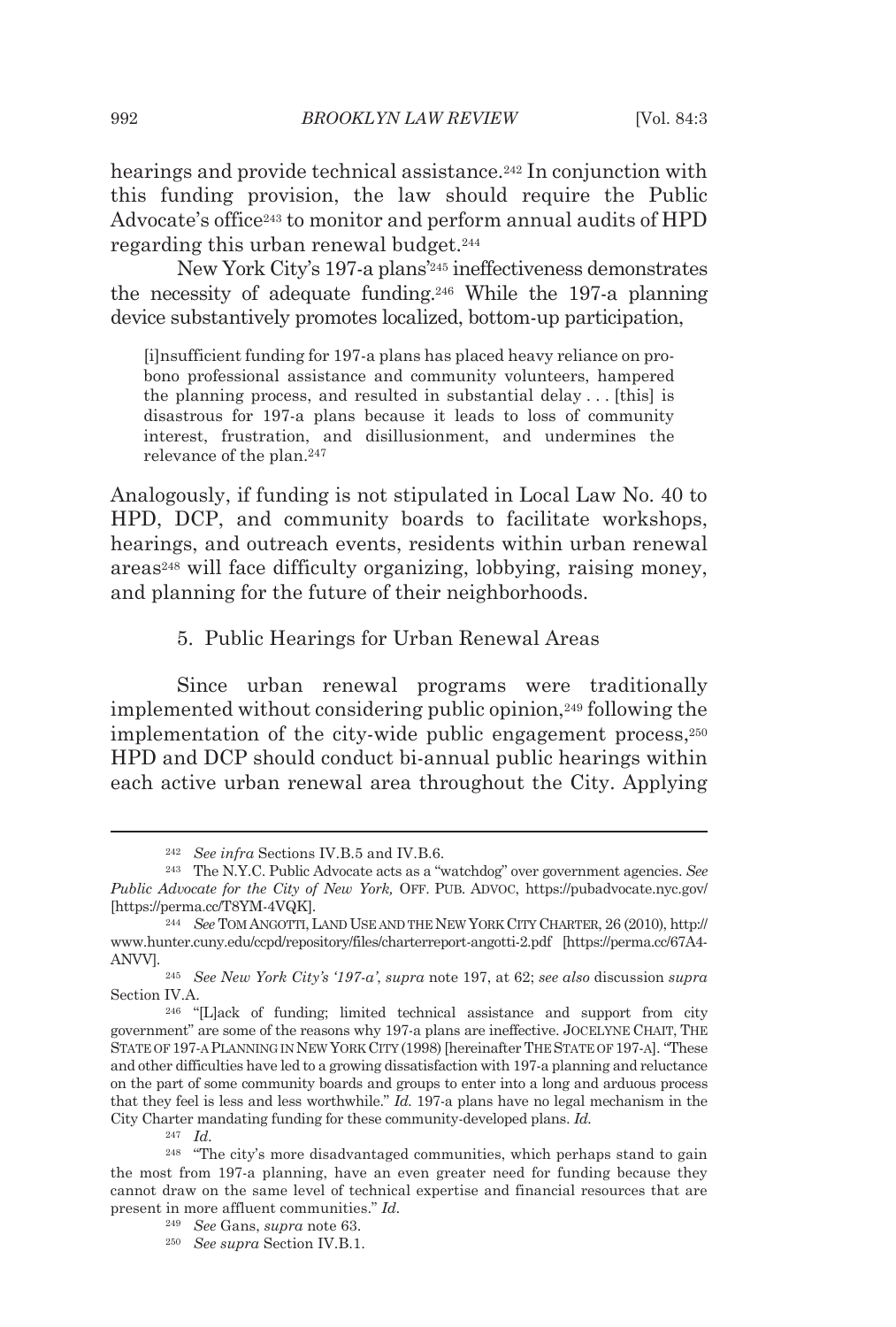the information and input gathered during the city-wide public engagement process to these targeted public hearings will help HPD "take into account [the] unique needs and sensibilities of various sub-areas."251 Further, "[this] participation can serve as an important vehicle for . . . gauging [a project's] support or opposition, and providing a forum for civic activity on matters of immediate interest to city residents."252 The hearings should take the form of collaborative workshops and smaller discussion groups in order to inform residents about the current state of the plan and whether the original goals have been achieved. To maximize the accessibility of these sessions, they should be held in the evenings253 and HPD should be required to advertise, record, and archive these hearings on the online database. Furthermore, in addition to in-person meetings to gain feedback and to reach as many residents as possible in these active urban renewal areas, HPD and DCP should utilize similar digital participatory methods as mentioned in reference to the city-wide public engagement process.254

Part of the goal of these smaller-scaled public hearings is to inform and provide residents notice of the legal options they have regarding the expiration of the specific urban renewal plan at hand. Assuming these communities receive legal and technical planning assistance,<sup>255</sup> the hearings will help residents living in an active urban renewal area decide whether the plan should be extended, modified, or allowed to expire. If residents choose to allow the plan to expire, property owners are "free to develop the property as of right<sup>256</sup> consistent with the [New York City's] [Zoning Resolution]"257 and any land use restrictions running with the property also expire.258 Residents should be alerted by HPD and DCP officials as to what specific land use restrictions expire within the urban renewal plan and who receives ownership of the properties. Additionally, the hearings should inform residents what actions they can take in light of a plan expiring, such as developing their own community-driven

<sup>251</sup> McFarlane, *supra* note 155, at 898. 252 *Id.*

<sup>253</sup> For example, these sessions will be in contrast to City Council and City Planning Commission public meetings, which are held in the morning, making it harder for citizens to attend. *See Commission Meetings*, N.Y.C. DEP'T CITY PLAN., https:// www1.nyc.gov/site/planning/about/commission-meetings.page [https://perma.cc/9R9P-HFNB]; *Calendar*, N.Y.C. COUNCIL LEGIS. RES. CTR., http://legistar.council.nyc.gov/Calendar.aspx [https://perma.cc/2S2B-R3U8]. 254 *See supra* Section IV.B.1. 255 *See infra* Section IV.B.6. 256 *See supra* text accompanying note 24. 257 *Committee Report*, *supra* note 23, at 4.

<sup>258</sup> *See supra* Sections I.B and II.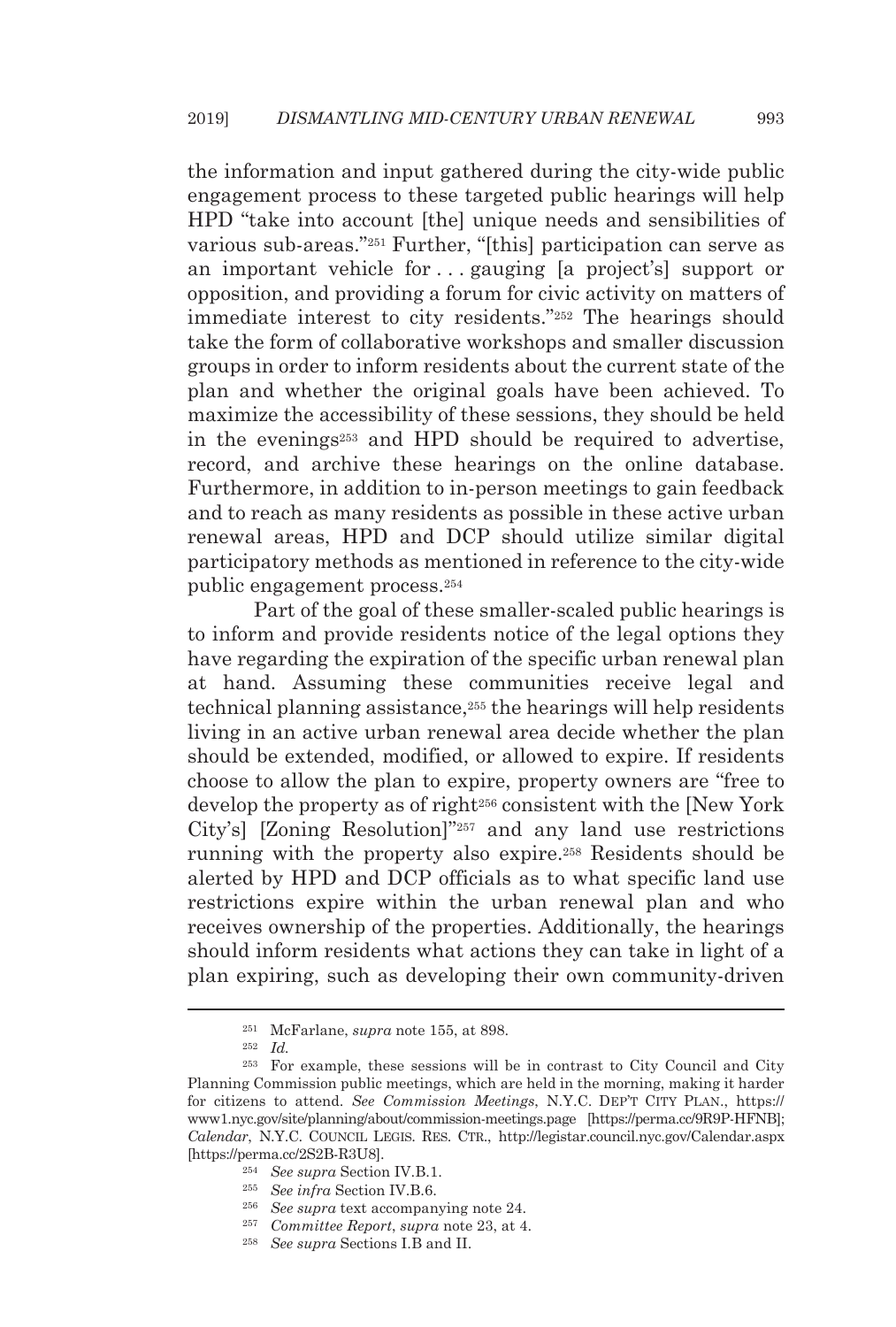neighborhood plan,259 community benefit agreements with the underlying sponsor of the urban renewal plan,<sup>260</sup> or community land trusts.261 If, however, residents choose to allow an urban renewal plan to expire, yet wish for the new development to be consistent with current conditions, they "can appeal to the [City Planning Commission] to rezone the [urban renewal area]."262 The process of amending the Zoning Resolution "to codify restrictions in the [urban renewal plan]," however, requires ULURP action and takes a considerable amount of time.<sup>263</sup>

Conversely, "[t]o prevent [the floor area ratio]<sup>264</sup> and [land] use restrictions from lapsing at the end of an urban renewal plan," residents may choose to "appeal to the [City Planning Commission] to extend the duration of" the original urban renewal plan.265 Urban renewal plans can also be amended to acquire and develop additional properties to either further the initial goals or modify the plan to current neighborhood needs.266 For example, the Edgemere community

Center Urban Renewal Area. *See Brooklyn Center*, URBAN REVIEWER, http://www.urban

<sup>259</sup> *E.g.*, 197-a plan. *See supra* Section IV.A. 260 Community benefit agreements [CBAs] "are usually negotiated directly between the project developer and community representatives. Rather than containing terms between a developer and the local government, CBAs specify public benefits that a developer will provide in order to secure community support for . . . the proposed project." Alejandro E. Comacho, *Community Benefit Agreements: A Symptom, Not the Antidote, of Bilateral Land Use Regulation*, 78 BROOK. L. REV. 355, 361 (2013). 261 Abigail Savitch-Lew, *The NYC Community Land Trust Movement Wants to* 

*Go Big*, CITY LIMITS (Jan. 8, 2018), https://citylimits.org/2018/01/08/the-nyc-communityland-trust-movement-wants-to-go-big/ [https://perma.cc/ND9B-FB8R] ("A [community land trust] is a nonprofit entity that stewards the housing or other buildings on its property by retaining ownership of the land—a unique ownership structure that advocates say help ensure the buildings remain permanently affordable. The model is also believed to promote democratic and community-driven decision making, with CLTs usually governed by a 'tripartite board,' in which one third of members are residents of the property itself, one third live in the surrounding neighborhood, and one third are other stakeholders like nonprofits, elected officials, or funders.").<br><sup>262</sup> *Committee Report*, *supra* note 23, at 4.<br><sup>263</sup> *Id.* at 5 ("If stakeholders do not start the ULURP process early enough, the

<sup>[</sup>urban renewal plan] restrictions can lapse, opening a window for as-of-right development before the zoning text is amended."). An example of a community trying to rezone a former urban renewal area is Community Board 3, encompassing the former Two Bridges Urban Renewal Area, trying to stop three large tower developments. *See* Ed Litvak, *Community Board 3 Is Poised to Join 'Two Bridges' Rezoning Campaign*, LO-DOWN (Oct. 19, 2017), http://www.thelodownny.com/leslog/2017/10/community-board-3-is-poised-to-join-twobridges-rezoning-campaign.html [https://perma.cc/498R-TQY3] ("Rezonings can be implemented even after work begins on building foundations, but the applicants know they must move quickly if they're going to stop the mega-towers."). 264 *See supra* text accompanying note 238.

<sup>265</sup> *Committee Report*, *supra* note 23, at 4 ("Extending the duration of the [urban renewal plan] will not automatically extend land use restrictions on properties that have already been disposed to sponsors. . . . [A] future amendment of the [plan] will only apply if the parties agreed at the time of sale.").<br><sup>266</sup> For example, in 2004, HPD submitted an application to amend the Brooklyn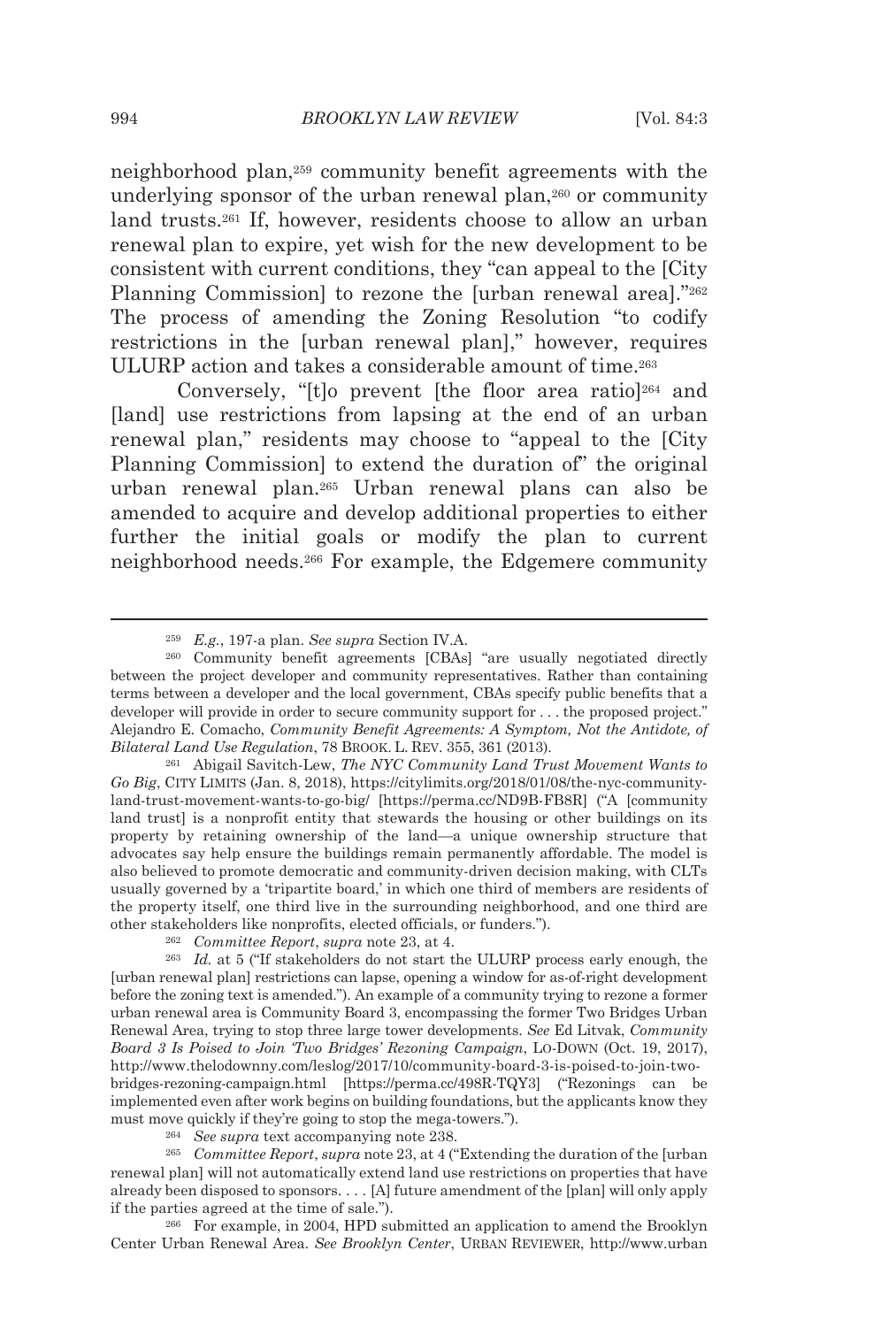in Queens collaborated with HPD and other non-profits in a series of public workshops to initiate an amendment to the Edgemere Urban Renewal Area Plan267 in light of Hurricane Sandy and the effects of climate change.<sup>268</sup> The plan is to be revised in 2019 and "identifies community gardens as a strategy for communities to adapt to increased flood risk, and includes a community land trust as [a] strategy to facilitate long-term affordability and resilient stewardship."269 The Edgemere plan illustrates how an urban renewal plan can be amended based on the needs of the twenty-first century. Additionally, if residents decide to keep an urban renewal plan active, without extending or amending its provisions, HPD should strongly encourage residents to evaluate the plan annually in light of changed circumstances. These in-depth public hearings exemplify not only the need for government involvement but technical planning assistance from agency officials, non-profits, and other community organizations in order to develop equitable strategies for the future of New York City's urban renewal areas.

# 6. Technical Assistance and Community Planning Strategies

To facilitate the city-wide public engagement outreach and public hearings outlined above, in conjunction with the funding requirement, Local Law No. 40 should adopt a provision that requires HPD and DCP to provide joint city planning assistance to communities in urban renewal areas. Educating residents within urban renewal areas about legal and community-based planning strategies will finally disrupt the historical top-down approach of urban renewal planning<sup>270</sup> and engage low-income residents who may lack access to resources

reviewer.org/#map=16/40.6902/-73.9867&plan=Brooklyn+Center&page=references.html [https://perma.cc/6XEC-YPZA]. 267 *Edgemere*, URBAN REVIEWER, http://www.urbanreviewer.org/#map=15/40.5

<sup>973/-73.7747&</sup>amp;plan=Edgemere [https://perma.cc/HQZ8-H9K8]. 268 *See Community Land Access*, *supra* note 218; N.Y.C. DEP'T HOUSING

PRESERVATION & DEV., RESILIENT EDGEMERE COMMUNITY PLAN (2017), https://www1. nyc.gov/assets/hpd/downloads/pdf/community/resilient-edgemere-executive-summary.pdf [https://perma.cc/HNA2-DRV4] [hereinafter RESILIENT EDGEMERE]. 269 *Community Land Access*, *supra* note 218; *see also* Nathan Kensinger, *<sup>A</sup>*

*Long-Neglected Queens Neighborhood Grapples with the Effects of Climate Change in N.Y.C.*, CURBED N.Y. (Apr. 13, 2017), https://ny.curbed.com/2017/4/13/15280808/climatechange-queens-edgemere-photo-essay [https://perma.cc/TR5U-YPYS]. 270 THE STATE OF 197-A, *supra* note 246 ("Community-based

planning . . . provid[es] alternatives to traditional top-down or development controlled planning and decision-making and emphasiz[es] comprehensive, multi-sectoral approaches to complex and persistent urban problems.").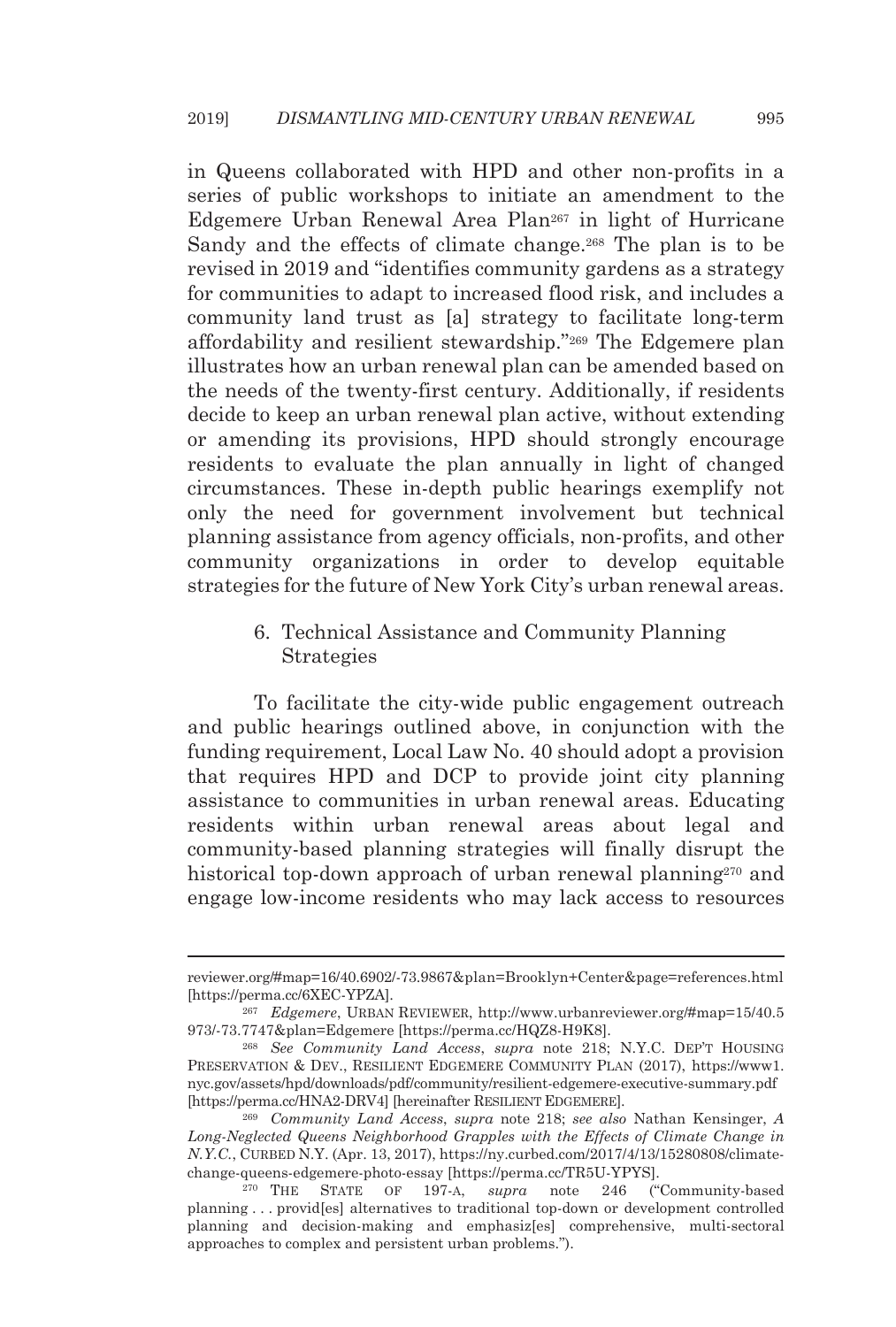and be constrained in a high-cost city.271 The significance of this provision is exemplified in the problems of 197-a planning, which promotes citizen participation, "yet inexperience in collaborative problem solving and consensus building and in mediating competing interests has led to frustration, delays, and conflict within and among communities and between communities and city government."272 Moreover, while nonprofits and universities can provide planning assistance to disadvantaged communities, "they are generally not around during the critical period after the plan has been adopted, to assist in promoting the plan, engaging in negotiations with city agencies and monitoring compliance."273

To combat these inefficiencies, HPD and DCP should each have at least one city planner designated to each active urban renewal area. These planners should "'act as interpreter, advisor, educator and representative of community interests."<sup>274</sup> Specifically, they should provide assistance during the city-wide engagement process and inform residents about the legal and planning options they have during the public hearings held in each active urban renewal area.275 These meetings should be open to any citizen but be directed toward the residents who live in the active urban renewal areas. In addition to providing presentations conveying information about future ownership structures, agreements, and the intricacies of New York City's bureaucracies, the planners should embrace participatory digital technologies<sup>276</sup> and conduct smaller-scaled collaborative workshops and meetings to allow for "more opportunities for citizen engagement, whether through formal public hearings, or through more informal planning workshops and charrettes."277 These collaborative workshops can be modeled on the Edgemere Community Planning Initiative conducted by HPD and other City agencies, which involved local residents, elected officials, and community organizations.278 The Initiative consisted of "a four-phase planning process over the course of a year, including workshops, open

<sup>271</sup> *New York City's '197-a'*, *supra* note 197, at 64 ("The lack of technical expertise is not as critical in higher-income neighborhoods that can draw on professionals to volunteer their time; low-income neighborhoods are at a distinct disadvantage."). 272 THE STATE OF 197-A, *supra* note 246. Community organizations and N.Y.C.

community boards can be "understaffed and underfunded, and lack the technical expertise to develop a workable plan that complies with threshold standards*.*" *Id.*

<sup>273</sup> *Id.*

<sup>&</sup>lt;sup>274</sup> Citizen Participation, supra note 1, at 593 (citation omitted).<br><sup>275</sup> See supra Sections IV.B.1 and IV.B.5.<br><sup>276</sup> See supra Section IV.B.1.<br><sup>277</sup> Salkin & Lavine, *supra* note 177, at 170.<br><sup>278</sup> See RESILIENT EDGEME